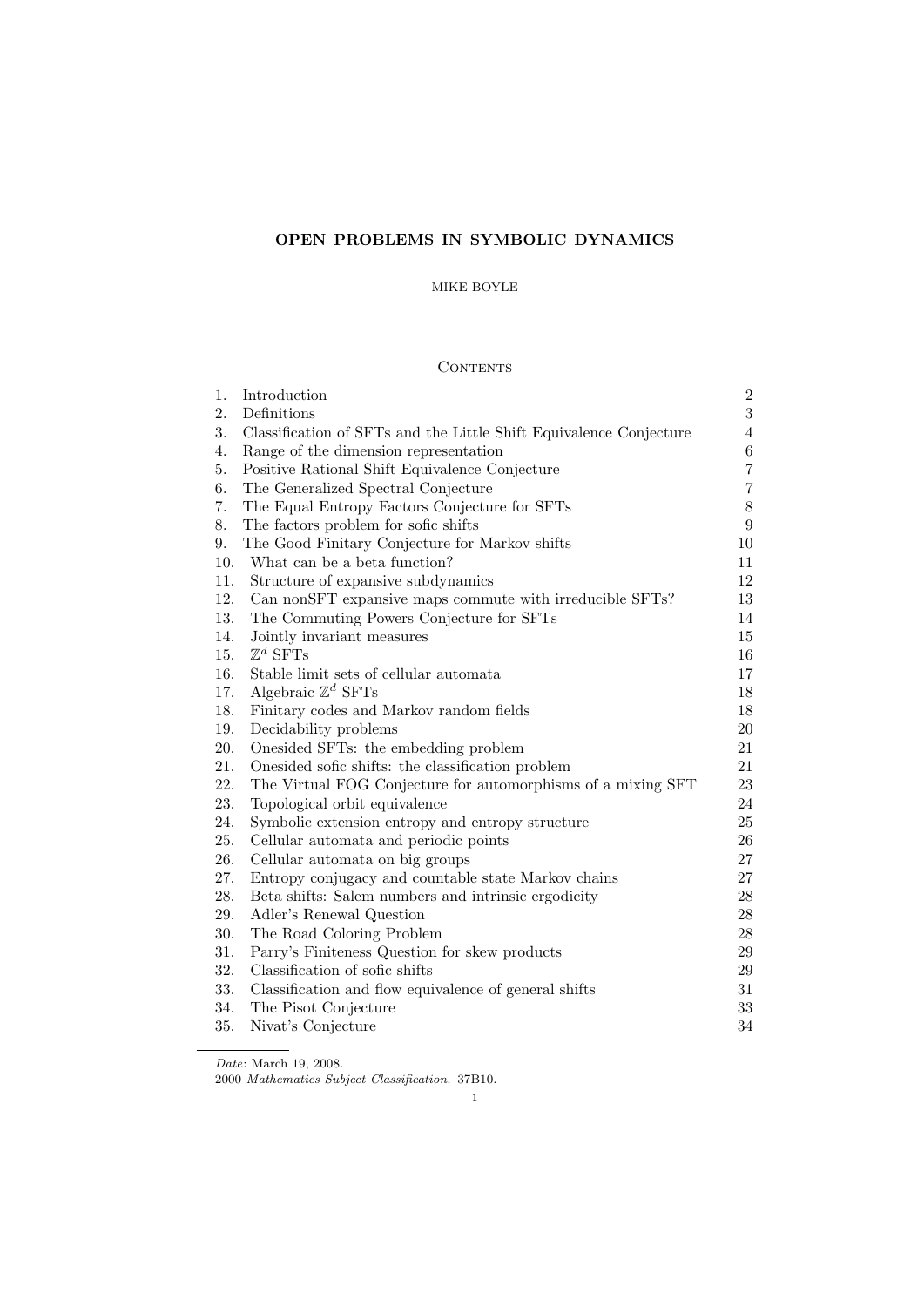|            | Appendix A. Commuting SFTs and periodic points                         | 34  |
|------------|------------------------------------------------------------------------|-----|
|            | Appendix B. Commuting SFTs from commuting matrices, following Nasu     | -36 |
|            | Appendix C. LR Textile Systems                                         | 37  |
|            | Appendix D. Commuting SFTs from matrices commuting on dimension        | 39  |
|            | Appendix E. Primitive matrices SE but not SSE over $\mathbb{Z}_+[1/p]$ | 40  |
|            | Appendix F. Examples for the onesided sofic classification problem     | 41  |
| References |                                                                        | 43  |

# 1. INTRODUCTION

More than most topics, symbolic dynamics is defined by its problems. Many of the most natural problems (e.g., when do two matrices define topologically conjugate shifts of finite type) have been open for a long time. Many of the problems in this survey are, so far as I can tell, very difficult; on the other hand, this is a subject in which a clever idea or example will sometimes make a longstanding problem look easy.

With some exceptions, I've tried to focus on sharp problems rather than the broader investigations they represent. I'll be satisfied if any mathematician is spurred by this survey to solve any of the problems it contains. I'm also thinking of this survey as a snapshot from today.

The price of including many problems has been that in many cases the presentation is quite condensed. However, I've also included two appendices which give a little exposition of the underappreciated "textile systems" theory of Nasu. The other appendices contain previously unpublished results relevant to some of the open problems.

This survey is concerned overwhelming with "internal" questions of symbolic dynamics (whatever it is), rather than its applications. For example, there is nothing about the use of symbolic dynamics in geometry (see [99] for a survey of symbolic representations of geodesics on surfaces of constant negative curvature) or in applications to specific nonsymbolic systems. Another omission is any problem on automatic sequences; here, consult the excellent [3, 189] for background and many open problems.

The bibliography is huge, but it (and the paper) would be much longer if there were an attempt to record all the significant contributions to the problems considered. I've tried to include enough references that someone interested in a problem will find the appropriate papers and contributions, and apologize to those neglected.

The survey naturally reflects my own biases and interests, and I'm grateful to the experts whose input has ameliorated that tendency, however modestly. For feedback, suggestions and corrections, I especially thank Valerie Berthe, Jerome Buzzi, Fabien Durand, Bruce Kitchens, Alejandro Maass, Kengo Matsumoto, Masakazu Nasu, Marcus Pivato and Jeff Steif. I'm also grateful to Larry Washington for help with the number theory in Appendix E. Most of this paper was written as a guest of Universidad de Chile in Santiago; I was very fortunate to work in such a friendly, beautiful and stimulating environment.

This paper is dedicated to Misha Brin, on the occasion of his 60th birthday, with thanks and admiration, for so many years of brilliance, wit, generosity, leadership and friendship.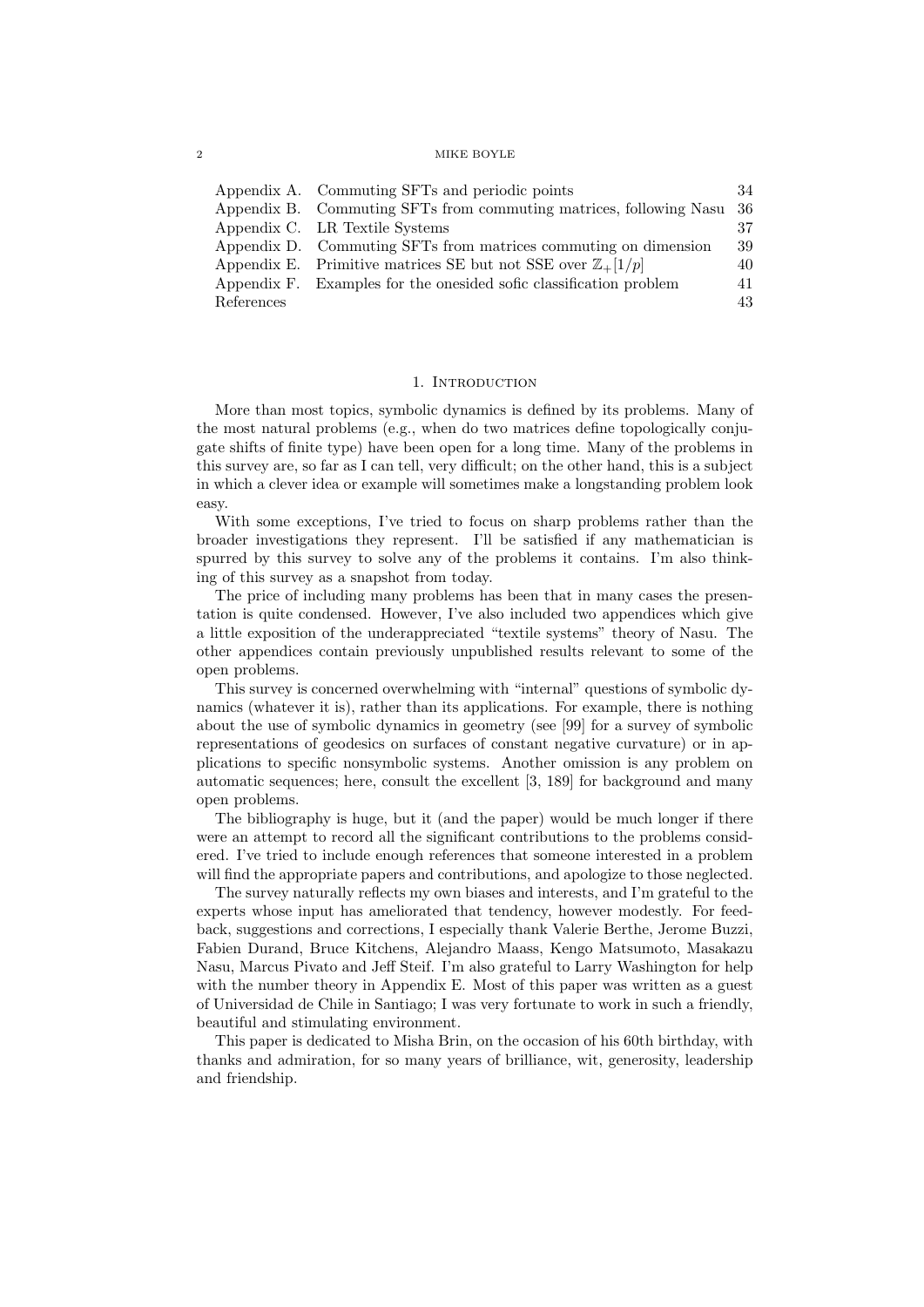#### 2. DEFINITIONS

We assume some familiarity with basic symbolic dynamics. Good introductions can be found in the standard texts  $[127, 119]$  (also see  $[16, 126]$ ). Still, we give some background and definitions now.

Let A be an  $n \times n$  matrix with entries from the nonnegative integers  $\mathbb{Z}_+ = \mathbb{N} \cup \{0\}.$ Let  $\mathfrak{G}_A$  be a directed graph with vertices  $1, 2, \ldots, n$  such that  $A(i, j)$  is the number of edges from vertex i to vertex j. Let  $\mathcal E$  be the edge set of  $\mathfrak{G}_A$ . Let  $\mathcal E^{\mathbb Z}$  have the product topology of the discrete topology. The shift map  $\sigma : \mathcal{E}^{\mathbb{Z}} \to \mathcal{E}^{\mathbb{Z}}$  is defined by  $(\sigma x)(n) = x(n+1)$ . This is the full shift on alphabet  $\mathcal E$  (it is a version of the full shift on  $|\mathcal{E}|$  symbols). Let  $\Sigma_A$  be the set of x in  $\mathcal{E}^{\mathbb{Z}}$  corresponding to legal walks through  $\mathfrak{G}_A$  (i.e., for all n the terminal vertex of  $x(n)$  equals the initial vertex of  $x(n + 1)$ . Then  $\Sigma_A$  is compact metrizable and shift invariant. The restriction  $\sigma_A$  of  $\sigma$  to  $\Sigma_A$  is an edge shift of finite type (edge SFT). (Often  $\Sigma_A$  is called an SFT, or the same symbol is used for both the map and the space. Context clarifies this.) An SFT is any topological dynamical system which is topologically conjugate (isomorphic) to an edge SFT. The restriction of the shift to a closed invariant subset X of a full shift Y is SFT if and only if there is a finite set  $W$  such that  $X = \{x \in Y : \forall i, j \ x_i \cdots x_j \notin \mathcal{W}\}.$ 

A onesided SFT is defined in just the same fashion, but with the use of  $\mathcal{E}^{\mathbb{Z}_+}$ (onesided sequences) in place of  $\mathcal{E}^{\mathbb{Z}}$ . A onesided SFT is a continuous open map, but is rarely injective.

We may also begin with a finite set  $E$  (no longer edges) and the compact metrizable space  $E^{\mathbb{Z}^d}$ . For  $d \geq 1$ , the  $\mathbb{Z}^d$  shift action on  $E^{\mathbb{Z}^d}$  is defined for **m**, **n** in  $\mathbb{Z}^d$  by  $(\sigma^{\mathbf{n}}x)(\mathbf{m}) = x(\mathbf{m} + \mathbf{n})$ . A  $\mathbb{Z}^d$  SFT X is defined for  $d > 1$  as it was for  $d = 1$ ; the domain is the set of all x in  $E^{\mathbb{Z}^d}$  which avoid some finite set of finite configurations. (That is, there are finite subsets  $S_1, \ldots, S_k$  of  $\mathbb{Z}^d$ , and functions  $f_i : S_i \to E$ , such that X is the set of all  $x \in E^{\mathbb{Z}^d}$  such that  $\forall n \in \mathbb{Z}^d$ , the restriction of x to  $n + S_i$ does not equal  $f_i$ .) If we write just SFT, we will mean a  $\mathbb Z$  SFT.

A sofic shift is a subshift which is the image of an SFT under a block code; i.e. it is a subshift which is a quotient, or factor, of an SFT. A  $\mathbb{Z}^d$  sofic shift is a similarly a  $\mathbb{Z}^d$  subshift which is a quotient of a  $\mathbb{Z}^d$  SFT.

Let  $R$  be a semiring containing 0 and 1 (additive and multipicative identities). Matrices A, B over  $\mathcal R$  (i.e. with entries in  $\mathcal R$ ) are elementary strong shift equivalent over R (ESSE-R) if there exist matrices  $U, V$  over R such that  $A = UV$  and  $B = VU$ . They are strong shift equivalent over R (SSE-R) if there is an  $\ell \in \mathbb{N}$ and matrices  $A = A_0, A_1, \ldots, A_\ell = B$  such that  $A_i$  and  $A_{i+1}$  are (ESSE-R) for  $0 \leq i \leq \ell$ . Here  $\ell$  is called the *lag* of the given strong shift equivalence. A and B are shift equivalent over  $\mathcal R$  (SE- $\mathcal R$ ) if there exist matrices  $U, V$  and a positive integer  $\ell$  such that the following equations hold:

$$
A^{\ell} = UV , \quad B^{\ell} = VU , \quad AU = UB , \quad VA = BV .
$$

The integer  $\ell$  is called the lag of the given shift equivalence.

Square matrices  $A, B$  over  $\mathbb{Z}_+$  define topologically conjugate edge SFTs if and only if A and B are SSE- $\mathbb{Z}_+$ ; also  $A^k, B^k$  are SSE- $\mathbb{Z}_+$  for all but finitely many  $k \in \mathbb{N}$ if and only if A and B are  $SE-Z_+$ .

Let A be an  $n \times n$  matrix with integer entries, acting on row vectors. Define  $V_A$  as the image of  $\mathbb{Q}^n$  under  $A^n$  and  $G_A = \{v \in V_A : \exists k > 0, vA^k \in \mathbb{Z}^n\}$ . The group  $G_A$  is a concrete version of the direct limit group  $\varinjlim_A \mathbb{Z}^n$ , convenient for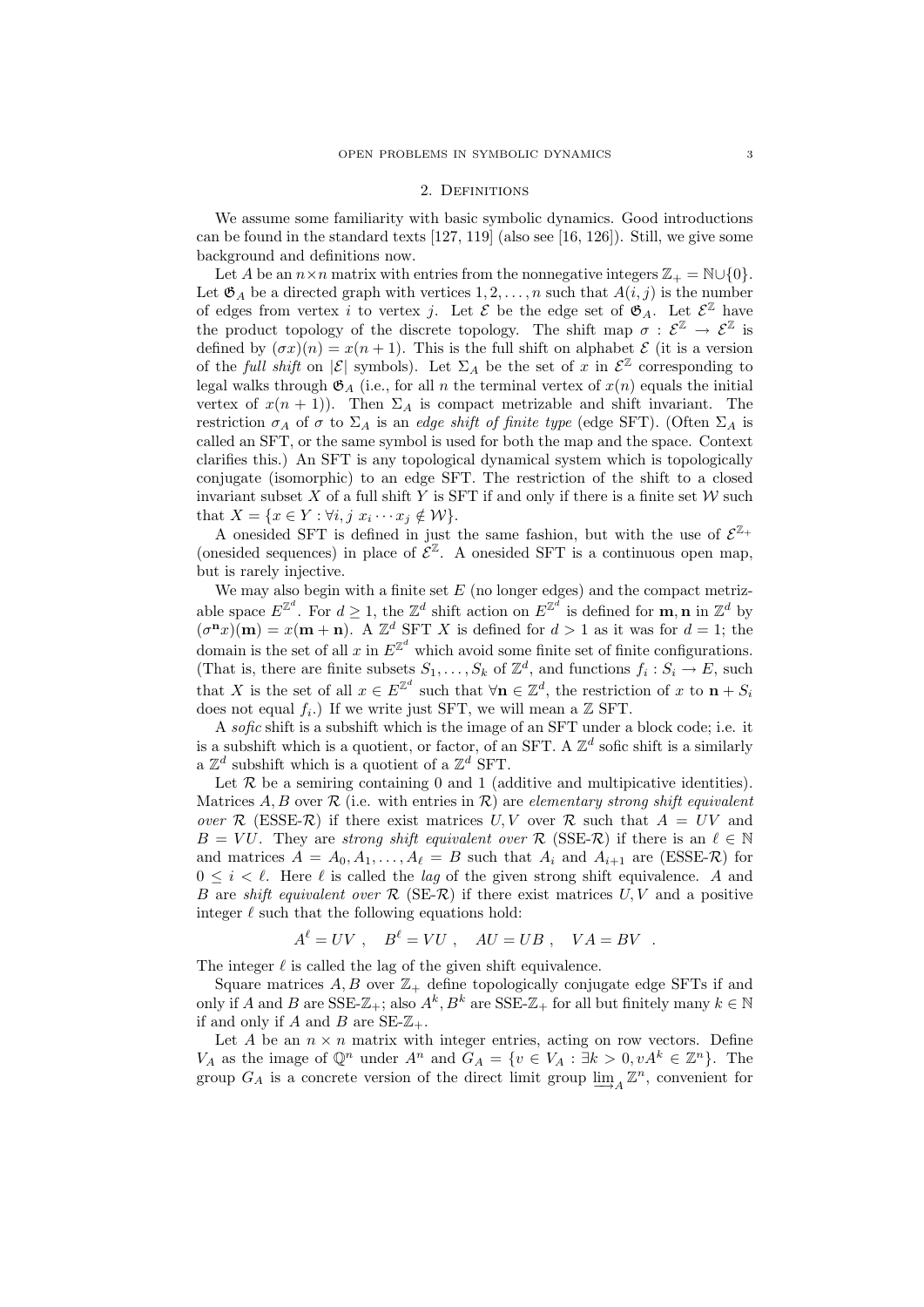our purposes. We will call  $G_A$  a *dimension group*, although we will not need to consider the natural order structure which makes it a (stationary) dimension group. The dimension module  $\mathcal{G}_A$  of the matrix A (or SFT  $\sigma_A$ ) is the group  $G_A$  together with its group automorphism  $\hat{A}$  defined by  $v \mapsto vA$ . For notation below, let  $\hat{A}$ be identified with a matrix which acts like A on  $V_A$  and annihilates ker( $A^n$ ); and identify  $(\widehat{A})^{-1}$  with a matrix which is the inverse isomorphism on  $V_A$  and also annihilates ker $(A^n)$ .

Suppose  $f: X \to X$  is a continuous map. An *automorphism* of f is a homeomorphism commuting with f, and Aut(f) is the *automorphism group* of f. If  $\phi$  is an automorphism of an SFT  $\sigma_A$ , then  $\phi$  acts on the dimension module  $\mathcal{G}_A$  (that is, it defines a group isomorphism  $\hat{\phi}: G_A \to G_A$  which commutes with  $\hat{A}$ ). This may be defined in terms of the action of  $\phi$  on certain subsets of  $\Sigma_A$ , following Krieger [43]. Here we will give the Wagoner definition in terms of matrices [190].

Let  $A = UV, B = VU$  be an elementary strong shift equivalence over  $\mathbb{Z}_+$ . We view the vertex sets of the directed graphs  $\mathfrak{G}_A$   $\mathfrak{G}_B$  as disjoint. We view U as the adjacency matrix for a set of edges from  $\mathfrak{G}_A$  vertices to  $\mathfrak{G}_B$  vertices, and similarly V for edges from  $\mathfrak{G}_A$ . Say uv is a U, V path from i to j if, for some k, u is a U edge from i to k and v is a V edge from k to j. Now the number of edges in  $\mathcal{E}_A$ from vertex i to vertex j equals the number of  $U, V$  paths from i to j; and a similar statement holds for B, V, U. Thus we can rename elements of  $\mathcal{E}_A$  and  $\mathcal{E}_B$  as U, V and  $V, U$  paths.

Now a point x in  $\Sigma_A$  is

$$
x = ...x_{-1}x_0x_1... = ... (u_{-1}v_{-1})(u_0v_0)(u_1v_1)...
$$

The ESSE of forward type defined by the pair  $(U, V)$  is simply the map which sends this  $x$  to the point

$$
y = ...y_{-1}y_0y_1... = ... (v_{-1}u_0)(v_0u_1)(v_1u_2)...
$$

A forward conjugacy is a composition of ESSE's of forward type. Any topological conjugacy  $\phi$  from an SFT  $\sigma_A$  to an SFT  $\sigma_B$  is a composition of ESSEs of forward type, given say by  $(U_1, V_1), (U_2, V_2), \ldots, (U_\ell, V_\ell)$ , followed by some (possibly negative) power k of the shift. The induced isomorphism  $G_A \rightarrow G_B$  is then defined by  $v \mapsto vU_1U_2 \cdots U_\ell \widehat{B}^k$  (the isomorphism depends on  $\phi$ , not on the particular chain of matrices used to implement  $\phi$ ). When  $A = B$ , this isomorphism is  $\widehat{\phi}$ . The map from Aut $(\sigma_A)$  defined by  $\phi \to \widehat{\phi}$  is the *dimension representation*.

# 3. Classification of SFTs and the Little Shift Equivalence **CONJECTURE**

Conjecture 3.1 ("Little shift equivalence conjecture"). Suppose A is a nonnegative matrix over  $\mathbb Z$  which has a unique and simple nonzero eigenvalue n. Then  $A$  is strong shift equivalent over  $\mathbb{Z}_+$  to  $[n]$ .

Conjecture 3.1 is a concrete instance of the following central problem of symbolic dynamics.

Problem 3.2. Classify SFTs up to topological conjugacy. In particular, give a procedure which decides when A and B define topologically conjugate SFTs.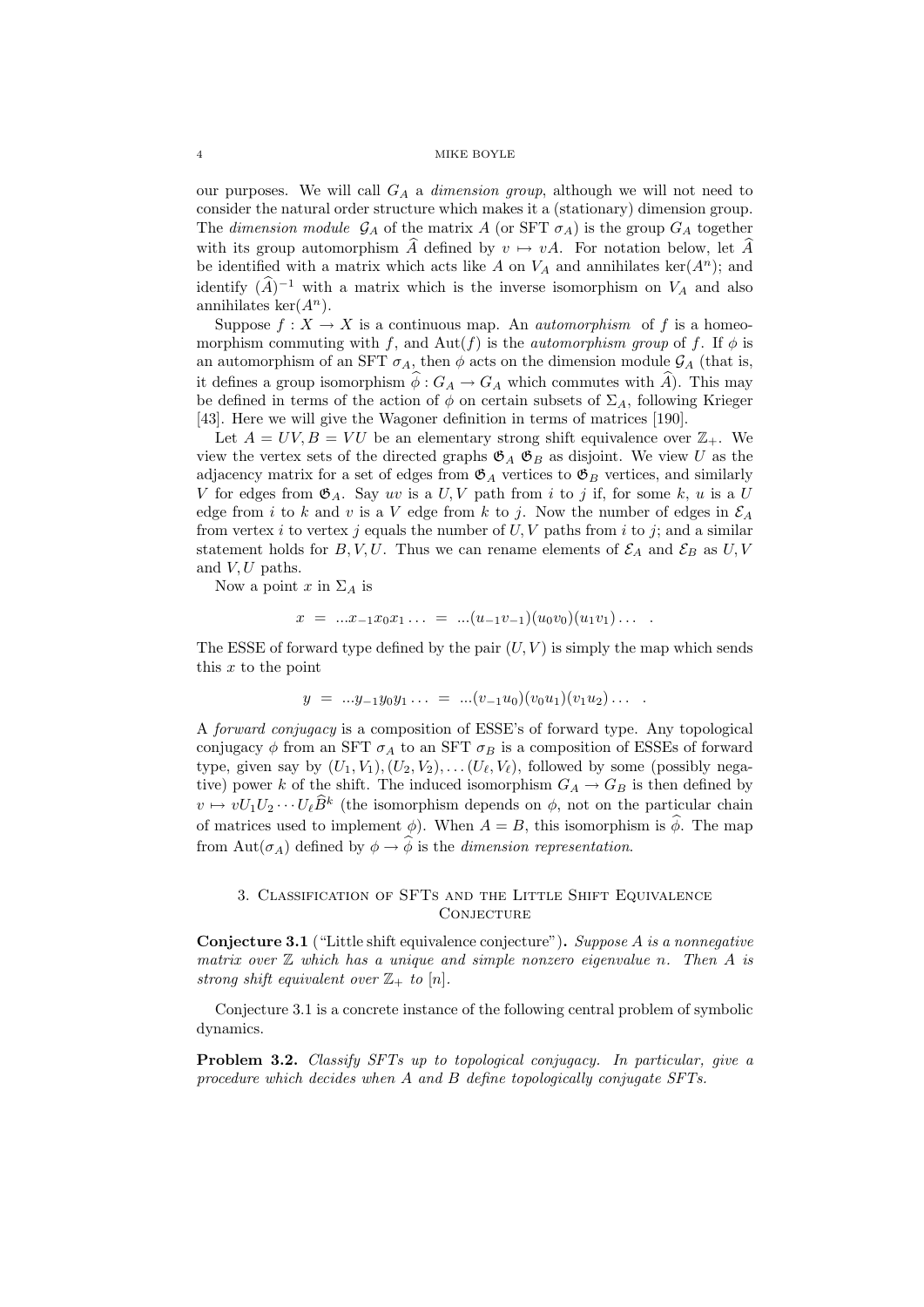Of course, one could take the view that providing the requested decision procedure is the same as providing a classification; on the other hand, one could hope for some additional conceptual structure.

At present we have no conjectural solution to Problem 3.2. For many years, the best hope was Williams' Conjecture  $[192]$ : if A and B are shift equivalent over  $\mathbb{Z}_+$ , then they are strong shift equivalent over  $\mathbb{Z}_+$ . (So in general, we now say a Williams problem is to determine in some class whether shift equivalence implies strong shift equivalence [21].) The conjecture was refuted by Kim and Roush, first in the reducible case [109] and then in the primitive case [112]. Their arguments took place within an algebraic-topology classification structure developed over years by Wagoner; see [190] and its references for this very interesting story and further approaches to the classification problem. We make some remarks.

- (1) If  $\mathbb{Z}_+$  in Conjecture 3.1 is replaced by  $\mathbb{Q}_+$ , then by work of Kim and Roush [103] the conjecture is known to be true (see Section 5).
- (2) The Kim-Roush argument establishing two matrices  $A, B$  as counterexamples to Williams' Conjecture appeals in particular to zero/+ patterns in traces of powers of the matrices  $A, B$ . The traces of all powers of matrices involved in 3.1 are positive.
- (3) It is very easy to classify irreducible SFTs given a classification for mixing SFTs. So, Problem 3.2 naturally splits into the mixing case (where the Wagoner setting used in [112] applies, because primitive matrices over  $\mathbb Z$ are SSE- $\mathbb{Z}$  iff they are SE- $\mathbb{Z}_+$ ) and the reducible case (for this see Section 4).
- (4) The idea of strong shift equivalence allows a unified approach to several classification problems in symbolic dynamics, including Problem 3.2. There is another general approach to these problems, the "positive K-theory" [23, 49]. This approach may be relevant to the solution of Problem 3.2.

Conjecture 3.1 is a special case of Williams' Conjecture. Currently, we essentially have no general sufficient conditions for existence of a conjugacy between given  $\sigma_A$ and  $\sigma_B$ .

By special methods, Williams' Conjecture is known to be true if  $A$  and  $B$  are both 2 × 2 AND have determinant  $\geq -1$  [9, 62, 192]. Kirby Baker has more to say about some small matrices [10].

Here are a few specific open instances of Williams' problem.

- (1) Suppose A and B are  $2 \times 2$  and SE over  $\mathbb{Z}_+$  with determinant less than -1. Must A and B be SSE over  $\mathbb{Z}_+$ ?
- (2) Let A be "Ashley's eight-by-eight", the  $8 \times 8$  matrix which is the sum of the permutation matrices for the permutations which in cycle notation are (12345678) and (1)(2)(374865). Then A is  $SE-Z_+$  to [2]. Is A  $SSE-Z_+$  to [2]?

Up to symmetries of A, this question is [119, Example 2.2.7] and it is due to Jon Ashley in 1989 [119, Chapter notes, p.60]. For any matrix B SE over  $\mathbb{Z}_+$  to [2], there is  $k \in \mathbb{N}$  such that B is SSE over  $\mathbb{Z}_+$  to a matrix of size  $2^k$  with all row sums and all column sums equal to [2] [134]. Except for A (and some matrices SSE over  $\mathbb{Z}_+$  to A by natural symmetries), all such matrices B of size  $2^k$  with  $k \leq 3$  were checked by Ashley and found to be SSE- $\mathbb{Z}_+$  to the  $1 \times 1$  matrix [2] [Jon Ashley, personal communication].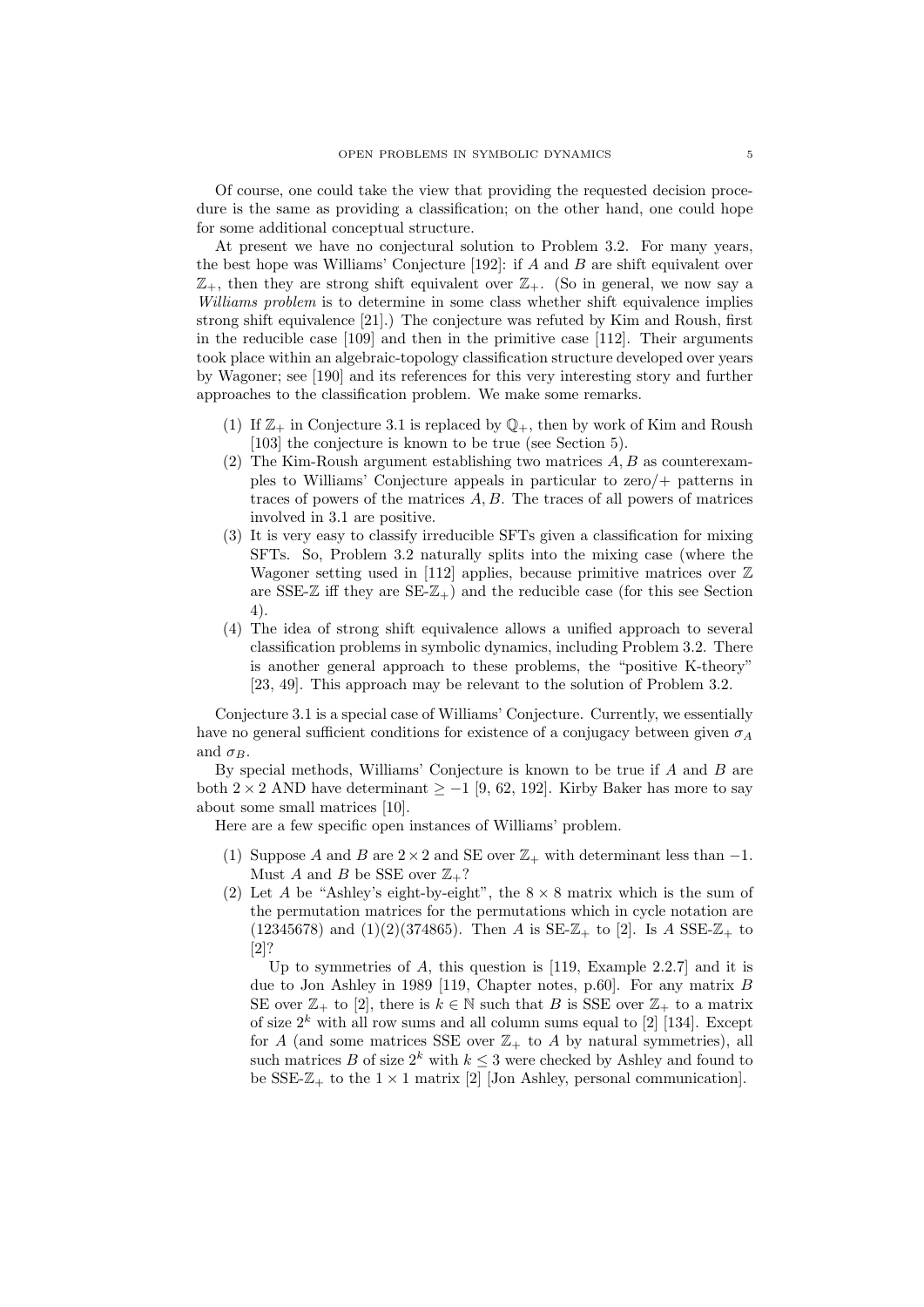(3) Given  $k \geq 2 \in \mathbb{N}$ , define the matrices

$$
A_k = \begin{pmatrix} 1 & k \\ k-1 & 1 \end{pmatrix} \quad \text{and} \quad B_k = \begin{pmatrix} 1 & k(k-1) \\ 1 & 1 \end{pmatrix} .
$$

Then  $A_k$  is SE-Z+ to  $B_k$ , but for  $k \geq 4$  it is not known if  $A_k$  is SE-Z+ to  $B_k$  [127, Example 7.3.13]

For more on strong shift equivalence see [86, 127, 21, 190] and their references.

## 4. Range of the dimension representation

Let  $\sigma_A$  be a mixing SFT, defined by a primitive matrix A over  $\mathbb{Z}_+$ , with dimension module  $\mathcal{G}_A$ . Let  $\text{Aut}_+(\mathcal{G}_A)$  denote the group of positive automorphisms of the dimension module  $\mathcal{G}_A$ ; these are the module automorphisms of  $\mathcal{G}_A$  which multiply the Perron eigendirection of A by a positive number.

For example, with  $A = [18]$ , as a group  $\mathcal{G}_A$  is isomorphic to  $\mathbb{Z}[1/18]$ ; all isomorphisms from this group to itself commute with the action of  $A$ ; these isomorphisms are multiplication by a number of the form  $\pm 2^{i}3^{j}$  with  $(i, j) \in \mathbb{Z}^{2}$ ; and finally for the positivity condition we allow only  $2^{i}3^{j}$ , so that in this case the group  $\text{Aut}_{+}(\mathcal{G}_{A})$ is isomorphic to  $\mathbb{Z}^2$ . For  $A = \begin{pmatrix} 1 & 1 \\ 1 & 0 \end{pmatrix}$ , as a group  $\mathcal{G}_A$  is isomorphic to  $\mathbb{Z}^2$ , but the only elements of  $GL(2,\mathbb{Z})$  commuting with A have the form  $\pm A^n$ ,  $n \in \mathbb{Z}$ , and therefore  $Aut_+(\mathcal{G}_A)$  is isomorphic to  $\mathbb{Z}$ .

If  $\phi$  is an automorphism of  $\sigma_A$ , then  $\phi$  induces a positive isomorphism  $\phi : \mathcal{G}_A \to$  $\mathcal{G}_A$ . The map

$$
\rho_A : \text{Aut}(\sigma_A) \to \text{Aut}_+(\mathcal{G}_A)
$$

$$
\phi \mapsto \widehat{\phi}
$$

is the *dimension representation* of the automorphism group of  $S_A$ . An automorphism is inert if it is in the kernel of the dimension representation.

**Problem 4.1.** Given a mixing SFT  $S_A$ , determine the range of its dimension representation.

In general the dimension representation is not surjective [114]. The known obstruction involves the sign-gyration-compatibility-homomorphism SGGC, which is a homomorphism from  $\text{Aut}(\sigma_A)$  which for each n assigns to an element U of  $\text{Aut}(\sigma_A)$ an element  $SCC_n(U)$  of  $\mathbb{Z}/n$  which is computed from the action of U on points of periods  $n, n/2, n/4, \ldots$  The Factorization Theorem of Kim, Roush and Wagoner shows that SGCC is determined by and computable from the dimension representation [114, 112]. It can happen for a specific element r of  $\text{Aut}_{+}(\mathcal{G}_{A})$  and  $n \in \mathbb{N}$ that r can be in the range of  $\rho_A$  only if  $SGCC_n$  is nontrivial, while  $\sigma_A$  has no points of period  $n, n/2, n/4, \dots$  [114]. In this case r cannot be in the range of  $\rho_A$ . It is not known whether this type of SGCC obstruction is the only obstruction to realizing an element in the range of  $\rho_A$ .

We note two significant applications for a solution of Problem 4.1.

(1) (Classification of shifts of finite type up to topological conjugacy.) Given a classification for irreducible SFTs, the classfication of general (possibly reducible) SFTs requires the solution of Problem 4.1, and can be reduced to a solution of Problem 4.1 [109, 108].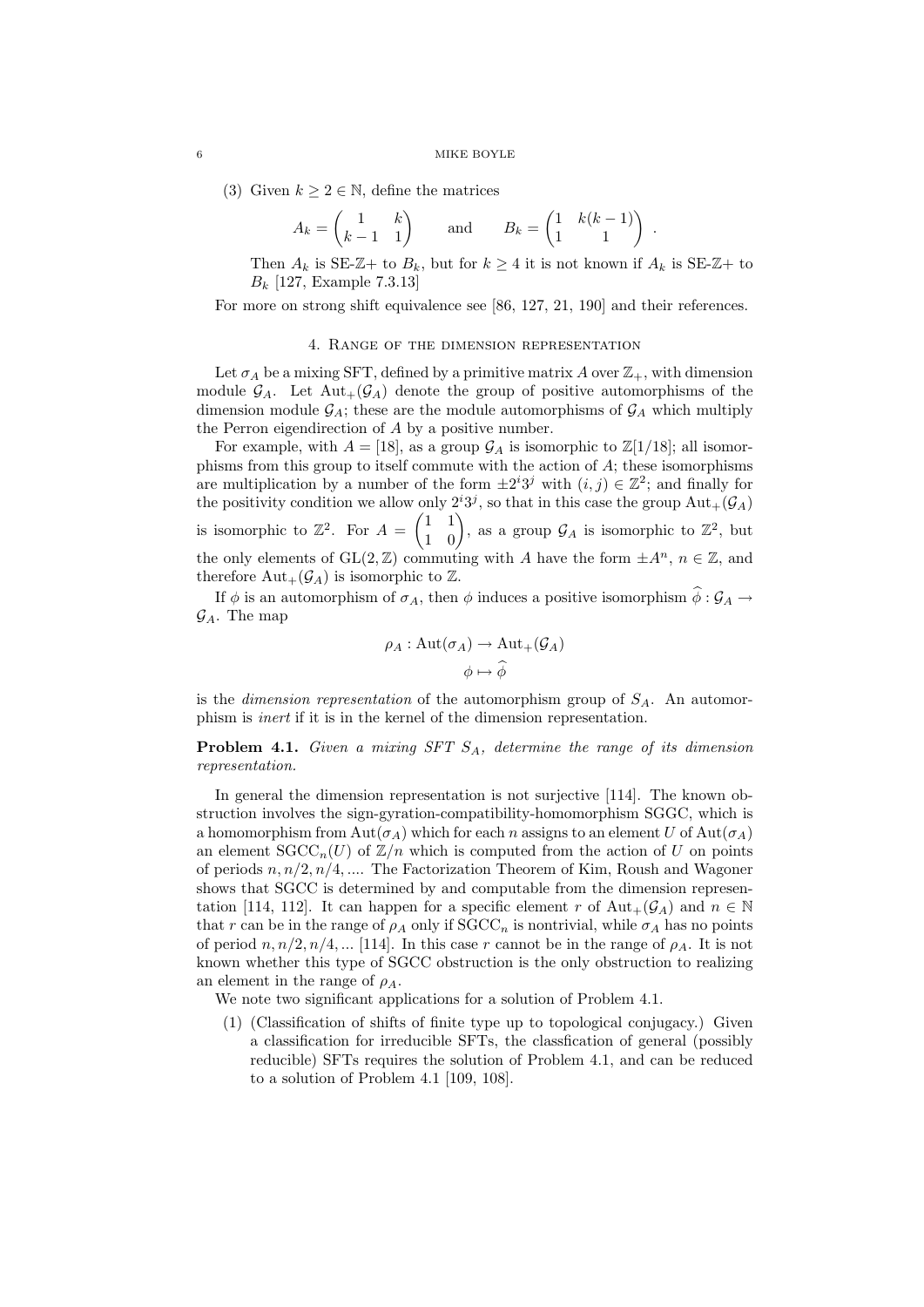(2) (Solution of the extension problem.) The extension problem is to characterize which automorphisms of subsystems of a mixing SFT  $\sigma_A$  extend to automorphisms of  $\sigma_A$ . Following [115, 116], we know exactly which automorphisms of finite (or more generally proper [39]) subsystems of a mixing SFT  $\sigma_A$  extend to automorphisms of  $\sigma_A$  which act trivially on the dimension group of  $\sigma_A$ . By the Factorization Theorem, the extension problem then reduces (at least in the typical case that  $Aut_{+}(\mathcal{G}_{A})$  is finitely generated [43]) to knowing the range of the dimension representation.

Following earlier constructions [43, 29, 39, 148], Kim, Roush and Wagoner developed powerful (but difficult) new "positive K-theory" methods for constructing automorphisms [115, 116, 110], which may be relevant to solving Problem 4.1.

# 5. POSITIVE RATIONAL SHIFT EQUIVALENCE CONJECTURE

Conjecture 5.1 (Positive Rational Shift Equivalence Conjecture). Suppose A, B are square positive matrices which are shift equivalent over  $\mathbb{Q}_+$ . Then A, B are strong shift equivalent over  $\mathbb{Q}_+$ .

Kim and Roush ([103], following [107, 106, 105, 101] proved Conjecture 5.1 under the assumption that A (and thus also  $B$ ) has a single nonzero eigenvalue, n. There is no other result known which gives a classification up to SSE over  $\mathbb{Q}_+$  of all primitive matrices in the  $SE\mathbb{Q}_+$  class of a primitive matrix over  $\mathbb{Q}$ . The corresponding statement for  $\mathbb Z$  is the "Little Shift Equivalence Conjecture" 3.1.

The approach Kim and Roush developed for their argument analyzes paths of matrix similarities over R, associated covers of the paths by neighborhoods yielding an elementary similarity, and the use of these and compactness (the covers have finite subcovers) to find chains of elementary SSE's over  $\mathbb{Q}_+$ . This framework is rather general and may be very relevant to Conjecture 5.1.

The Rational Shift Equivalence Conjecture is obtained by deleting the word "positive" from Conjecture 5.1; it is also open. The positive case seems to be the correct first step. The great advantage of positive matrices, exploited by Kim and Roush, is that they are stable under perturbation.

A primitive matrix over  $\mathbb{Q}_+$  with positive trace is SSE over  $\mathbb{Z}_+$  to a positive matrix; this is a special case of a much stronger result of Kim and Roush [101, Theorem 6.5]. Thus Conjecture 5.1 is really a conjecture for primitive matrices over  $\mathbb{Q}_+$  with positive trace, which is a major special case for the general problem of deciding when matrices are strong shift equivalent over  $\mathbb{Q}_+$ .

It is natural to ask whether Conjecture 5.1 might be true if Q were replaced by some other nondiscrete subring of  $\mathbb R$ . In Appendix E, we will see that the Rational Shift Equivalence Conjecture would be false if in its statement Q were replaced by  $\mathbb{Z}[1/p]$  with p a rational prime. However, we have no example of a unital subring  $\mathcal{S}$  of  $\mathbb{R}$  and two positive matrices which are shift equivalent over  $\mathcal{S}_+$  and which are not strong equivalent over  $\mathbb{S}_+$ .

# 6. The Generalized Spectral Conjecture

For SFTs, in addition to knowing when they are topologically conjugate, we would like to understand the class of matrices which occur as their defining nonnegative integral matrices. The fundamental problem here (as explained in [33]) is to understand what matrices are primitive integral matrices. This is addressed by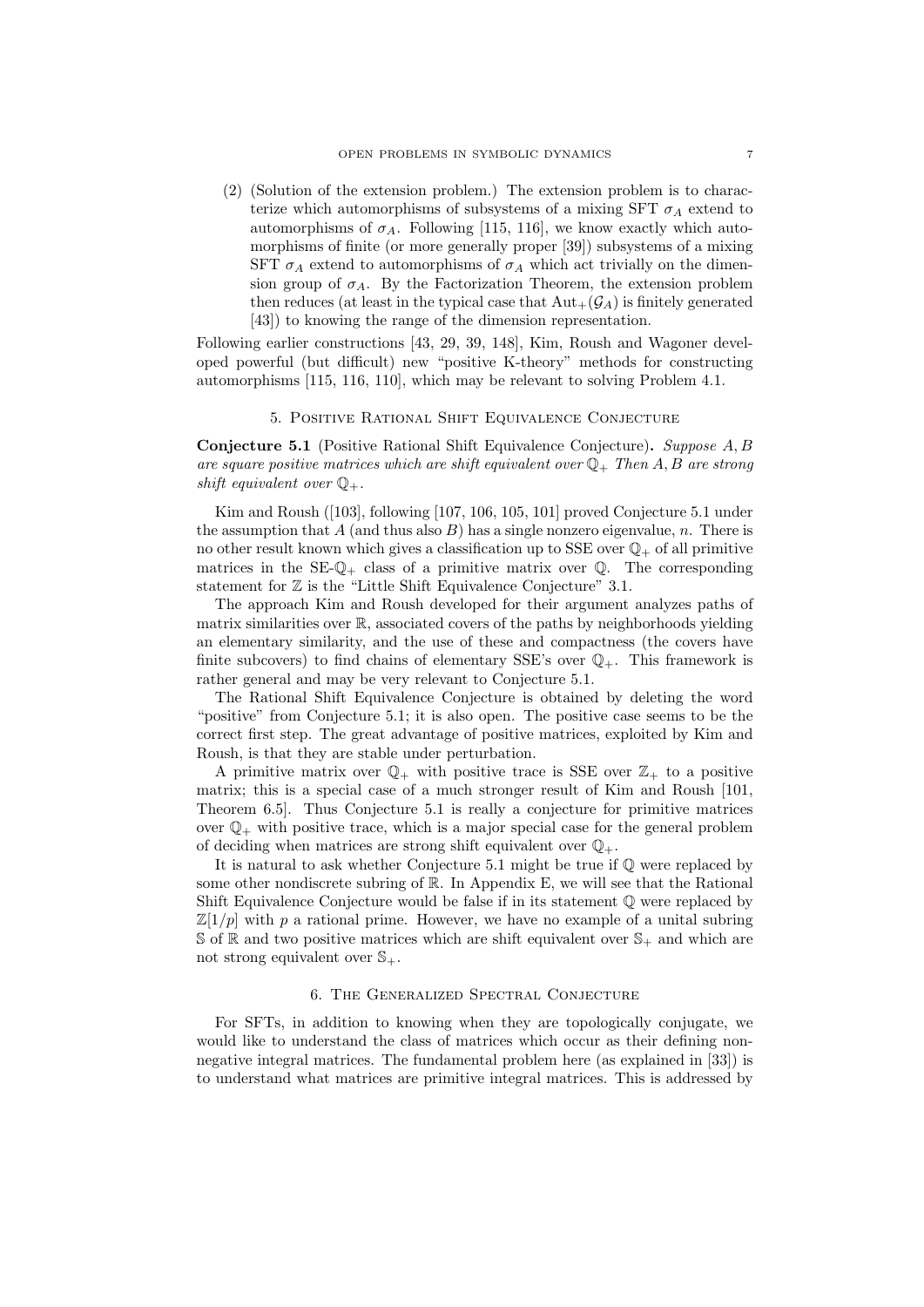the  $\mathcal{S} = \mathbb{Z}$  cases of the next two conjectures of myself and David Handelman. We say that a k-tuple  $\Lambda$  of complex numbers is the *nonzero spectrum* of a matrix A if for some  $j \geq 0$  its characteristic polynomial  $\chi_A(t)$  equals  $t^j(t - \lambda_1) \cdots (t - \lambda_k)$ . For  $n \in \mathbb{N}$ , we define

$$
tr(\Lambda^n) = \sum_{i=1}^k (\lambda_i)^n
$$
  

$$
tr_n(\Lambda) = \sum_{j:j|n} \mu\left(\frac{n}{j}\right) tr(\Lambda^j)
$$

where  $\mu$  is the Mobius function. For example,

$$
tr_{12}(\Lambda) = tr(\Lambda^{12}) - tr(\Lambda^6) - tr(\Lambda^4) + tr(\Lambda^2) .
$$

**Conjecture 6.1** (Spectral Conjecture). Let S be a unital subring of R and let  $\Lambda = (\lambda_1, \ldots, \lambda_k)$  be a k-tuple of complex numbers. Then  $\Lambda$  is the nonzero spectrum of a primitive matrix over  $S$  if and only if the following necessary conditions hold.

- (1) (Perron condition) There exists i such that  $\lambda_i$  is a positive real number and  $\lambda_i > |\lambda_i|$  if  $j \neq i$  and  $1 \leq j \leq k$ .
- (2) (Galois condition) The polynomial  $(t \lambda_1) \cdots (t \lambda_k)$  has all coefficients in S.
- (3) (Trace condition) If  $\mathbb{S} \neq \mathbb{Z}$ , then the following hold for all  $n \in \mathbb{N}$ : •  $tr(\Lambda^n) > 0$ 
	- if j divides n and  $tr(\Lambda^j) > 0$  then  $tr(\Lambda^n) > 0$ .
	- If  $\mathbb{S} = \mathbb{Z}$ , then  $\text{tr}_n(\Lambda) \geq 0$ , for all  $n \in \mathbb{N}$ .

Strong shift equivalence is an appropriate stable version of similarity (see [23], following [133]); from this viewpoint, the next conjecture is a realization conjecture for the stable algebraic structure of primitive matrices.

**Conjecture 6.2** (Generalized Spectral Conjecture [33, 21]). Suppose  $\mathcal{S}$  is a unital subring of  $\mathbb{R}$ , A is a square matrix with entries in S and the nonzero spectrum of A satisfies the conditions of the Spectral Conjecture. Then A is strong shift equivalent over S to a primitive matrix.

The Spectral Conjecture was proved for  $\mathcal{S} = \mathbb{R}$  and various other cases in [33], and by completely different methods in [113] for the key case  $\mathbb{S} = \mathbb{Z}$ . (From the  $\mathbb{Z}$  result, we understand completely the possible zeta functions of mixing, irreducible and general shifts of finite type.) It should be possible to adapt the (very complicated) argument of [113] to the case  $\mathcal{S} \neq \mathbb{Z}$ . The Generalized Spectral Conjecture was proved for  $\mathcal{S} = \mathbb{Z}$  (and thus  $\mathbb{Q}$ ) in [34] for the special case that all elements of the nonzero spectrum are rational. There is a related result with different methods in [42].

# 7. The Equal Entropy Factors Conjecture for SFTs

A subshift  $T$  is a *factor* or *quotient* of a subshift  $S$  if there is a continuous surjection  $\phi$  (a *factor map*) between their domains such that  $\phi S = T\phi$ . One of the basic questions about SFTs is when one is a factor of another. For SFTs, the main case of interest is the case in which the SFTs under consideration are irreducible.

If T is a factor of S, then  $h(T) \leq h(S)$ . Given mixing SFTs S, T with  $h(S)$  $h(T)$ , the shift T is a factor of S if and only if the trivially necessary periodic point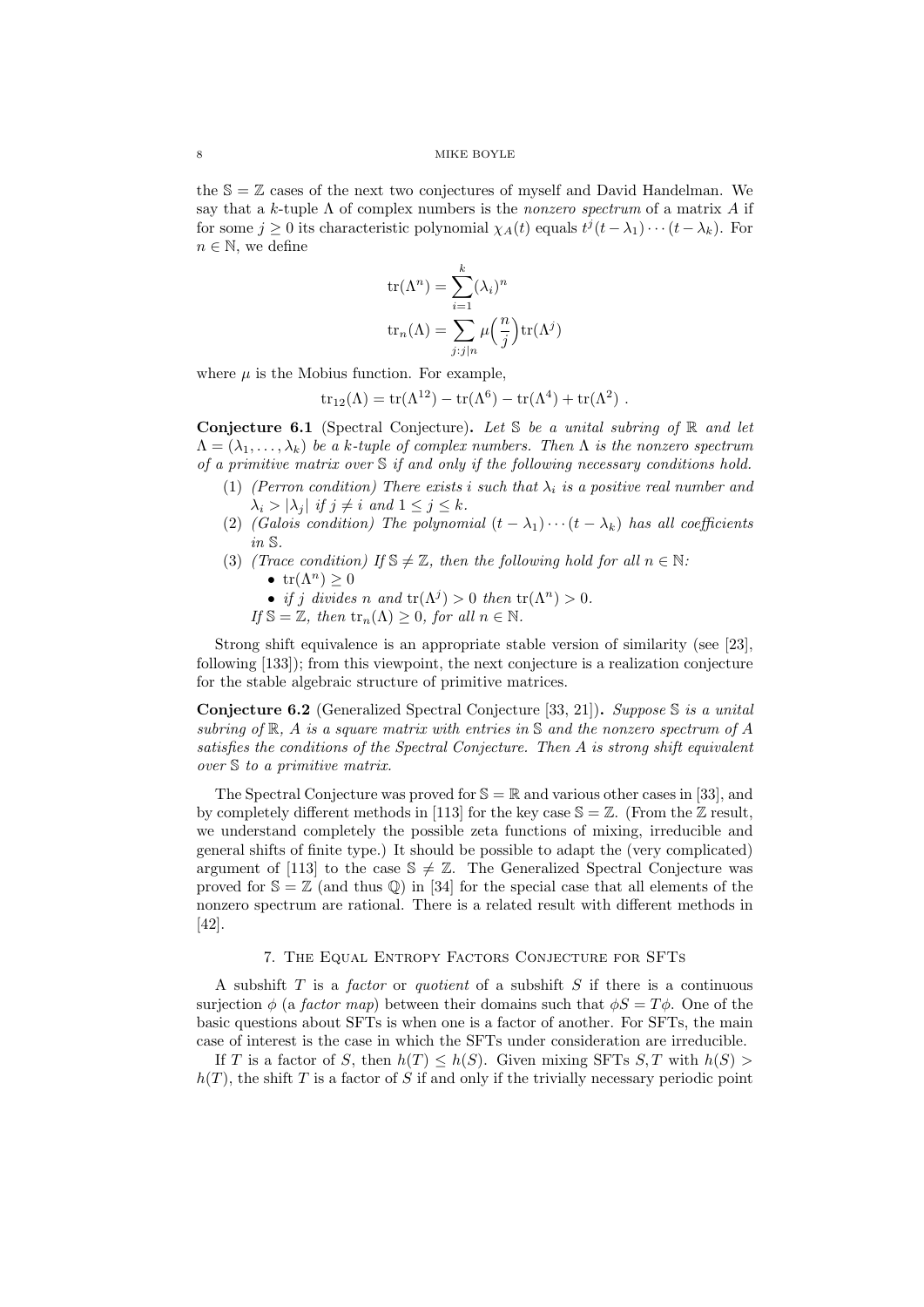condition (item (2) in the conjecture below) holds [20]. The case  $h(S) = h(T)$  is addressed by the following conjecture.

**Conjecture 7.1.** [21] Suppose A and B are irreducible matrices over  $\mathbb{Z}$  with the same spectral radius  $\lambda$  and the following hold:

- (1) For all  $n \in \mathbb{N}$ , if  $\text{tr} A^n > 0$  then  $\text{tr} B^n > 0$ .
- (2) The dimension module of B is a quotient of a closed submodule of the dimension module of A.

Then the SFT  $\sigma_B$  is a quotient of the SFT  $\sigma_A$ .

The conditions (1) and (2) of the conjecture are necessary for the existence of a factor map  $S_A \to S_B$  [121]. If condition (2) is strengthened to the condition that  $\mathcal{G}_B$  is a quotient (resp. closed submodule) of  $\mathcal{G}_A$ , then the desired factor map does exist and it can be chosen to be right (resp. left) closing [5]. (The closing factor maps are the factor maps which are topologically equivalent to resolving maps.) If the conclusion is weakened to the statement that for all but finitely many  $n, (S_B)^n$ is a factor of  $(S_A)^n$ , then again the conjecture is true (e.g. [45]), even without condition (1). It is easy to check that Conjecture 7.1 is true in general if and only if it is true with "irreducible" replaced by "primitive" (i.e., the SFTs are mixing).

The known general constructions of factor maps between equal entropy mixing SFTs are constructions of maps which are left or right closing (i.e. maps topologically conjugate to left or right resolving maps), and we understand a good deal about resolving and closing factor maps [2, 5, 6, 45]. However, an example of [121] indicates that there are almost certainly pairs  $A, B$  which satisfy the assumptions of Conjecture 7.1 but for which no factor map from  $\sigma_A$  to  $\sigma_B$  can be a composition of closing maps; and an example of Kitchens [121] shows that not all factor maps between irreducible SFTs are compositions of closing maps. While there are some results which relate general factor maps between equal entropy irreducible SFTs to resolving factor maps [121, 22, 25], we still lack the general constructions of nonclosing maps needed to prove Conjecture 7.1.

At this time, so far as I know, nobody has worked out a reduction of the general factors problem for equal entropy SFTs to the factors problem for irreducible SFTs. However, it appears from [12] that this should be feasible.

# 8. The factors problem for sofic shifts

**Problem 8.1.** Suppose S and T are sofic shifts with  $h(S) \ge h(T)$ . Give necessary and sufficient conditions for the existence of a factor map from S onto T.

As with SFTs, the factors problem for sofic shifts begins with equal and unequal entropy mixing and irreducible cases, after which there is the general case.

Suppose  $T_1$  and  $T_2$  are equal entropy irreducible sofic shifts, and suppose  $T_2$  is almost finite type (AFT). (The AFT shifts are those subshifts which are the image of an irreducible SFT by a factor map which is one-to-one on a nonempty open set. The AFT shifts are a large, interesting and relatively tractable class of sofic shift [127, 130].

Let  $p_1 : S_1 \to T_1$  and  $p_2 : S_2 \to T_2$  be the canonical right closing covers of S and T by irreducible SFTs. Then from [37] one sees that there is a factor map from  $T_1$  onto  $T_2$  if and only if there is a factor map from  $S_1$  onto  $S_2$  whose quotient relation contains the quotient relation for  $p_1$ . We do not know when there is such a map  $S_1 \rightarrow S_2$ . If  $T_2$  is not AFT, we have various sufficient conditions for existence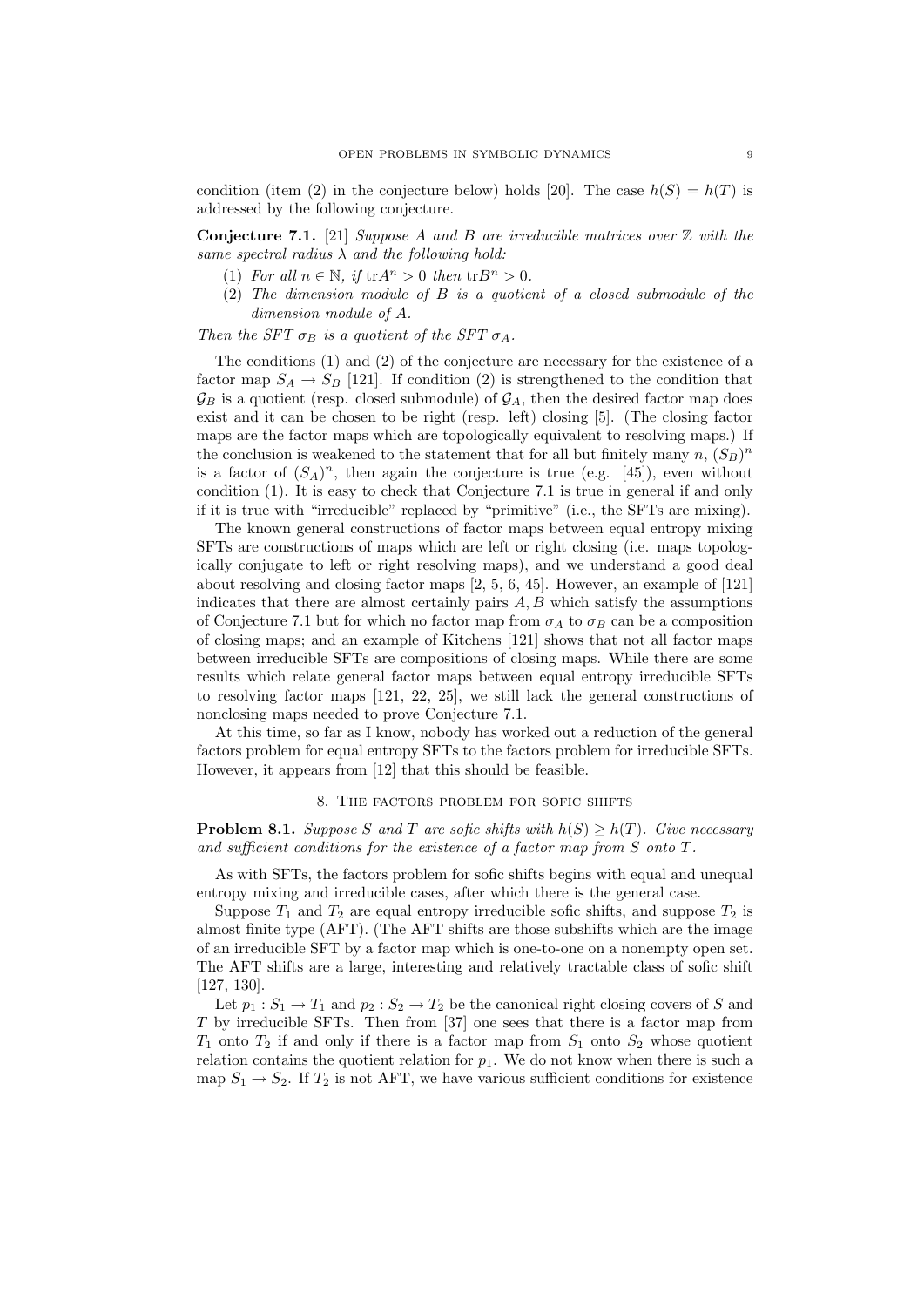of a factor map  $T_1 \rightarrow T_2$  but I do not know conjectural necessary and sufficient conditions.

The case of Problem 8.1 where S and T are irreducible with  $h(S) > h(T)$  is far more complicated than the corresponding problem for SFTs, and is open. The best results to date are due to Klaus Thomsen [184], who introduces a novel idea of "irreducible component" for subshifts which clarifies the factors problem.

# 9. THE GOOD FINITARY CONJECTURE FOR MARKOV SHIFTS

By a mixing Markov shift in this section we mean a pair  $(S, \mu)$  where S is a mixing SFT and  $\mu$  is an S-invariant Markov measure. Two such shifts  $(S, \mu)$ ,  $(S', \mu')$  are *measurably isomorphic* if there is a shift commuting measurable bijection  $\phi$  such that  $\phi\mu = \mu'$  and  $\phi S = S'\phi\mu$ -a.e. From a classification of mixing Markov shifts up to measurable isomorphism, one easily obtains a classification of irreducible Markov shifts up to measurable isomorphism.

Following Ornstein's isomorphism theorem for Bernoulli shifts, Ornstein and Friedman [78] showed that the mixing Markov shifts were classified up to measurable isomorphism by entropy. There naturally followed explorations of various stronger equivalence relations, in which additional conditions were imposed on the measurable isomorphism  $\phi$ . In particular, a *finitary isomorphism* is a measurable isomorphism  $\phi$  such that  $\phi$  and  $\phi^{-1}$  are continuous in the relative topology after restriction to full-measure sets. (For subshifts this means that  $\phi$  and its inverse are defined on measure 1 sets by variable length block codes.) Keane and Smorodinsky [100] showed that for finite state Markov shifts, entropy is a complete invariant of finitary isomorphism.

A general finitary map is not as nasty as a general measurable map, but it may still retain a certain infinite and oracular quality. This led Parry to introduce the idea of finite expected coding time [156]. Given the finitary isomorphism  $\phi$  between subshifts, one can define a.e. a coding time function  $n(x)$  on its domain:  $n(x)$  is the smallest nonnegative integer n such that for almost all y, if  $x[-n, n] = y[-n, n]$  then  $(\phi x)_0 = (\phi y)_0$ . The integral of n is the expected coding time. Two Markov shifts are isomorphic with finite expected coding time if they are finitarily isomorphic by a map  $\phi$  such that  $\phi$  and its inverse each have finited expected coding time. Schmidt introduced a related but distinct condition [175, 176]: a measurable isomorphism of subshifts is hyperbolic structure preserving if it respects the stable and unstable relations on sets of full measure. (That is, for all  $x, y$  in some set of measure 1 in the domain of  $\phi$ , there exists  $N \in \mathbb{Z}$  such that  $x_i = y_i$  for all  $i > N$  if and only if there exists  $N' \in \mathbb{Z}$  such that  $(\phi x)_i = (\phi y)_i$  for all  $i > N'$ ; and the same holds with " $\lt^"$  in place of " $\gt"$ .)

For each of these relations, the same necessary conditions for isomorphism are known. There are currently two approaches to this problem; the more developed approach involves positive elements of ideals in polynomial rings [145, 72, 73], and the other involves coding arguments on countable state Markov chains [26, 84]. Each (when it works) produces an isomorphism  $\phi$  for which there is a word W (of length  $|W| = n$ , say) such that for all x in a measure 1 subset of the domain of  $\phi$ , if  $x[i, i + |U| + 2n - 1] = WUW$ , then  $(\phi x)[i + n - 1, i + n - 1 + |U|]$  is determined by the word  $WUW$ ; and likewise there is such a word for  $\phi^{-1}$ . Such codes are called magic word isomorphisms, and these are the codes which we define in this survey to be "good finitary isomorphisms". The magic word isomorphisms in particular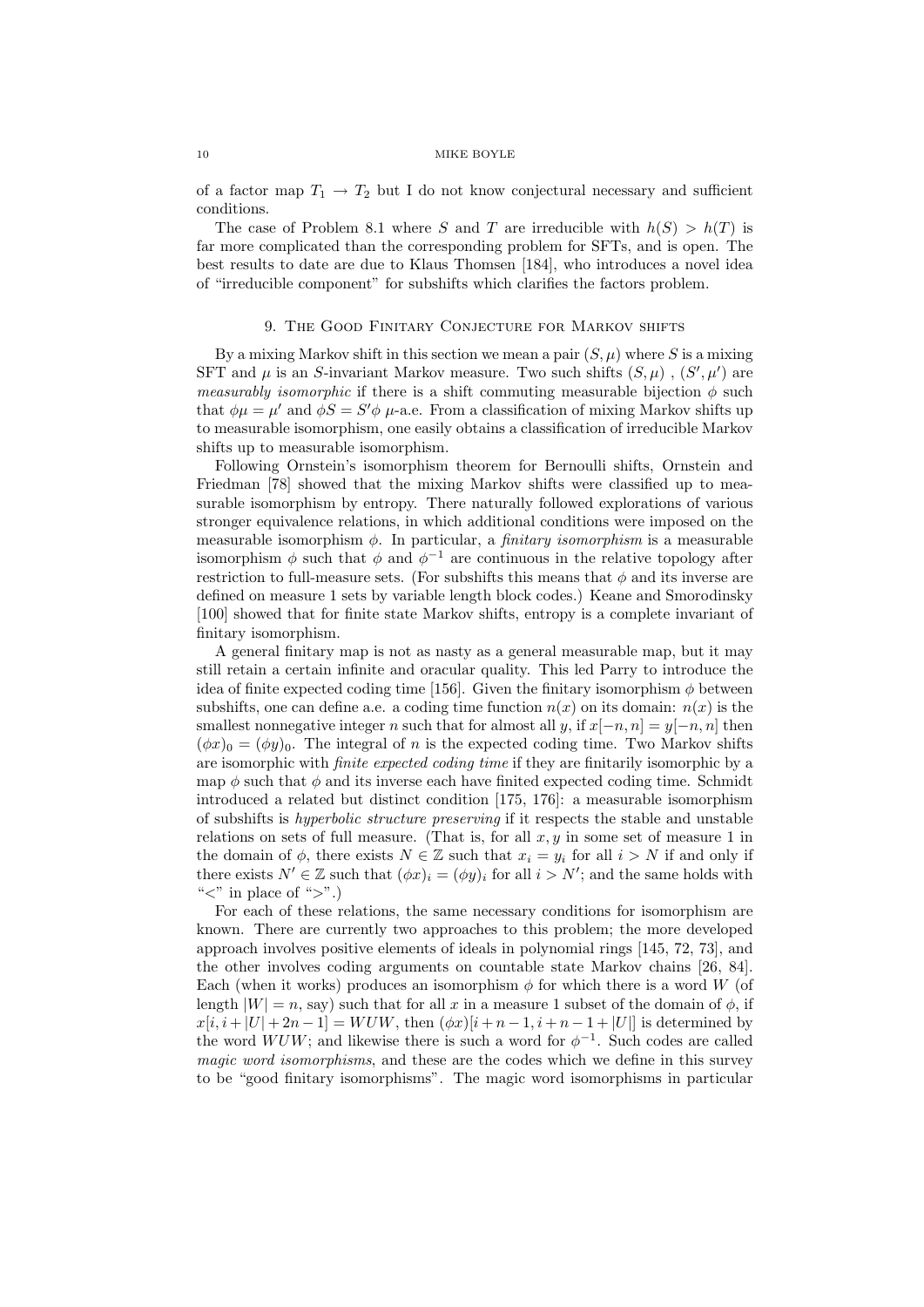have exponentially fast coding time and are hyperbolic structure preserving. The problem of classifying mixing Markov shifts up to good finitary isomorphism would have a very satisfactory solution if the following "Good Finitary Conjecture" were proved.

Conjecture 9.1. There is a magic word isomorphism between two mixing Markov shifts if and only if the following conditions are satisfied.

- (1) They have the same beta function.
- (2) They have the same ratio group  $\Delta$ .
- (3) Their groups  $\Gamma/\Delta$  (weights group modulo ratio group) have the same canonical generator.

We recommend [136] for an excellent introduction to this topic and its literature, and then further deveopments in later papers of Tuncel and collaborators (e.g. [137]). Here we'll define the invariants cited in the conjecture ("the Greeks"), which were developed in various works by Krieger, Parry, Schmidt and Tuncel.

Suppose P is a stochastic matrix presenting a Markov shift. Let  $P^{(t)}$  be the matrix obtained by replacing each nonzero entry p of P with the function  $p^t$  ( $t \in$ R). Let R be the ring of functions which are linear combinations of functions  $p<sup>t</sup>$  $(0 \lt p \in \mathbb{R})$ . Set  $q(z) = \det(zI - P^{(t)})$ . Let  $b(z)$  be the irreducible element of  $\mathcal{R}[z]$  which divides  $q(z)$  (often  $q = b$ ) such that  $b(1) = 0$ . Then the *stochastic zeta* function of this Markov shift is  $1/q(z)$  and Tuncel's *beta function* is  $1/b(z)$ . The stochastic zeta function in a familiar formalism encodes the number of periodic points of period n and weight w, for all n and w; the beta function is analogous here to entropy. (Again, see [136].)

If  $i_0, i_1, \ldots, i_n$  index rows/columns of P such that  $P(i_0, i_1)P(i_1, i_2)\cdots P(i_{n-1}, i_n)$  $b > 0$ , then the positive real number b is the weight of the path  $i_0i_1 \cdots i_n$  of length n. The path is a *loop* if  $i_0 = i_n$ . The group Γ is the subgroup of the multiplicative reals generated by the weights of loops. The group  $\Delta$  is the set of all positive real numbers x such that x is the ratio of the weights of two paths of equal length and equal initial and terminal vertex. It turns out that the quotient group  $\Gamma/\Delta$  is cyclic with a canonical generator.

Historically, good finitary isomorphisms between finite state Markov shifts were constructed from almost topological conjugacies: one-to-one almost everywhere extensions to a common finite state Markov shift. However, an example of Marcus and Tuncel [136] shows that it is possible for there to be a good finitary isomorphism between two mixing Markov shifts when the two shifts are not almost topologically conjugate.

#### 10. What can be a beta function?

Up to topological conjugacy, a mixing SFT is defined by a primitive matrix A over  $\mathbb{Z}_+$ . Here the entropy of the SFT is the log of the spectral radius  $\lambda_A$  of A and the zeta function is  $\zeta(z) = (\det(I - A))^{-1}$ . We know what these can be. Lind characterized these spectral radii: they are the Perron numbers, positive algebraic integers strictly greater in modulus than any algebraic conjugate. Kim, Ormes and Roush proved the Spectral Conjecture for Z, characterizing the possible zeta functions.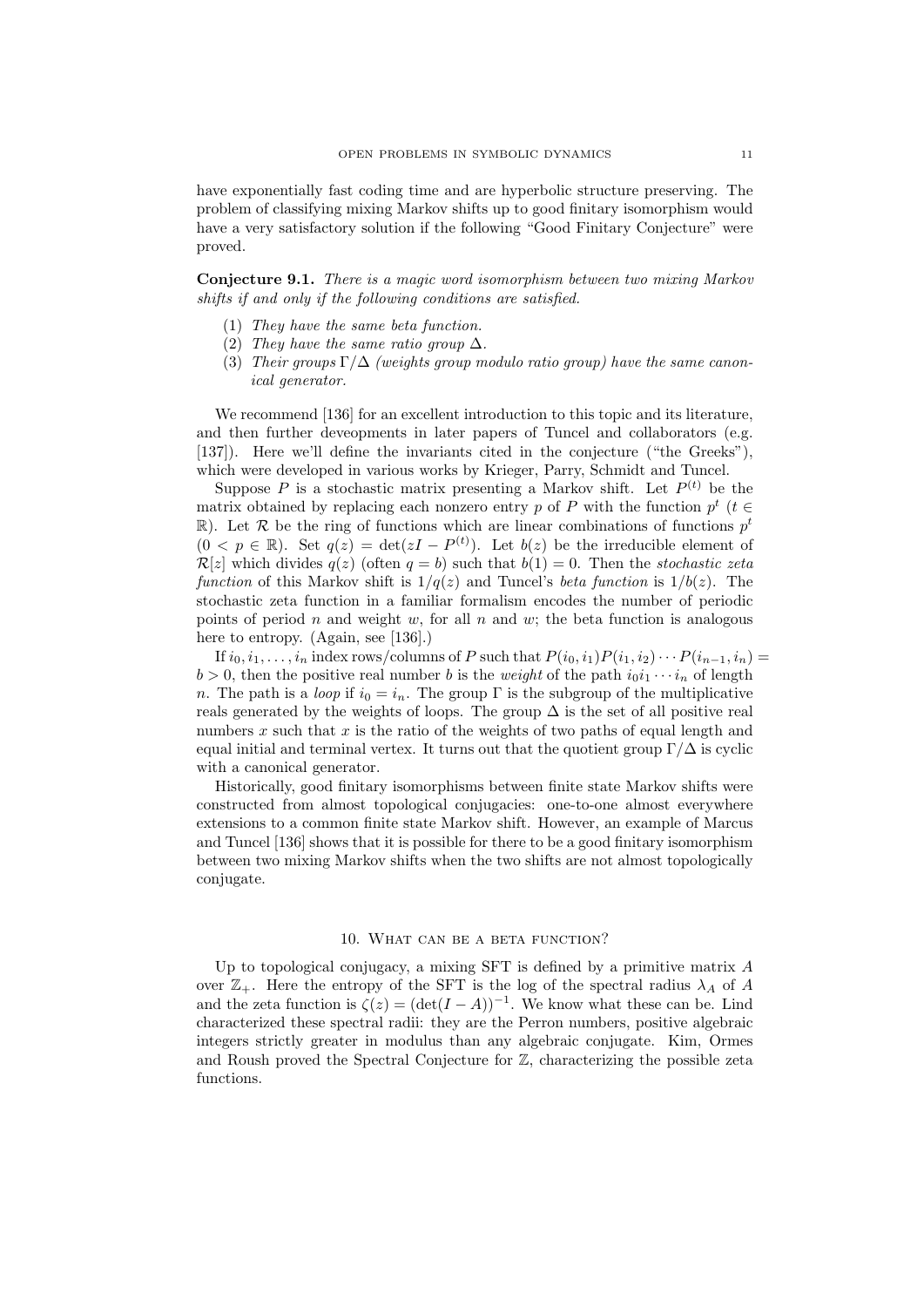For a mixing SFT with a Markov measure (i.e. a mixing Markov shift), the situation is quite different. The analogue of the zeta function is the stochastic zeta function; the analogue of the entropy is the beta function (discussed in Section 9).

Problem 10.1. Characterize the functions which can be the stochastic zeta functions of mixing Markov shifts.

# Problem 10.2. Characterize the functions which can be beta functions of mixing Markov shifts.

I am not aware of any conjecture addressing these problems.

These problems can be made more concrete. In section 9, from a primitive stochastic matrix P a primitive matrix A over  $\mathcal R$  was constructed to present a mixing Markov shift. One can identify several variables  $x_i$  with chosen free abelian generators for the subgroup of the multiplicative reals generated by the positive entries of  $P$ , and then pass from  $A$  to a matrix whose entries are Laurent polynomials in several variables with nonngative integral coefficients. The two problems above can then be restated in terms of such polynomial matrices. See [136], for an introduction to these ideas; [157, 188], which address the issue of a suitable choice of basis; and [187], which takes a several-complex-variables approach.

For a taste of the difficulties involved in such polynomial realization problems, and their applications to coding problems for Markov shifts, consult [4, 88], and [138].

# 11. Structure of expansive subdynamics

We first recall some background from [41]. Let  $\alpha$  be a  $\mathbb{Z}^2$  action by homeomorphisms on an infinite compact metric space X. A subset E of  $\mathbb{R}^2$  is an expansive set for the action if there exist  $M > 0$  and  $\epsilon > 0$  (M and  $\epsilon$  are allowed to depend on E) such that for all distinct x, y in X, there exists  $\mathbf{n} \in \mathbb{Z}^2$  such that  $dist(x, E) < M$ and dist $(\alpha^{n}(x), \alpha^{n}(y)) > \epsilon$ . Let  $E_1(\alpha)$  denote the set of  $n \in \mathbb{R}^d$  such that the line  $\mathbb{R}$ n is an expansive set for the action. The set  $E_1(\alpha)$  is the union of open cones in  $\mathbb{R}^2$ , and there are nonzero elements of  $\mathbb{R}^2$  in its complement. (In [41] this approach is extended to higher rank actions and higher-dimensional subspaces; for simplicity, we do not consider these here.)

For an example, suppose B, C are matrices in  $GL(n, \mathbb{Z})$ , and for  $1 \leq i \leq n$ they have respectively eigenvalues  $\beta_i, \gamma_i$  on a common eigenline  $L_i$ , with these lines spanning  $\mathbb{R}^n$ . Let  $\alpha$  be the  $\mathbb{Z}^2$  action on  $\mathbb{T}^n$  defined by letting  $(m, n)$  act by  $B^m C^n$ . Then  $E_1(\alpha)$  is the complement of the lines in  $\mathbb{R}^2$  through the origin with slopes  $-\log|\beta_i|/\log|\gamma_i|, 1 \leq i \leq n.$ 

An *expansive component* of directions is a connected component of the open set  $E_1(\alpha)$ ; it is an open cone contained in (possibly equal to) some half-space. We abuse language and say  $\alpha^n$  is in an expansive component if **n** is. For the **n** in a given expansive component, quantitative dynamical properties of  $\alpha^n$  tend to vary regularly as a function of n, and qualitative properties tend to hold for all or none of these  $\alpha^{n}$ . Especially, the stable and unstable relations for  $\alpha^{n}$  are the same for all  **in a given component. (See [41, Sec. 5] for more of the viewpoint of expansiveness** as a regularity condition.)

So, when a  $\mathbb{Z}^2$  action has some element acting expansively, we think of  $\mathbb{R}^2$  splitting into pieces: there are open cones  $C$  (the expansive components) in which the dynamics of  $\alpha^n$  varies regularly with n; the dynamics in different components can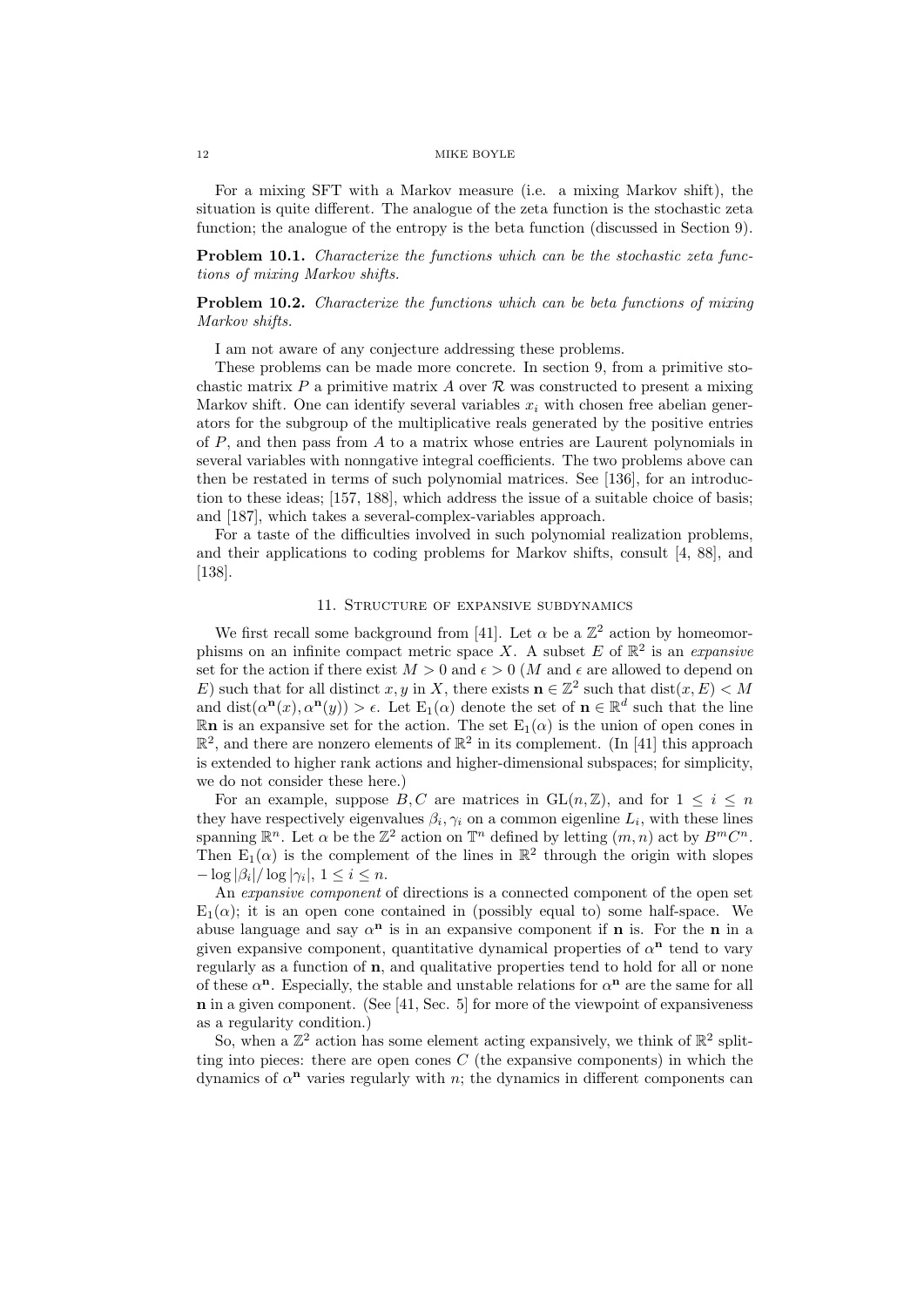differ more significantly; and the dynamics change qualitatively at boundaries of the components.

In the case that  $\alpha^n$  is a mixing SFT, we know a great deal about the dynamics of the elements  $\alpha^{\mathbf{m}}$  such that **m** is in the same expansive component C as **n** [41]. These  $\alpha^{\mathbf{m}}$  are mixing SFTs with a common measure of maximal entropy; the entropy is a linear function of m; they are all SFTs with the same dimension group; the shift equivalence classes are nicely parametrized; and there is still sharper matrix information available from the LR textile systems of Nasu (see Appendix C).

However, we have very limited understanding of the possible structure of components, compatibility of dynamics in different components and variation of dynamics as a parameter moves from one component to another. On these matters we state various problems in this and later sections.

**Problem 11.1.** What sets can equal  $E_1(\alpha)$  for a  $\mathbb{Z}^2$  SFT  $\alpha$ ? Especially, what are the possible  $E_1(\alpha)$  when there exists **n** such that  $\alpha^n$  is SFT?

We can be more specific.

Questions 11.2. Suppose  $\alpha$  is a  $\mathbb{Z}^2$  action for which there exists n such that  $\alpha^n$ is SFT.

- (1) Is it possible for  $\alpha$  to have infinitely many expansive components?
- (2) Is it possible for  $\alpha$  to have an expansive component with a boundary lying on a line of irrational slope?

With one exception, it is known [41] that any nonempty closed union of lines in  $\mathbb{R}^2$  occurs as the complement of  $E_1(\alpha)$  for some  $\mathbb{Z}^2$  subshift  $\alpha$ . The unknown case is Question 11.3 below.

Question 11.3. [41] Suppose L is a line of irrational slope in  $\mathbb{R}^2$ . Does there exist a  $\mathbb{Z}^2$  action  $\alpha$  on a compact metric space such that L is the complement of  $E_1(\alpha)$ ?

The next question is "morally" related to Question 11.3.

Question 11.4. [41] Suppose L is a line of rational slope in  $\mathbb{R}^2$ . Does there exist  $a \mathbb{Z}^2$  action  $\alpha$  on a compact metric space such that the following hold?

- L is the complement of  $E_1(\alpha)$ , and
- for all nonzero **n** in  $L \cap \mathbb{Z}^2$ ,  $\alpha^n$  is not the identity map on X.

The paper [132] offered a negative answer to Question 11.4, but M. Nasu has pointed out (personal communication) that [132, Lemma 3.2] is not correct; in particular, the line of slope 2/5 in the example of [132] is an additional nonexpansive line. Therefore Question 11.4 is still open.

12. Can nonSFT expansive maps commute with irreducible SFTs?

Question 12.1. [150] Suppose S is an expansive automorphism of an irreducible SFT. Must S be SFT?

For this type of question, we know much more if one or both of the conditions becomes onesided. A positively expansive map commuting with a onesided SFT (or a twosided SFT) must be a onesided SFT [125, 151]. An expansive automorphism S of a onesided full shift on  $n$  symbols must be SFT [152]; and this SFT must be shift equivalent to a full shift on k symbols [44], where  $k$  ([153], generalizing [44]) is possible here if and only if the following hold: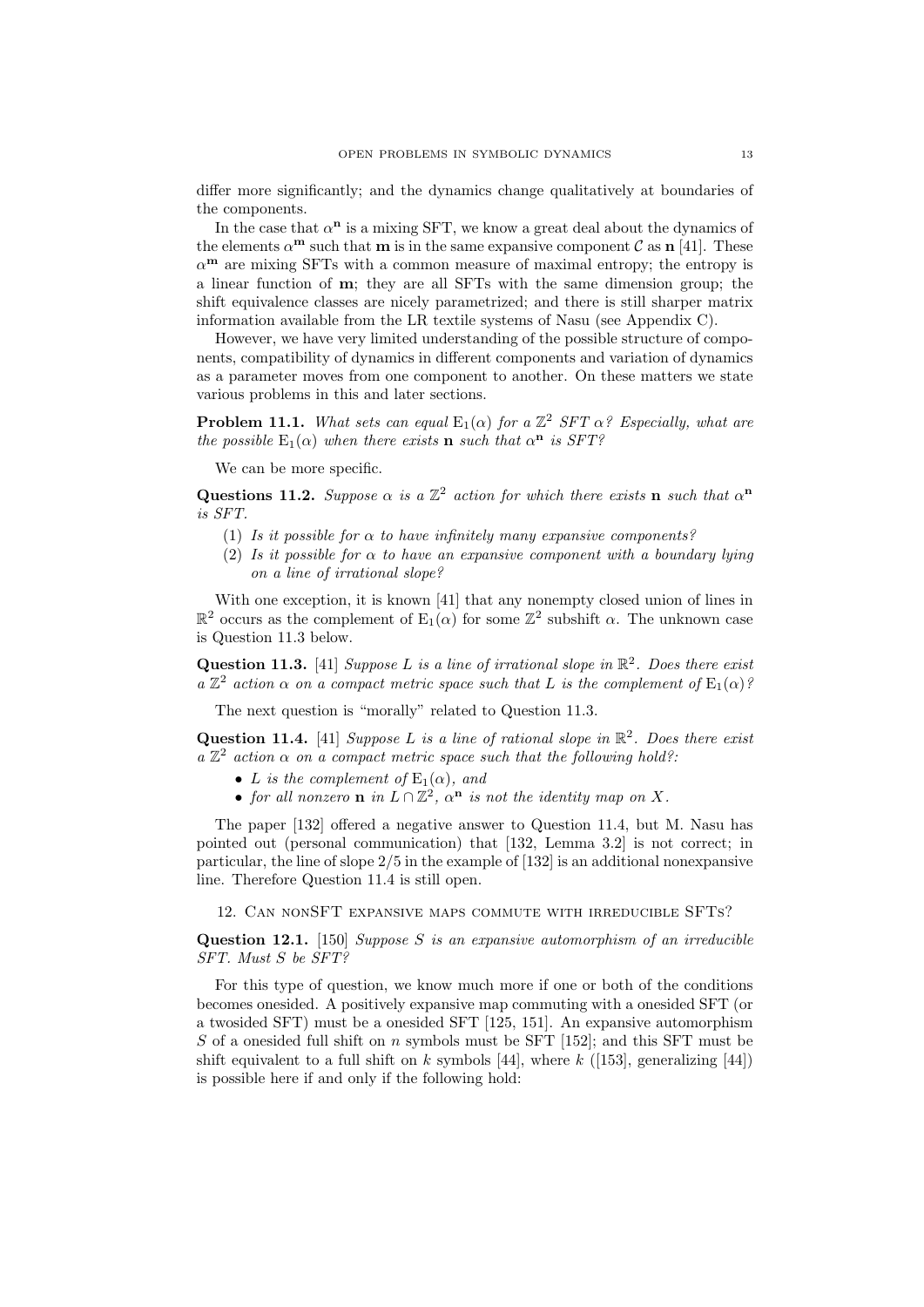- a prime  $p$  divides  $n$  iff it divides  $k$ , and
- if a prime p divides n, then  $p^2$  divides k.

There is one more conjectural ingredient for the onesided picture:

Conjecture 12.2. [44] An expansive automorphism of a onesided full shift is topologically conjugate (not only shift equivalent) to a twosided full shift.

Now we turn back to the open Question 12.1, where we know the following.

- (1) A simple 1996 example of Doris Fiebig shows an expansive automorphism of a reducible SFT  $S$  need not be SFT [24]. (In the example, the SFT consists of two fixed points and two connecting orbits.)
- (2) A strictly sofic AFT (almost finite type) shift S cannot commute with a mixing SFT  $T$  [24]. (The AFT sofic shifts have several characterizations and seem to be the one big, natural class of relatively well behaved sofic shifts [127, Sec. 13.1]).
- (3) [154] If  $\phi$  is an expansive automorphism of an irreducible SFT S, and  $\phi$  or  $\phi^{-1}$  has memory zero or anticipation zero, then  $\phi$  is SFT.

The result (3) of Nasu is a major advance: it is the first general result which addresses Question 12.1 for automorphisms of an SFT which need not be in the same expansive component as the SFT itself. The paper [154] extends and also unifies the "textile systems" machinery which produces all the current affirmative results related to Question 12.1, including the onesided results.

## 13. The Commuting Powers Conjecture for SFTs

We say that two continuous maps  $f, g$  can commute if there are maps  $F$  and  $G$ topologically conjugate respectively to f and g such that  $FG = GF$ .

**Conjecture 13.1.** Suppose S and T are mixing SFTs. Then for all large i and j,  $S^i$  and  $T^j$  can commute.

I stated this conjecture in a talk at the August 2005 Northwest Dynamics Conference in Victoria, after posing it as a question in a question session at the Summer 2004 Algebraic and Topological Dynamics Activity at the Max Planck Institute. (The general problem "when can two mixing shifts of finite type commute" was [41, Problem 9.9]. The very general problem of understanding the dynamics of  $S^{i}T^{j}$ , when T is an automorphism of an SFT S, was posed by Nasu in [150, p.8].)

The conjecture would not be true if the assumption of passing to powers were dropped, on account of obstructions involving low order periodic points; but there is no such periodic point obstruction to the conjecture itself. This is shown in Appendix A. When  $S$  and  $T$  are defined by matrices which in a suitable sense commute, then Conjecture 13.1 is true. This is explained in Appendix B and Appendix D.

It would be natural to guess that commuting SFTs must in some sense arise only from commuting matrices. For onesided SFTs this is true:

- All commuting onesided SFTs can be presented by commuting matrices over  $\mathbb{Z}_+$  [150]
- There is a refined dimension group approach putting drastic constraints on which onesided SFTs can commute ([30], following [15]).
- Commuting onesided SFTs have the same measure of maximal entropy [30].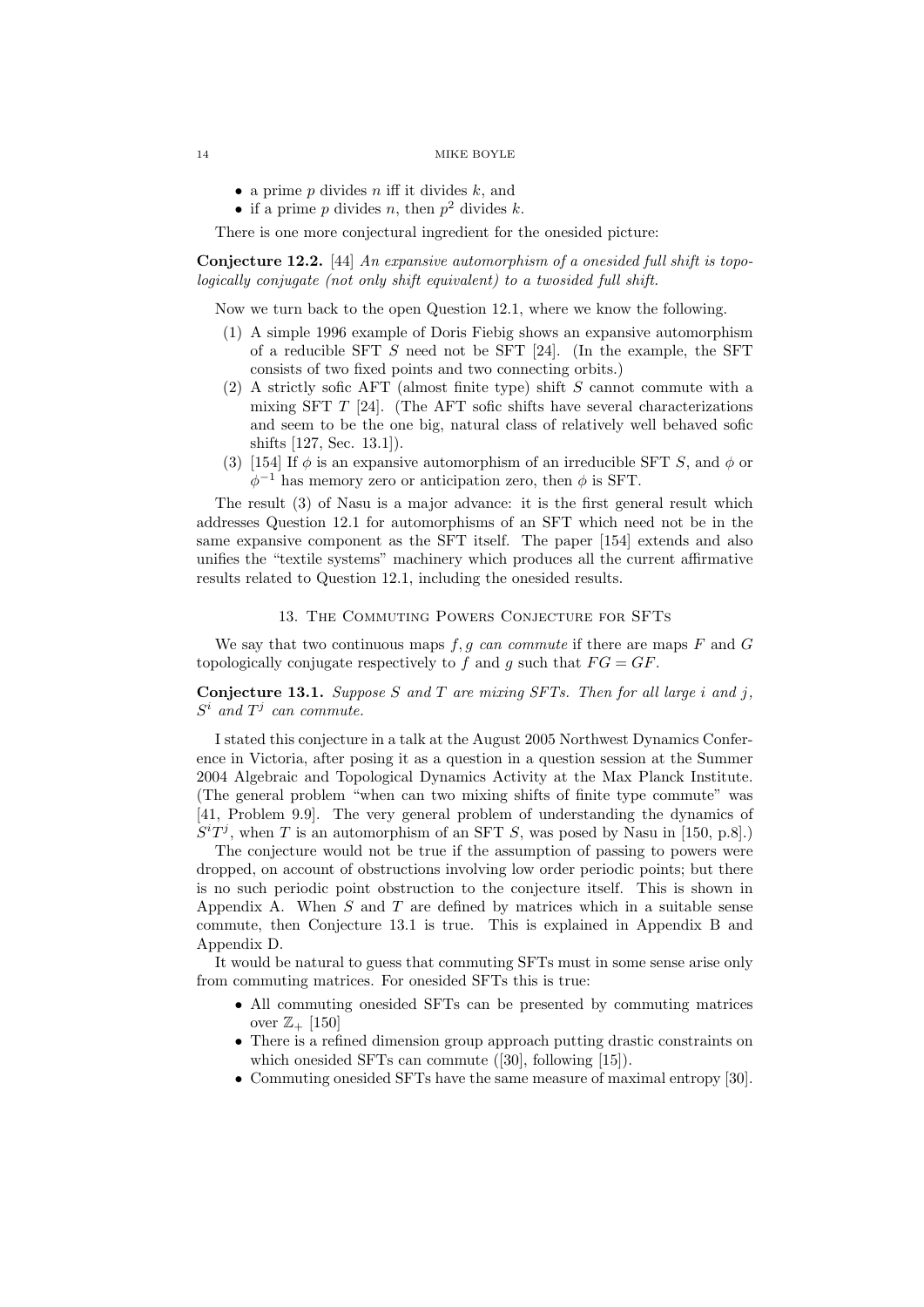All of the above are not true in general for twosided SFTs. We know this on account of a dramatic example of Nasu.

**Example 13.2.** [150] There are square matrices  $A, B$  over  $\mathbb{Z}_+$  and an automorphism S of  $\sigma_A$  such that S is topologically conjugate to the mixing SFT  $\sigma_B$  and the following hold.

$$
\bullet \ \ A = \begin{pmatrix} 2 & 1 \\ 1 & 1 \end{pmatrix}
$$

• B has characteristic polynomial  $\chi_B(x) = (x+1)^2(x^3 - 2x^2 + x + 1)$ .

These two properties imply that the ranges of the maximal entropy measures of  $\sigma_A$  and  $\sigma_B$  on clopen sets are different, and therefore

• S and  $\sigma_A$  do not have the same measure of maximal entropy.

The SFTs  $\sigma_A$  and  $\sigma_B$  are not algebraically related in any obvious way: their entropies are logs of numbers generating unrelated number fields (quadratic vs. cubic), and the ranks of their dimension groups are different (2 vs. 5). The SFTs  $\sigma_A$ ,  $\sigma_B$ cannot be related to commuting matrices in the manner of Appendix D.

Nasu has developed an extensive apparatus ("textile systems" [150]) for studying the dynamics generated by a SFT (onesided or twosided) and a continuous map commuting with it. Within this structure, he provides an algorithm which, given an automorphism U of an irreducible SFT, will find a matrix B such that  $\sigma_B$  is topologically conjugate to  $U$ , if  $U$  is SFT. Example 13.2 above came from applying the algorithm to a natural example.

It is not uncommon in symbolic dynamics to encounter low order periodic point obstructions which when satisfied allow a general result (this happens for example in the context of factor maps [5], embeddings [122], and automorphisms [115, 116]). This pattern and Nasu's example are behind Conjecture 13.1. It might be that mixing SFTs can commute whenever they can commute on periodic points.

#### 14. Jointly invariant measures

We recall a famous problem of Furstenberg  $[80]$ . We say two positive integers p and q are *nonlacunary* if they generate a nonlacunary semigroup under multiplication (i.e., there do not exist positive integers  $k, m, n$  such that  $p = k^m$  and  $q = k^n$ ). Given  $n \in \mathbb{N}$ , in Problem 14.1 below we let  $T_n$  denote the map  $S^1 \to S^1$  defined by  $z \mapsto z^n$ .

Question 14.1 (Furstenberg [80]). Suppose p and q are nonlacunary positive integers. Can there exist a nonatomic Borel probability  $\mu$  on  $S^1$ , other than Haar measure, which is jointly invariant for  $T_p$  and  $T_q$ ?

Question 14.1 is not overtly a problem of symbolic dynamics but it is easily reformulated as a problem of finding the nonatomic Borel probabilities jointly invariant for the full shift on six symbols and a specific automorphism [172]; and it was in this setting that Rudolph and Johnson [172, 94] showed any counterexample  $\mu$  to Conjecture 14.1 must have zero entropy with respect to both  $T_p$  and  $T_q$ . Since the work of Rudolph and Johnson, the problems, results and methods around Question 14.1 have been generalized well beyond the symbolic dynamics setting (see [70, 129] and their references); but the essential problem left open by Rudolph and Johnson, the possible existence of nonatomic zero entropy measures jointly invariant for  $T_p$ and  $T_a$ , is open still.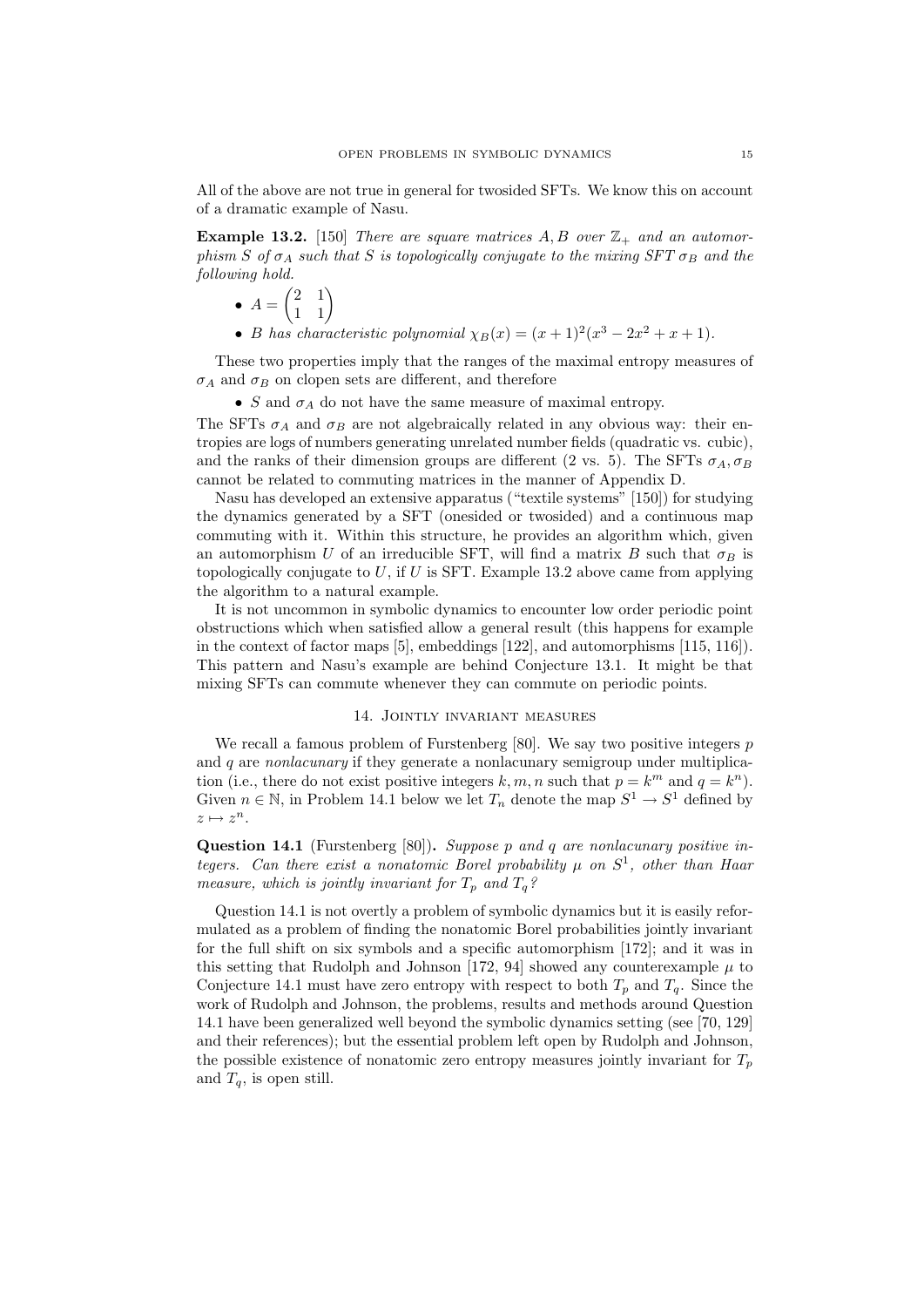Note that in the Example 13.2 of Nasu, we immediately see two jointly invariant measures of nonzero entropy (namely, the maximal entropy measures of  $\sigma_A$  and S). We suggest that it may be fruitful to investigate the possibilities for jointly invariant measures of commuting SFTs.

For some special classes of cellular automata, there are measure rigidity results asserting that the only jointly invariant positive entropy measure is the uniform Bernoulli measure (see [93, 161, 173] and their references), and asymptotic randomization results asserting that for large classes of measures the Cesaro limit of iterates under the c.a. map exists and is the uniform Bernoulli measure. See [74, 131, 160, 161, 162, 163], especially the survey [161], and their references for results and open problems in this area.

A seminal example for the study of algebraic symbolic systems has been the Ledrappier 3-dot example. This is the closed shift invariant subgroup X of  $\{0,1\}^{\mathbb{Z}^2}$ consisting of points x such that for all  $\mathbf{n} \in \mathbb{Z}^2$ ,

$$
x(\mathbf{n}) + x(\mathbf{n} + (0,1)) + x(\mathbf{n} + (1,0)) = 0
$$

(where of course  $\{0,1\}$  represents  $\mathbb{Z}/2$ ). Basic questions on invariant measures remain open for this system, including the following.

Question 14.2. Is Haar measure the only invariant ergodic Borel probability on X with full support?

Without the "full support" condition the answer to Question 14.2 is emphatically "no" [68]. See [69, 179, 180] and their references for more on this problem. More generally:

Problem 14.3. Determine the shift invariant Borel probabilities and subsystems of  $X$ .

# 15.  $\mathbb{Z}^d$  SFTs

Irreducible SFTs are finite towers over mixing SFTs, and the nonwandering part of an SFT is a disjoint union of irreducible SFTs. From this structure, many problems about SFTs can be reduced to problems about nontrivial mixing SFTs, all of which have very similar qualitative properties. Invariants can be computed. The finer functorial problems can generally be formulated as attackable matrix problems.

The situation is very different for  $\mathbb{Z}^d$  SFTs for  $d > 1$ . Various problems become undecidable, exact computations are rare and the range of qualitative possibilities expands dramatically (see e.g. [52, 165, 178, 128] and their references). In contrast to the situation for  $\mathbb Z$  SFTs, where we often have mature conjectures for refined problems, in the case of  $\mathbb{Z}^d$  SFTs with  $d > 1$  we are still discovering the landscape.

Recent results of Hochman and Meyerovitch [90, 91] have recast the dynamical possibilities for  $\mathbb{Z}^d$  SFTs  $(d > 1)$  in a more computation-theoretic and constructive framework. This is a strong statement, as the computation-theoretic viewpoint is by no means new here [97, 178]; there have been striking undecidability results for  $\mathbb{Z}^d$ SFTs and the closely related cellular automata; and the papers [90, 91] themselves rely heavily on work of Shahar Mozes and Raphael Robinson [146, 169]. However, it seems fair to say that the new constructive methods of [90, 91] have produced structural results at a level unprecedented in this area. For example, for any  $d > 1$ , the possible entropies of  $\mathbb{Z}^d$  SFTs are precisely the right recursively enumerable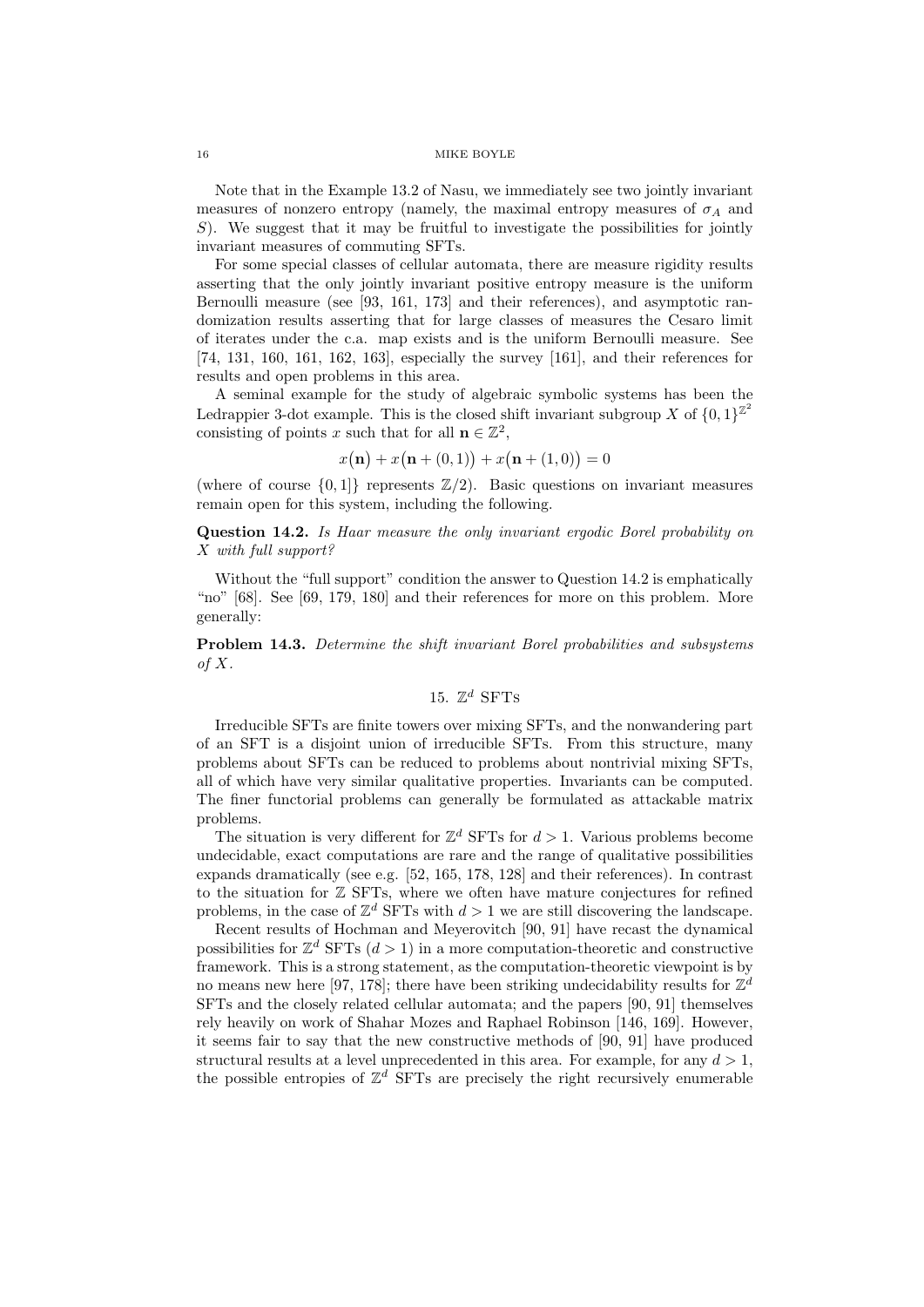nonnegative real numbers [90]. Also, for  $d > 2$  there are very strong results toward the classification of  $d$ -dimensional cellular automata and the directional dynamics of  $\mathbb{Z}^d$  SFTs [91]. The new constructive methods also allow hope for progress on various other problems for which there were simply no available methods.

All the constructions in [90, 91] are constructions of SFTs with isometric factors, and factors of such SFTs, and this underlines the potential significance of mixing conditions. In particular, what can be said about the structure of  $\mathbb{Z}^d$  SFTs with completely positive entropy? (In the abelian algebraic case, these are weakly algebraically equivalent to Bernoulli group shifts [46].) Also, at this time the striking results in [91] on  $\mathbb{Z}^d$  SFT subdynamics for  $d \geq 3$  are not known for  $d = 2$ , and the entropies of injective and surjective d-dimensional cellular automata are not characterized, especially in the case  $d = 1$ .

Among the many open problems in this area, we mention the following question of Benjy Weiss, and a closely related question of Klaus Schmidt.

Question 15.1 (Benjy Weiss, early 90's). For  $d > 1$ , must a  $\mathbb{Z}^d$  sofic shift be a  $factor\ of\ some\ {\mathbb Z}^d\ SFT\ of\ equal\ entropy?$ 

Question 15.2 (Klaus Schmidt, late 90's). For  $d > 1$ , if  $\phi$  is a continuous factor map from a  $\mathbb{Z}^d$  SFT X onto a  $\mathbb{Z}^d$  sofic shift Y, must there exist a sofic subshift W of X such that  $h(W) = h(Y)$  and  $\phi(W) = Y$ ?

For  $d = 1$ , the answer to both questions is yes (see [127] for Question 15.1 and [135] for Question 15.2). The answer to Question 15.2 would be "no" even for  $d = 1$ if W were required to be SFT [135].

For  $d > 1$ , it was only recently proved that every  $\mathbb{Z}^d$  sofic shift is a factor of an SFT of arbitrarily close entropy, and likewise that the answer to Question 15.2 would be "yes" if  $W$  were required only to be arbitrarily close in entropy to  $Y$  [63].

# 16. Stable limit sets of cellular automata

We consider in this section a one dimensional cellular automaton map  $f$ , that is, a block code f from some some full shift  $X = X_N = \{0, 1, \ldots, N - 1\}$  into itself. If  $f^k(X) = f^{k+1}X$  for some  $k > 0$ , then f has a *stable limit set*, and it is the sofic shift  $f^k(X)$ .

# Problem 16.1. (Maass) Characterize the stable limit sets of one-dimensional cellular automata.

We will recapitulate the state of this problem, following [130]. An SFT Y is a stable limit set for some c.a. map  $f: X_N \to X_N$  if and only if it is mixing, contained in  $X_N$ , and contains a fixed point.

More generally, for a sofic Y in  $X_N$  to be a stable limit set of a c.a. map, it is necessary that  $Y$  be mixing and contain a fixed point which is "receptive" (an easily checked technical condition). The converse holds for AFT sofic shifts but is open in general. The problem reduces to the following coding question.

**Problem 16.2.** Let  $T$  be a mixing sofic shift with a receptive fixed point. When does there exist a block code  $f$  from  $T$  to  $T$ , and an  $SFTT'$  containing  $T$ , such that  $f$  maps  $T'$  into  $T$ ?

The following problem seems to be the heart of the matter.

**Problem 16.3.** Let f be a surjective block code from a mixing sofic shift  $T$  to itself. When does there exist an SFT  $T'$  containing  $T$  such that  $f$  maps  $T'$  into  $T$ ?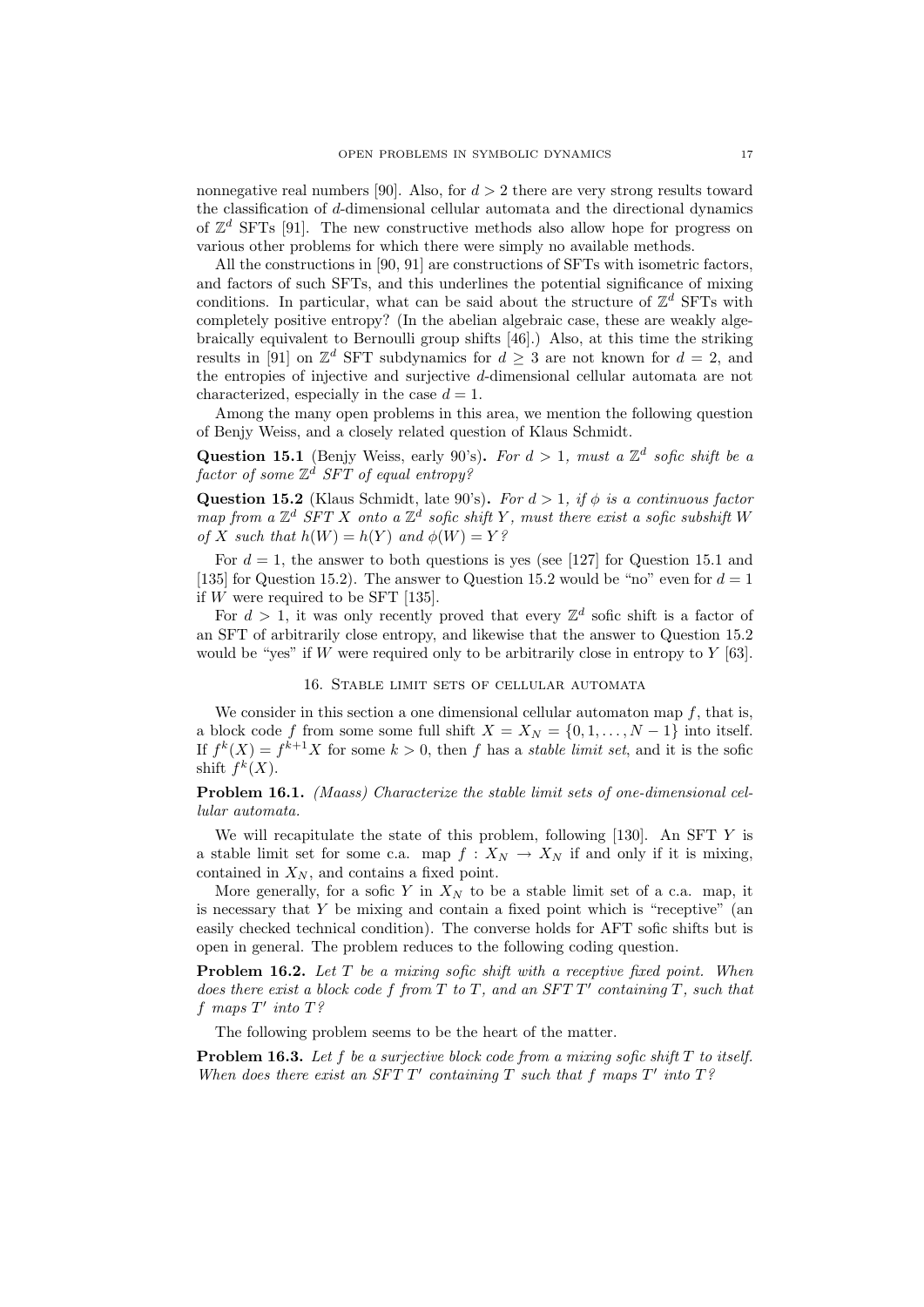# 17. ALGEBRAIC  $\mathbb{Z}^d$  SFTs

One motivation for the very successful [177, 178] investigation of  $\mathbb{Z}^d$  actions of algebraic origin was to obtain some large but understandable class of  $\mathbb{Z}^d$  actions.

By a  $\mathbb{Z}^d$  group shift, we will mean an expansive action  $\alpha$  of  $\mathbb{Z}^d$  by continuous automorphisms of a zero dimensional compact metrizable group  $X$ . By a Bernoulli  $\mathbb{Z}^d$  group shift, we will mean the  $\mathbb{Z}^d$  shift on the product group  $G^{\mathbb{Z}^d}$ , where G is a finite group with discrete topology. A group subshift of a Bernoulli shift is the restriction of the shift to a shift-invariant compact subgroup. Any group shift is algebraically conjugate (i.e., topologically conjugate by a homeomorphism which is also a group isomorphism) to a group subshift of a Bernoulli group shift.

Two group shifts are *weakly algebraically equivalent* [71] if each is a quotient (factor) of the other by a continuous group homomorphism. A group shift has completely positive entropy if as a measurable system with respect to Haar measure it has no nontrivial factor of zero entropy. Any abelian  $\mathbb{Z}^d$  group shift is weakly algebraically equivalent to a unique (up to isomorphism of the alphabet group)  $\mathbb{Z}^d$  Bernoulli group shift; any abelian  $\mathbb{Z}^d$  group shift factors algebraically onto a Bernoulli group shift; and any (possibly nonabelian)  $\mathbb{Z}^d$  group shift factors topologically onto a Bernoulli group shift [46].

There is a rich algebraic theory for the dynamics of actions of  $\mathbb{Z}^d$  by continuous automorphisms of compact abelian groups [177]. The nonabelian case is much less well understood. Here in the symbolic setting are two questions.

Question 17.1. Does every nonabelian group shift factor algebraically onto a Bernoulli group shift?

Question 17.2. Is every nonabelian group shift weakly algebraically equivalent to a Bernoulli group shift?

For  $d = 1$ , every  $\mathbb{Z}^d$  group shift of completely positive entropy is topologically (not in general algebraically [177]) conjugate to a Bernoulli group shift [118]. Even for abelian group shifts, this is not true for  $d > 1$  [46, 120].

Problem 17.3. Classify group shifts (especially, abelian group shifts with completely positive entropy) up to topological conjugacy.

# 18. Finitary codes and Markov random fields

Suppose for  $i = 1, 2$  that  $S_i$  is a  $\mathbb{Z}^d$  subshift with shift-invariant Borel probability  $\mu_i$ . A factor map  $\phi$  from  $(S_1, \mu_1)$  to  $(S_2, \mu_2)$  is a measure-preserving map commuting with the  $\mathbb{Z}^d$  shift action. The factor map is *finitary* if there is a set  $N_1$  in  $S_1$  such that  $\phi$  is continuous (in the relative topology) on the complement of  $N_1$ . (This means that for every x in the complement of a null set, there is an M depending on x such that the restriction of x to the finite configuration  $\{ \mathbf{v} \in \mathbb{Z}^d : ||\mathbf{v}|| \leq M \}$  determines  $(f(x))_0$ .) If  $\phi$  is an invertible finitary factor map, and its inverse is finitary, then  $\phi$  is a *finitary isomorphism* of the measure preserving systems  $(S_i, \mu_i)$ , and these systems are finitarily isomorphic.

By a Bernoulli shift, we will mean a  $\mathbb{Z}^d$  subshift with a measure whose coordinate projections are i.i.d. onto a finite state space, that is, a measure which is product measure on that finite state space. (Caveat: often, as in [13], a  $\mathbb{Z}^d$  action with respect to some measure is called Bernoulli if it is measurably isomorphic to what we are calling a Bernoulli shift; also, while considering subshifts, we are ignoring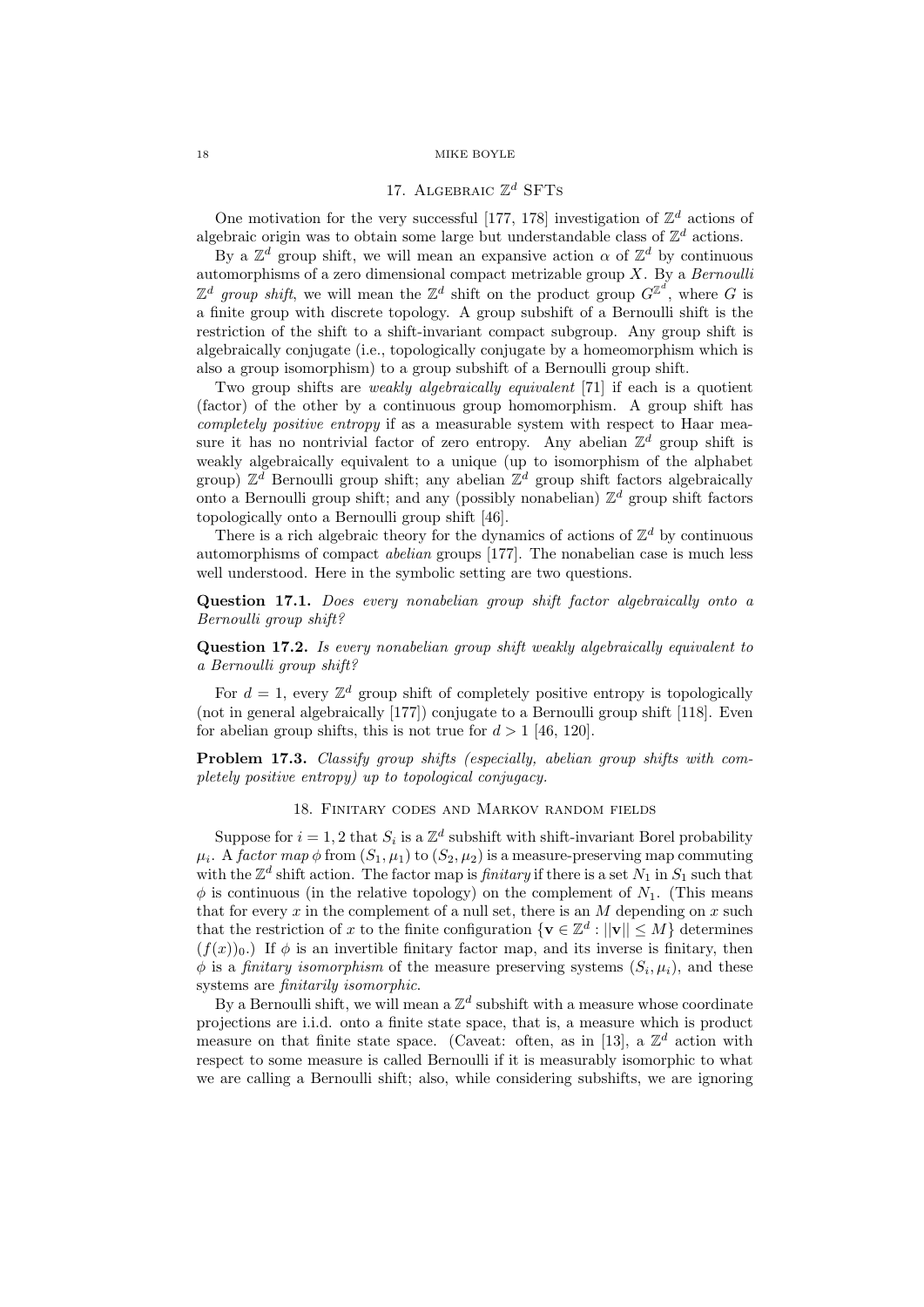infinite entropy Bernoulli systems.) For  $d = 1$ , Keane and Smorodinsky [100] showed that every mixing Markov shift  $(S, \mu)$  is finitarily isomorphic to a Bernoulli shift. For  $d > 1$ , the analogous situation is not nearly so homogeneous.

Given a  $\mathbb{Z}^d$  subshift X with alphabet A, and C a subset of  $\mathbb{Z}^d$ , the restriction map  $x \mapsto x|C$  maps X onto a subset  $X_C$  of  $\mathcal{A}^C$ . Given a measure  $\mu$  on X, and B, C in  $\mathbb{Z}^d$ , let  $\mu(B|C)$  denote the conditional distribution of  $\mu$  on  $X_B$  given the distribution on  $X_C$ . If B is a finite subset of  $\mathbb{Z}^d$ , let the boundary of B be the set

$$
\partial B := \{ \mathbf{v} \in \mathbb{Z}^d \setminus B : \exists \mathbf{w} \in B, ||\mathbf{w} - \mathbf{v}||_1 = 1 \}.
$$

A Markov random field is a measure  $\mu$  on a  $\mathbb{Z}^d$  shift S with the following property: for every finite subset B of  $\mathbb{Z}^d$  (with complement B') and  $\mu$ -almost all x in S, the conditional distributions  $\mu(B|B')$  and  $\mu(B|\partial B)$  are equal. (We are only considering Markov random fields with finite state space, that is, the stochastic process of coordinate projections has finite range.) The random field is stationary if the measure is invariant under the  $\mathbb{Z}^d$  shift. Unless stated otherwise, by Markov random field we will mean stationary Markov random field.

The  $\mathbb{Z}^d$  generalization of a Markov measure is a Markov random field. It was shown by del Junco [95] that for any Markov random field  $\mu$  on a subshift S, there are finitary factor maps from  $(S, \mu)$  onto all Bernoulli shifts of strictly lower entropy. On the other hand, Hoffman showed that a subshift with a stationary Markov random field can be  $K$  (equivalently, have no nontrivial measurable factor of zero entropy) and still not be measurably isomorphic to a Bernoulli shift [92].

Moreover, van den Berg and Steif [13] gave examples of shifts with Markov random fields which are measurably isomorphic to Bernoulli shifts (these fields can even be measures of maximal entropy), but which are not the image of a Bernoulli shift under any finitary factor map, as follows. Suppose there are distinct ergodic Markov random fields  $\mu, \nu$  on a  $\mathbb{Z}^{\bar{d}}$  full shift S, assigning positive measure to every open set, such that  $\mu(B|\partial B) = \nu(B|\partial B)$  for every finite subset B of  $\mathbb{Z}^d$ . In this case (and for other interesting examples with the full-support condition relaxed), van den Berg and Steif showed there cannot exist a finitary factor map from a Bernoulli shift onto  $(S, \mu)$ .

On the other hand, Steif and van den Berg established a large class of Markov random fields which are finitary factors of Bernoulli shifts; and they showed that both scenarios occur for the Ising model, and that the two scenarios correspond to whether one is above or below the critical paramter. Thus the idea of a finitary isomorphism, which arose for  $\mathbb Z$  actions as an abstractly natural equivalence, has for  $\mathbb{Z}^d$  shifts an unexpected and intriguing relation to phase transitions. We mention two of the various problems in this direction.

**Problem 18.1.** [13, Question 3] If a translation invariant Markov random field  $\mu$ on a shift S is the unique Markov random field (among both translation invariant and non-translation invariant fields) with its conditional probabilities, must  $(S, \mu)$ be measurably isomorphic to a Bernoulli shift?

The measure  $\mu$  in Problem 18.1 must be K [13].

Question 18.2 (Steif). Suppose a  $\mathbb{Z}^d$  SFT has a unique measure of maximal entropy which is Bernoulli. Must there exist an i.i.d. process mapping finitarily onto it?

There are more questions in [13].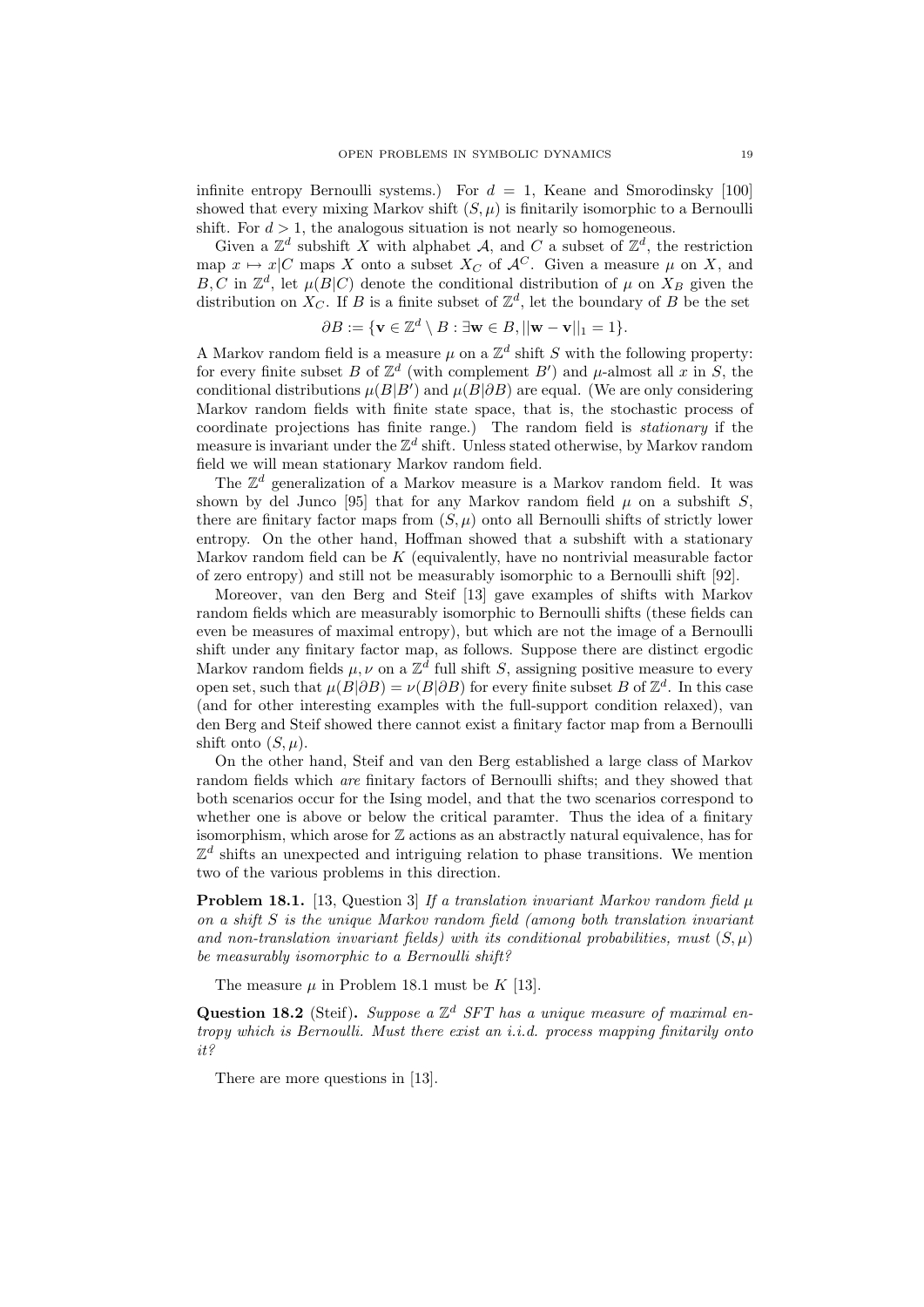### 19. Decidability problems

There are many open decidability problems, including the following.

Problems 19.1. Determine for any of the following whether there exists a decision procedure.

- (1) Given square matrices A and B over  $\mathbb{Z}_+$ , decide whether the associated  $SFTs \sigma_A$  and  $\sigma_B$  are topologically conjugate. (Equivalently, decide whether A and B are strong shift equivalent over  $\mathbb{Z}_+$ .
- (2) Decide whether two given sofic shifts are topologically conjugate.
- (3) Decide whether two given onesided sofic shifts are conjugate. (See Section 21.)
- (4) If U is an expansive automorphism of an SFT S (e.g.  $U = S$ ), compute (for the  $\mathbb{Z}^2$  action generated by U and S) the expansive component C containing of S.

(In Nasu's theory of textile systems [150],  $\mathcal C$  is the interior of the ELR cone for U, and Nasu provides an algorithm which enumerates a sequence of cones whose union will be this interior. However, we do not know a procedure which produces convergent upper bounds to this C.)

- (5) [97, Open Problem 7] Given a surjective block code  $\phi$  on a full shift, decide if  $\phi$  is positively expansive.
- (6) Given an automorphism  $\phi$  of a mixing SFT, decide if  $\phi$  is expansive.
- (7) Given an expansive automorphism  $\phi$  of a mixing SFT, decide if  $\phi$  is SFT. (Here, Nasu provides an algorithm which, if  $\phi$  is SFT, will eventually  $affirm \, \phi \, \text{ is } SFT \, \text{ and } \, will \, return \, \, a \, \, matrix \, \, defining \, \, an \, \, edge \, \, SFT \, \, topologically$ conjugate to  $\phi$  [150]. However, if  $\phi$  is expansive and not SFT, then this algorithm will never halt.)

Even for 1-dimensional cellular automata (endomorphisms of full shifts), there cannot exist a general procedure for estimating the entropy of a cellular automaton; as far as I know, though, it is unknown if such a procedure can exist for invertible one-dimensional cellular automata. For any (!) nontrivial property of the limit set (eventual image) of a cellular automaton, there cannot exist a general procedure which given a cellular automaton will decide if its limit set has the property [96]. For more on such results and problems for cellular automata, see [97, 98].

What decision procedures do we know? We can decide using periodic points whether a block code from an irreducible SFT is surjective or if it is injective. We can decide whether a subshift factor of an SFT is SFT. From work of Kim and Roush, partly in collaboration with Bratteli and Jorgenson, we can decide more or less everything related to shift equivalence of integral marices. For example, we can decide whether given matrices are shift equivalent over  $\mathbb{Z}_+$  [102], and whether two stationary dimension groups are isomorphic [50]. For twosided sofic shifts, there is a theory of shift equivalence and strong shift equivalence [38, 87, 147] analogous to the SFT theory: two sofic shifts are shift equivalent iff they have all large powers conjugate, and they are strong shift equivalent iff they are conjugate. Kim and Roush have also shown how to decide whether two sofic shifts are shift equivalent [104].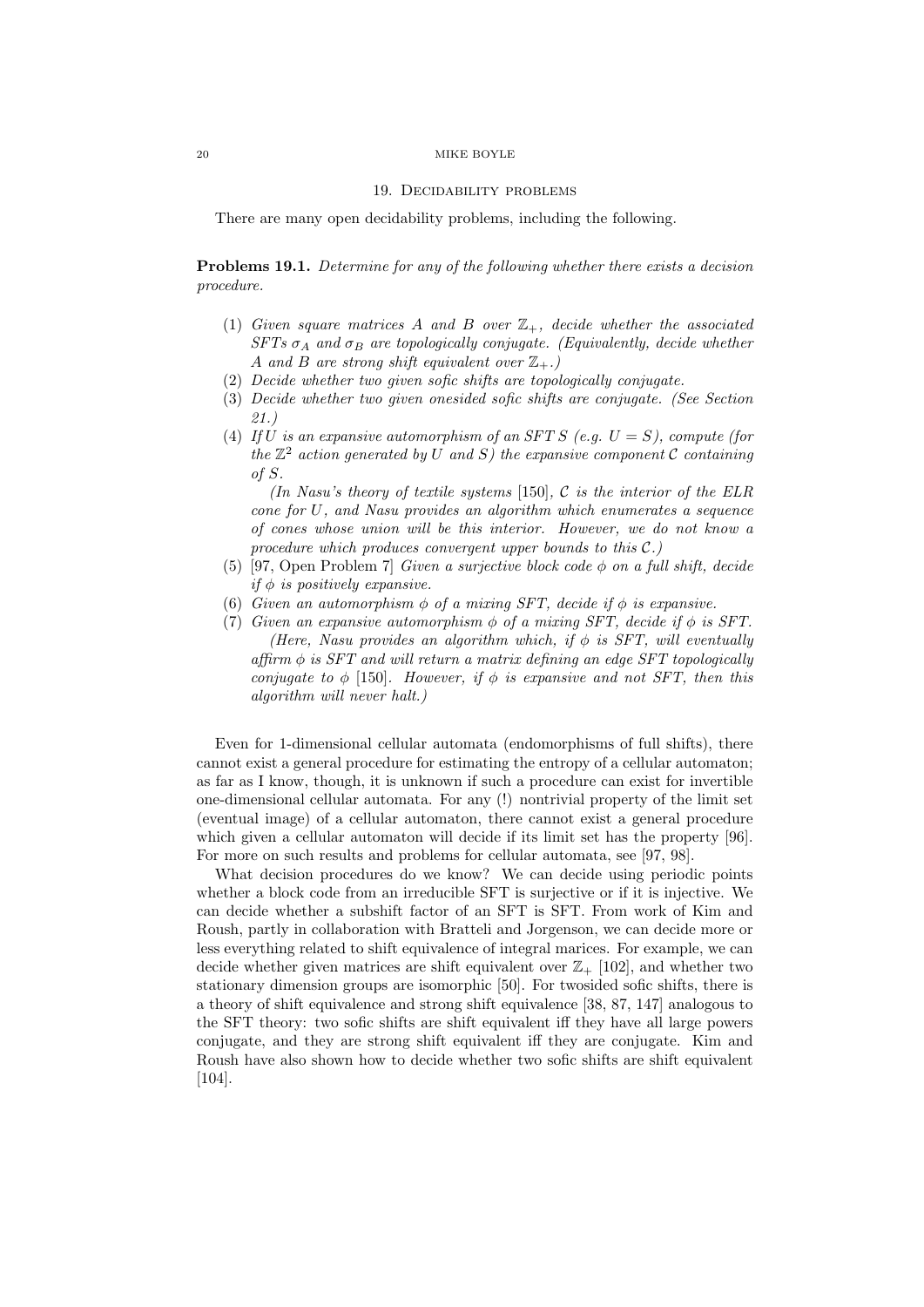### 20. Onesided SFTs: the embedding problem

Given a shift S, let  $\mathcal{O}_n(S)$  denote the set of periodic orbits of cardinality n in the shift S.

Let  $T$  be a mixing SFT. Krieger's Embedding Theorem [122] states that a given subshift  $S$  is isomorphic to a proper subshift of  $T$  if and only if the following conditions hold:

(1) for all n,  $|\mathcal{O}_n(S)| \leq |\mathcal{O}_n(T)|$ , and

$$
(2) \ \ h(S) < h(T).
$$

Krieger's Embedding Theorem is tremendously useful for many constructions involving SFTs, and even for the construction of matrices with specified spectra [33]. We have no analogous result for onesided shifts.

**Problem 20.1.** Suppose  $T$  is a mixing onesided  $SFT$  and suppose  $S$  is a subshift such that  $h(S) < h(T)$ . Give good necessary and sufficient conditions for S to be isomorphic to a subshift of T.

Next is the first step toward solving Problem 20.1.

Question 20.2. Suppose  $S$  is a onesided subshift,  $T$  is the full onesided shift on N symbols,  $h(S) < h(T) = \log N$ , and no point of S has more than N preimages. Must  $T$  be isomorphic to a subshift of  $S$ ?

A solution to Problem 20.1 cannot have the simplicity of Krieger's Theorem. For example, if  $\phi$  is a block code embedding S into T and x is in S, then  $\phi(x)$ cannot have more preimages in  $T$  than  $x$  has in  $S$ ; and more generally, the whole infinite preimage tree of x embeds into the preimage tree of  $\phi(x)$ . In particular, the embedding of periodic points must be compatible with an embedding of their preimage trees. Question 20.2 avoids these complications.

We remark, there is no real loss of generality in restricting these problems to the case that  $S$  is SFT. This is because any  $S$  is the intersection of a decreasing sequence of SFTs  $S_n$ , and S embeds into a given SFT T if and only  $S_n$  embeds into  $T$  for all large  $n$ .

# 21. Onesided sofic shifts: the classification problem

## Problem 21.1. Classify onesided sofic shifts.

We will see this problem has a very finite presentation – but, we really do not know whether there exists a decision procedure for the classification.

Let us consider the context for Problem 21.1. First, we recall Williams' classification for onesided SFTs [192, 32]. Let A be an  $n \times n$  matrix over  $\mathbb{Z}_+$ . If columns i and j are equal, then define an  $(n-1) \times (n-1)$  matrix A' as follows: erase column i to get a matrix  $A''$ ; replace rows i and j of  $A''$  with a single row which is the sum of its rows i and j. For example, using  $i = 1$  and  $j = 2$  we compute

$$
A = \begin{pmatrix} 1 & 1 & 1 \\ 0 & 0 & 1 \\ 1 & 1 & 3 \end{pmatrix} \rightarrow A'' = \begin{pmatrix} 1 & 1 \\ 0 & 1 \\ 1 & 3 \end{pmatrix} \rightarrow A' = \begin{pmatrix} 1 & 2 \\ 1 & 3 \end{pmatrix}.
$$

Here  $A'$  is a one-step amalgamation of  $A$ . If  $A'$  has two equal columns, compute a smaller matrix which is a one-step amalgamation of  $A'$ . Continue until arriving at a matrix which has all columns distinct. This matrix is the total amalgamation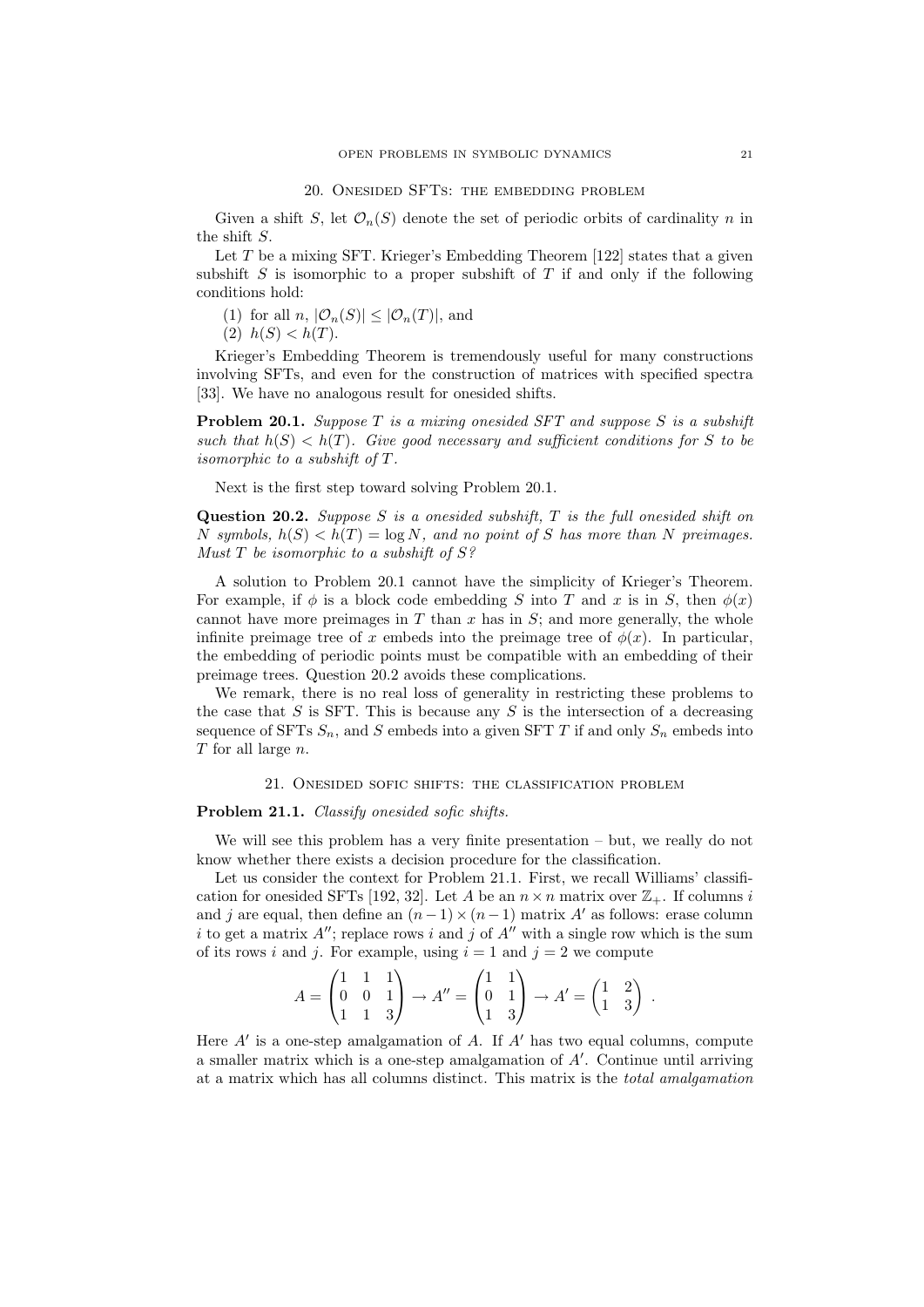$A_{\text{tot}}$  of A. Up to conjugation by a permutation matrix, all choices of one-step amalgamations will produce the same  $A_{\text{tot}}$ . Williams showed that for matrices A and B without zero rows, the associated onesided SFTs are topologically conjugate if and only if there is a permutation matrix P such that  $A_{\text{tot}} = PB_{\text{tot}}P^{-1}$  [192, 32]. That is about as simple and effective as a classification can be.

Next, consider two irreducible onesided SFTs supporting Markov measures. When is there a measurable isomorphism of these measurable systems? Perhaps surprisingly, this turns out to be a question of symbolic dynamics. Instead of matrices over  $\mathbb{Z}_+$  one considers matrices P, Q over a suitable larger ring. It is not known if there is an analogue of the total amalgamation, but it is known that  $P, Q$  define measurably isomorphic Markov shifts if and only if there is a matrix  $R$  of the same type, and not larger than P or Q, which defines a Markov shift which is a resolving factor of the other two; this is very manageable and there is a decision procedure which given  $P$  and  $Q$  will produce  $R$  or state  $R$  does not exist. This theorem of Ashley, Marcus and Tuncel [8] is a satisfying application of symbolic dynamics to ergodic theory, and the ultimate classification is finite and effective.

Now for the sofic problem we focus on the main case, the irreducible onesided sofic shifts (i.e. the factors of irreducible onesided SFTs). For such a shift  $T$ , using the usual irreducible predecessors cover construction [127], one can construct an irreducible SFT S and a left resolving one-block factor map  $p : S \to T$  given by a labeled directed graph (a symbol of the shift  $S$  is an edge of the graph, and the one-block code sends that symbol to its label). Such a labeled graph has a "labeled" adjacency matrix  $M:$  e.g., if there are three edges from vertex i to vertex j respectively labeled a, a, b, then  $M(i, j) = 2a + b$ . Such a matrix M is called irreducible if the underlying adjacency matrix over  $\mathbb{Z}_+$  is irreducible. The construction for  $p$  produces an irreducible defining matrix  $M$  with all columns distinct; and every irreducible matrix M with columns distinct defines such a cover. Such a cover is the *canonical left resolving irreducible cover* of its sofic shift image.

The cover is canonical in the following sense. Suppose  $p : S \to T$  and  $p' : S' \to T'$ are two such covers, and  $\psi': T \to T'$  is a topological conjugacy. Then there exists a unique topological conjugacy  $\tilde{\psi}: S \to S'$  such that  $\psi p = p' \tilde{\psi}$ . Thus T and T' are topologically conjugate if and only if there exists some topological conjugacy  $\phi: S \to S'$  which takes the quotient relation of p to the quotient relation of p' (i.e.,  $p(x) = p(y)$  if and only if  $p'(\phi x) = p'(\phi y)$  [79]. Because we can decide whether S and S' are conjugate, it remains to understand the case where  $S' = S$ .

Problem 21.2. Give a procedure which decides, given canonical left resolving irreducible covers  $p, p'$  from a onesided irreducible SFT S, whether there is an automorphism of S which takes the quotient relation for p to the quotient relation for  $p^{\prime}$ .

If the onesided SFT S has as a total amalgamation matrix a matrix A such that A is a zero-one adjacency matrix of a directed graph with no nontrivial graph automorphism, then the only automorphism of  $S$  is the identity [32]. In this case, one can simply present two covers from S by labelings of a suitably high block presentation. If the labelings are not equal, then the onesided sofic shifts are not conjugate. In some other cases (e.g.  $A = [2]$ , or A any zero-one matrix), the automorphism group of  $S$  will be finite and there is again a straightforward procedure for deciding conjugacy of sofic shifts whose canonical covers have domain S. These results are some evidence that Problem 21.2 might be a correct approach to Problem 21.1.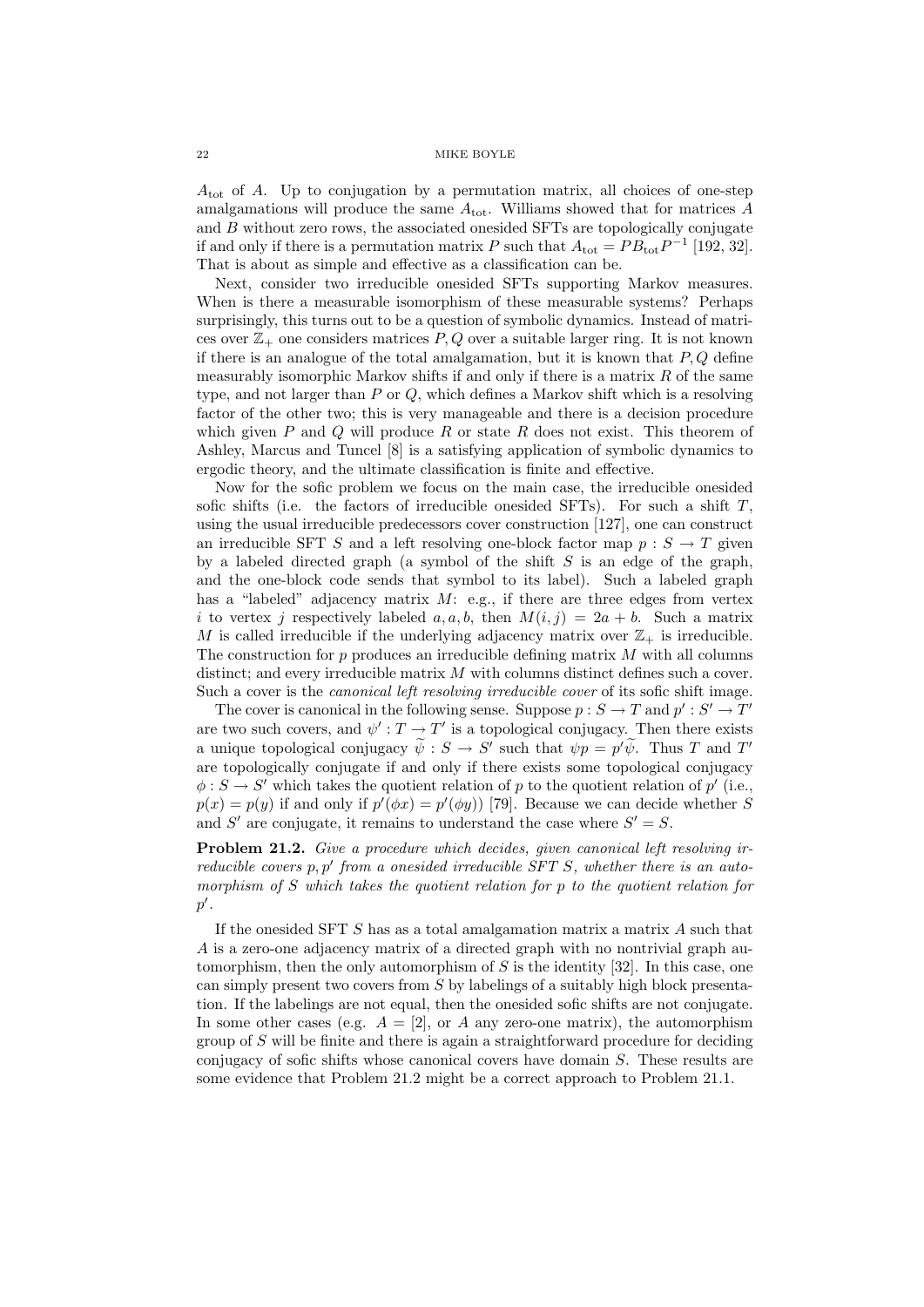Fujiwara [79] gave an interesting and appropriate algebraic reformulation of this problem, but it has not solved Problem 21.1. By analogy with the two classifications discussed earlier, one naturally hopes for something like a classifying amalgamation. Already Fujiwara gave an example showing in that algebraic framework a total amalgamation does not generally exist; and Michael Schraudner (personal communication) has shown me an example of two  $4 \times 4$  labeled matrices which define the canonical left resolving covers of topologically conjugate onesided sofic shifts, but which cannot both be conjugated by one-block codes to any cover defined by an  $n \times n$  labeled matrix with  $n \leq 4$ .

In Appendix F, we construct a large class of examples which give further restrictions on possibilities of this type.

## 22. The Virtual FOG Conjecture for automorphisms of a mixing SFT

Let A be a primitive matrix over  $\mathbb{Z}$ , so  $S = \sigma_A$  is a mixing SFT. The *auto*morphism group  $Aut(S)$  of a homeomorphism S is the group of homeomorphisms which commute with  $S$  [43]. When  $S$  is a nontrivial mixing SFT, this group is a countable residually finite group, containing copies of all finite groups and many infinite groups, but not of any group with unsolvable word problem. By a theorem of Ryan, the center of the group is the group of powers of  $S$ . It would be interesting to have some understanding of this naturally occuring class of complicated groups, but they are mysterious. Apart from some application of Ryan's theorem, we know no way of distinguish the various  $Aut(S)$  as groups. For example,

# **Problem 22.1.** Are Aut $(\sigma_2)$  and Aut $(\sigma_3)$  isomorphic groups?

We denote the kernel of the dimension representation  $\rho$  as  $\text{Aut}_0(S)$ , the group of *inert* automorphisms of S. The subgroup  $\text{Aut}_0(S)$  is combinatorially complex, and seems to have a qualitative personality independent of S. For example, the rich action of this subgroup on finite subsystems (and even on proper subshifts) of  $S$  is now well understood [115, 116, 39], and apart from some differences involving low order periodic points the possible actions are essentially the same. In contrast to the richness and seeming homogeneity of  $\text{Aut}_0(S)$ , the range of  $\rho$  is typically a finitely generated abelian group which reflects the algebra of A.

The mystery of the algebraic structure of  $Aut(S)$  lies mainly in  $Aut_0(S)$ . For example, we do not know its commutator or its finite index subgroups. (We also do not know, for mixing SFTs S and T, whether a group isomorphism  $Aut(S) \rightarrow$ Aut $(T)$  must send Aut<sub>0</sub> $(S)$  to Aut<sub>0</sub> $(T)$ .)

Let  $F_0(S)$  denote the subgroup of  $Aut_0(S)$  generated by its elements of finite order and let  $Q_0(S)$  denote the quotient group  $\text{Aut}_0(S)/\text{F}_0(S)$ . For years, the "FOG (finite order generation) Conjecture" asserted that  $Q_0(S)$  is trivial. We now have complete descriptions of the actions of  $F_0(S)$  [29] and  $Aut_0(S)$  [115, 116] on finite subsystems of S, and we know that in some cases the quotient group  $Q_0(S)$ is nontrivial.

**Conjecture 22.2** (Virtual FOG Conjecture). If S is a mixing SFT S, then the group  $\text{Aut}_0(S)/\text{F}_0(S)$  is finite.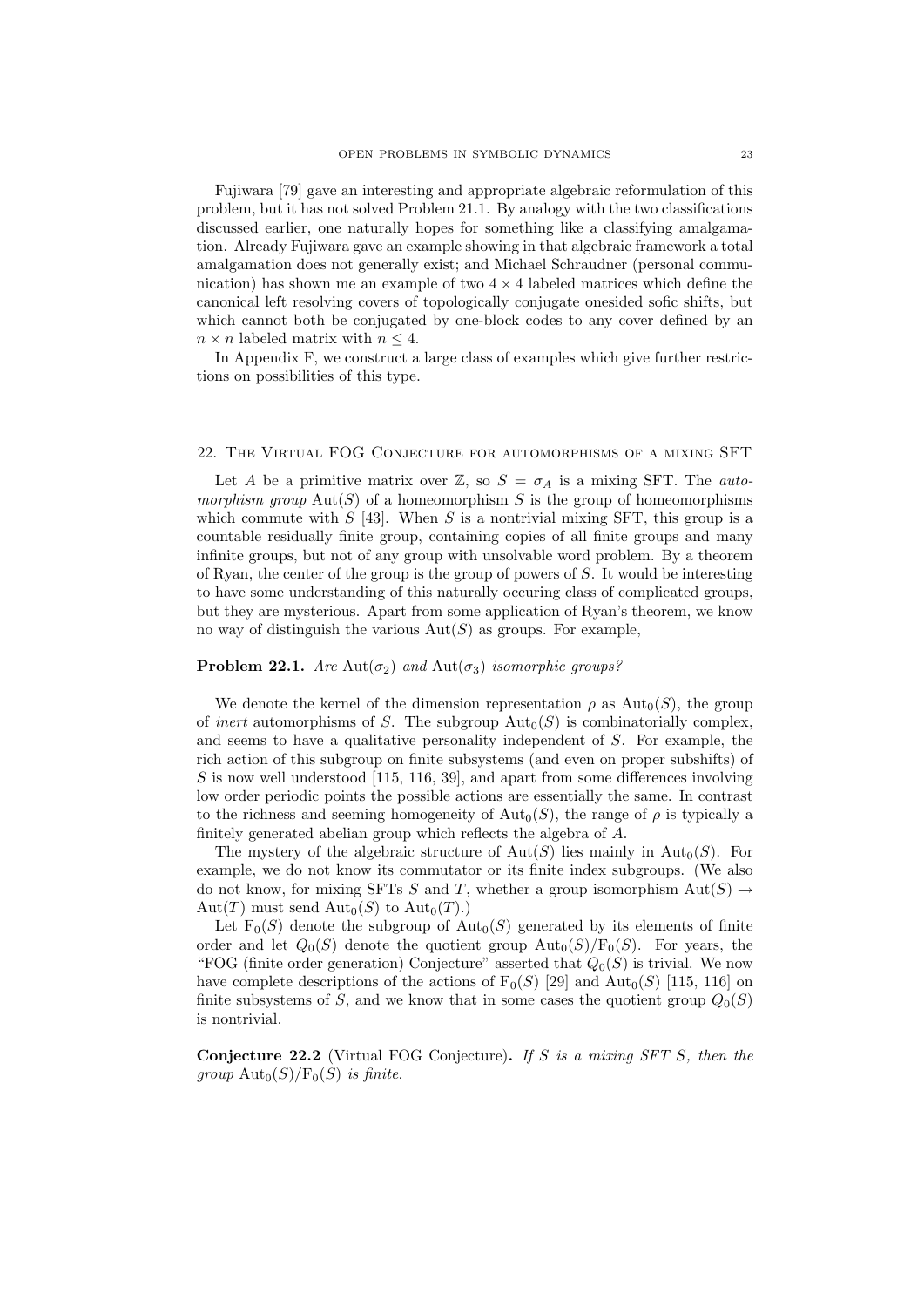#### 23. Topological orbit equivalence

Let  $\alpha$ ,  $\beta$  denote actions of groups  $G$ ,  $H$  by homeomorphisms on compact metric spaces  $X, X'$ . The actions are topologically orbit equivalent if there exists a homeomorphism  $h: X \to X'$  such that for every  $\alpha$  orbit  $\mathcal{O}$ , the set  $h(\mathcal{O})$  is a  $\beta$  orbit. An action  $\alpha$  is *minimal* if every  $\alpha$ -orbit is dense.

**Problem 23.1.** Classify minimal actions of  $\mathbb{Z}^d$  on the Cantor set up to topological orbit equivalence.

This problem is solved (spectacularly) for  $d = 1$  [81]; to see the large and diverse set of papers which followed, examine the citations to [81] in MathSciNet.

**Question 23.2.** For  $d > 1$ , is a minimal  $\mathbb{Z}^d$  action on the Cantor set topologically orbit equivalent to a Z action?

Because the  $\mathbb Z$  classification is known, an answer "yes" to Question 23.2 would solve Problem 23.1. The preprint [82] gives an answer "yes" to Question 23.2 in the case  $d = 2$ . Question 23.2 is a special case of the following question motivated by analogy with Dye's Theorem in ergodic theory.

Question 23.3. Is a minimal action on the Cantor set by a countable amenable group topologically orbit equivalent to a  $\mathbb Z$  action?

The minimal  $\mathbb Z$  actions on a Cantor set X are classified by associated unital ordered groups. The group is  $C(X, \mathbb{Z})$  modulo  $\text{Inf}_{\alpha}(X, \mathbb{Z})$ , its subgroup of infinitesimals (functions with zero integral for every  $\alpha$ -invariant Borel probability); an element [f] of the group is in the positive set if  $[f] = [g]$  for some function  $g \geq 0$ ; and the distinguished order unit is [1], the class of the constant function 1. For the minimal actions on the Cantor set, the ordered groups appearing in this way are precisely the simple dimension groups for which the subgroup of infinitesimals is trivial and which are not  $\mathbb{Z}$ . (We refer to [81] for the ordered group definitions for this class.) For nonminimal homeomorphisms of zero dimensional compact metrizable spaces, these unital ordered groups are still topological orbit equivalence invariants for any homeomorphism of the Cantor set, although the ordered groups are typically no longer dimension groups; and they have been applied in [35, 117] to nonminimal systems. For example, the flow equivalence of irreducible shifts of finite type of positive entropy is equivalent to isomorphism of their ordered cohomology groups [35] (isomorphism respecting the distinguished units is a finer relation). The case in which the orbit equivalence is defined by a bounded coycle is much more rigid (see [48], and for nonzero dimension [76]).

Among the many open problems, we mention the following.

- Problems 23.4. (1) Classify irreducible SFTs up to topological orbit equivalence.
	- (2) Characterize the unital ordered groups which occur as the ordered cohomology for homeomorphisms of subshifts/irreducible SFTs/compact zero dimensional spaces.
	- (3) Classify the unital ordered cohomology groups of irreducible SFTs and sofic systems.
	- (4) When X is zero dimensional, the cohomology group  $C(X)/(I-T)X$  carries an alternate natural order, the winding order (see [35]). When is the winding order the same as the standard order?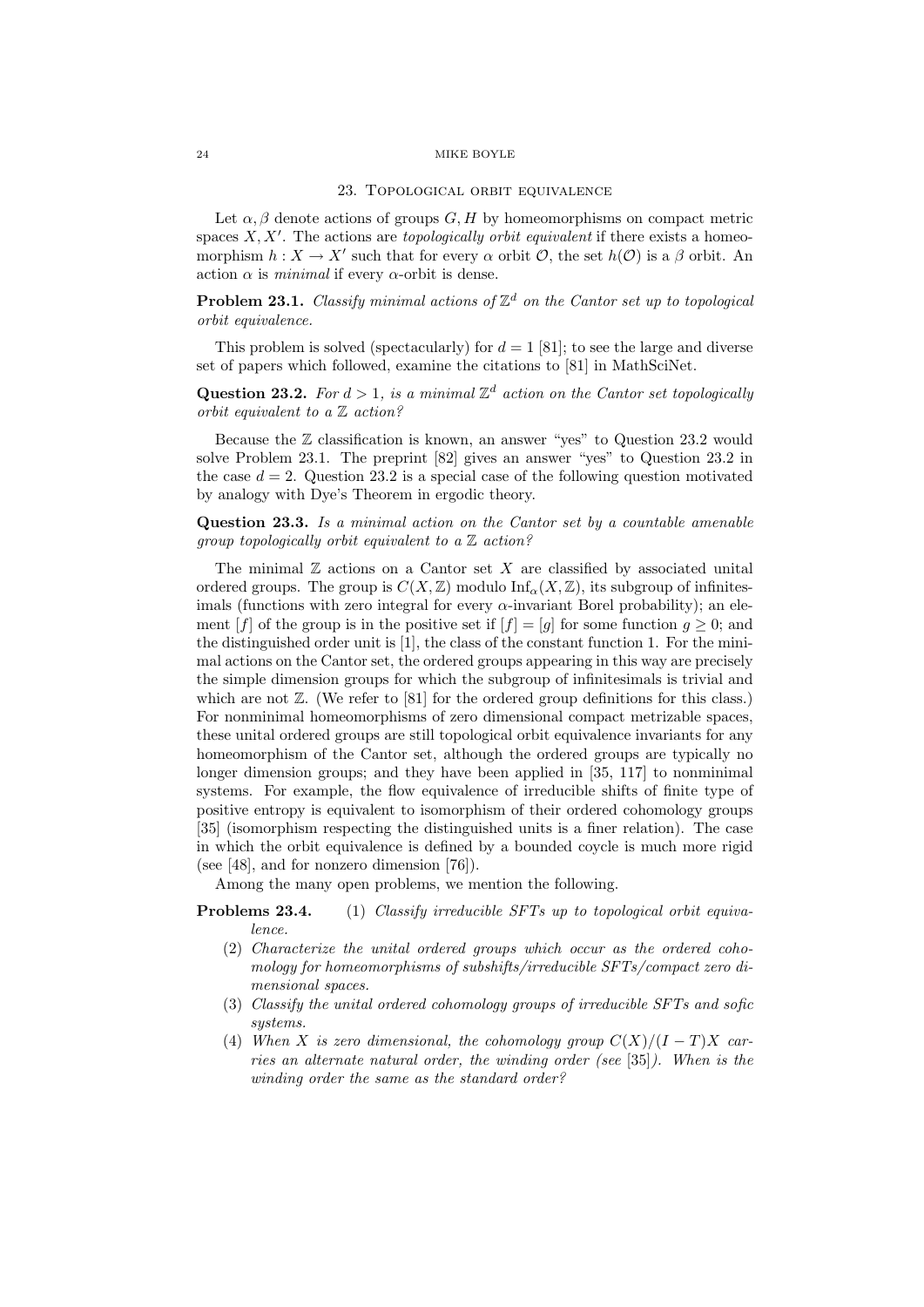(5) If an irreducible SFT is topologically orbit equivalent to a subshift S, must S be SFT?

On these items, see [35, 117] and their references. Kim, Roush and Williams [117] among other contributions introduced ordered homology groups and a refinement of ordered cohomology which classifies irreducible SFTs up to homeomorphisms which send finite orbits to finite orbits (or equivalently, they show, orbit closures to orbit closures).

It is possible for mixing SFTs to be topologically orbit equivalent to nonexpansive maps; it is possible for sofic shifts to be topological orbit equivalent to nonsofic shifts; any homeomorphism  $h$  defining a topological orbit equivalence of irreducible SFTs must send Markov measures to Markov measures, but h may disrespect past and future on a dense  $G_{\delta}$  set.

For irreducible SFTs  $S$  and  $T$  to be topologically orbit equivalent, the following are the known necessary conditions [35].

- (1) The measures of maximal entropy of  $S$  and  $T$  have the same range on closed open sets.
- $(2)$  S and T have the same zeta function.
- $(3)$  S and T are flow equivalent.

On the other side, it is not known whether topological orbit equivalence of irreducible SFTs S and T implies that S is topologically conjugate to T or  $T^{-1}$ .

## 24. Symbolic extension entropy and entropy structure

Suppose T is a homeomorphism of a compact metric space X, and let  $\mathcal{M}_T$  denote the compact metrizable space of T-invariant Borel probabilities. If  $S: Y \to Y$  is a subshift on a finite alphabet and  $\varphi: Y \to X$  is a continuous surjection such that  $\varphi S = T\varphi$ , then we we say that  $\varphi$  is a symbolic extension of  $(X, T)$ . The extension entropy function of  $\varphi$  is the function  $h_{\text{ext}}^{\varphi}$  on  $\mathcal{M}(T)$  defined by the rule

$$
h_{\text{ext}}^{\varphi} : \mu \mapsto \max\{h_{\nu}(S) : \nu \in \mathcal{M}(S), \varphi \nu = \mu\}.
$$

The symbolic extension entropy function  $h_{\text{sex}}^T$  is the infimum of the extension entropy functions  $h_{\text{ext}}^{\varphi}$ , taken over all symbolic extensions  $\varphi$  [27]. (If there is no symbolic extension, then we set  $h_{\text{sex}}^T \equiv \infty$ . Also, we use "sex entropy" as an abbreviation for "symbolic extension entropy".) The function  $h_{\text{sex}}^T$  is a very fine reflection of how and where complexity emerges in  $(X, T)$  along refining scales, and underpins the Downarowicz theory of entropy structure  $[64]$ . The entropy structure of T is an equivalence class of certain sequences of real valued functions on the  $\mathcal{M}(T)$ ; see [64] for the definition and motivation. Suffice it to say that entropy structure is a master invariant for entropy theory, which determines in particular the entropy function on  $\mathcal{M}(T)$  ( $\mu \mapsto h_{\mu}(T)$ ) and the symbolic extension entropy function  $h_{\text{sex}}^T$ .

A related invariant is  $h_{sex}(T)$ , the topological sex entropy of T. This is the infimum of the topological entropies of  $(Y, S)$ , taken again over all symbolic extensions  $\varphi: (Y, S) \to (X, T)$ . If T is  $C^{\infty}$ , then  $h_{\text{sex}}(T) = h_{\text{top}}(T)$  [31, Theorem 7.8]. If T is only  $C^1$ , then  $h_{\text{sex}}(T)$  can be infinite (i.e., there is no symbolic extension) [65]. For  $1 < r < \infty$ , it is not known whether there exists a  $C^r$  system  $(X,T)$ with  $h_{\text{sex}}(T) = \infty$ . In [65], it is shown that within certain families of  $C^r$  systems  $(1 < r < \infty)$ ,  $\mathbf{h}_{\text{sex}}(T) > h_{\text{top}}(T)$  is a generic property. Concrete C<sup>r</sup> examples and functorial properties of  $h_{\text{sex}}$  are examined in [28].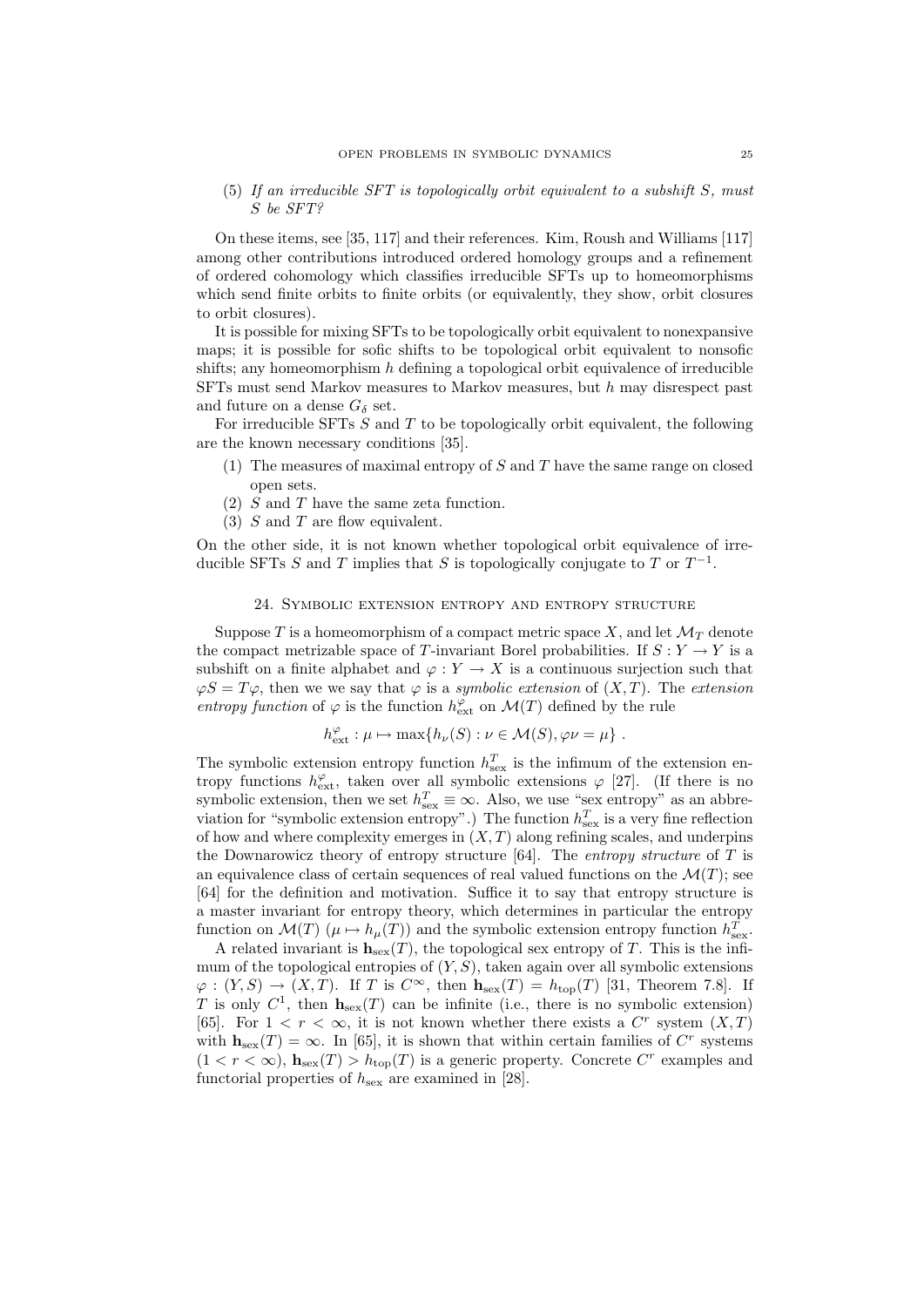**Problem 24.1.** [65] Is it possible for a  $C<sup>r</sup>$  diffeomorphism of a compact Riemannian manifold to have infinite symbolic extension entropy?

**Problem 24.2.** [89, Question 6.7] Given  $1 \leq r \leq \infty$ , which entropy structures can occur for C<sup>r</sup> diffeomorphism of a compact Riemannian manifold?

Problem 24.2 is perhaps a program for the decades rather than a single problem. However, already Downarowicz and Serafin [66] have explained exactly which sequences of functions can occur as an entropy structure for a homeomorphism of a compact metrizable space, and showed all of them can be realized on zero dimensional spaces. For other specific instances of Problem 24.2, see [89, Section 6].

# 25. Cellular automata and periodic points

Given A a set of n elements and d a positive integer, let  $X = \mathcal{A}^{\mathbb{Z}^d}$ . The natural shift action of  $\mathbb{Z}^d$  defines the *full*  $\mathbb{Z}^d$  *shift on n symbols.* A *d*-dimensional cellular automaton is a map  $f$  from some such  $X$  to itself, defined by a block code. A point x is periodic for f ("temporally periodic") if there exists  $k > 0$  such that  $f^k(x) = x$ . A point is periodic for the shift ("spatially periodic") if its orbit under the shift is finite. A point is *jointly periodic* if it is periodic for both  $f$  and the shift.

Question 25.1. [17, 36, 97] Must a d-dimensional surjective cellular automaton map have dense periodic points? dense jointly periodic points?

(Joe Auslander followed this question with a related one – must the minimal subsystems of a surjective cellular automaton map be dense?)

Question 25.1 has been studied for  $d = 1$  dimensional c.a., but so far as I know it is also open for  $d > 1$ . In the case  $d = 1$ , the answer is "yes" if f is an algebraic. closing or equicontinuous map [36, 17]. There is also some experimental evidence [40] in the case  $d = 1$ , and in this case the question is a conjecture:

Conjecture 25.2. [40] For every surjective 1-dimensional cellular automaton, the jointly periodic points are dense.

One would like some quantitative understanding about the frequency of the jointly periodic points within the spatially periodic points. We will mention three problems (two questions and a conjecture) which indicate how badly we lack techniques for this. Let  $S_N$  denote the one-dimensional full shift on N symbols. Given a one-dimensional cellular automaton f and  $k \in \mathbb{N}$ , for the moment let P be the number of fixed points of  $(S_N)^k$  which are also periodic for f, and let  $\nu_k(f, S_N) = P^{1/k}$ . Set

$$
\nu(f, S_N) = \limsup_k \nu_k(f, S_N) .
$$

Question 25.3. [40] Is it true for every surjective one dimensional cellular automaton f on N symbols that  $\nu(f, S_N) > 1$ ?

**Question 25.4.** [40] Is it true for every surjective one dimensional cellular automaton f on N symbols that  $\nu(f, S_N) \geq \sqrt{N}$ ?

**Conjecture 25.5.** [40] There exists  $N > 1$  and a surjective one-dimensional cellular automaton f such that  $\nu(f, S_N) < N$ .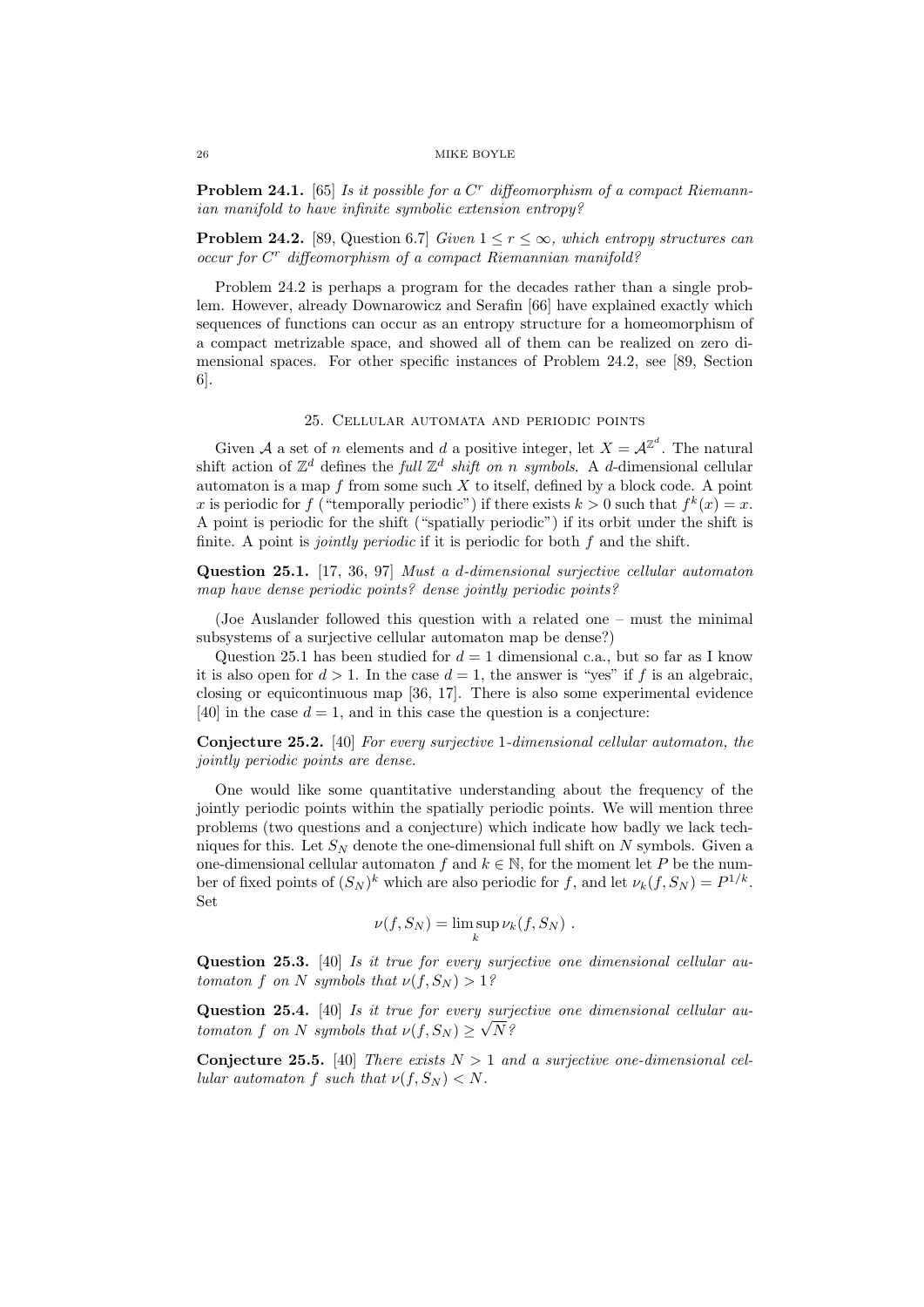It seems perfectly clear from the experimental evidence [40] that there are many c.a. satisfying the inequality of Conjecture 25.5.

Periodic points of d-dimensional cellular automata f become less constrained for  $d > 1$ . We copy below an open problem of Kari in this area. There, P is the set of spatially periodic points, and  $f_P$  is the map  $P \to P$  given by restriction of f. In the case that there is a given "quiescent state" q (i.e. the point x such that  $x(n) = q$ for all  $\mathbf{n} \in \mathbb{Z}^d$  is a fixed point of f), F is the set of points x such that  $x(\mathbf{n}) = q$  for all but finitely many **n** in  $\mathbb{Z}^d$ , and  $f_F : F \to F$  is again given by restriction.

Questions 25.6. [97, Open Problem 2] For a d-dimensional cellular automaton f, with  $d \geq 2$ ,

- (1) does injectivity of  $f_P$  imply surjectivity of  $f_F$ ?
- (2) does surjectivity of  $f_F$  imply surjectivity of  $f_P$ ?
- (3) does surjectivity of f imply surjectivity of  $f_P$ ?

For  $d = 1$  the answer to all of these questions is "yes".

# 26. Cellular automata on big groups

Let  $G$  be a discrete countable group. One can consider a finite set  $A$  and the product space  $A^G$  and the shift action by G, where for  $x \in A^G$ , the point  $\sigma^g x$  is defined by  $(\sigma^g x)(h) = x(hg)$ . The full shifts already described for  $G = \mathbb{Z}^d$  are a special case of this construction. A group  $G$  is *surjunctive* if for all  $A$  a continuous shift commuting map  $A^G \to A^G$  must be either surjective or noninjective.

# Problem 26.1 (Gromov [85]). Which groups are surjunctive?

Gromov introduced *sofic* groups [85], a class which generalizes amenable and residually finite groups. Weiss proved that the sofic groups are surjunctive [191].

There are many papers in this area, including [59, 60, 75] and their references.

#### 27. Entropy conjugacy and countable state Markov chains

Let  $S, T$  be Borel isomorphisms of standard Borel spaces. Define the entropy  $h(S)$  of S as the supremum, over the S-invariant Borel probabilities  $\mu$ , of the measure theoretic entropies  $h_\mu(S)$ . Let  $\mathcal{M}^{\text{erg}}(a, S)$  denote the S-invariant ergodic Borel probabilities  $\mu$  such that  $h_{\mu}(S) \geq a$ . Following Buzzi [53, 26], say that S and T are entropy conjugate if there is a number a, with  $0 \le a \le h(S) = h(T)$ , and a Borel isomorphism  $\phi$  from the domain of S to the domain of T, such that  $\phi$  induces a bijection  $\mathcal{M}^{erg}(a, S) \to \mathcal{M}^{erg}(a, T)$  which for each  $\mu \in \mathcal{M}^{erg}(a, S)$  restricts to a measurable conjugacy of the measurable systems  $(S, \mu)$  and  $(T, \phi\mu)$ .

Question 27.1. Suppose  $S$  and  $T$  are positive recurrent, mixing countable state Markov shifts of equal entropy. Must S and T be entropy conjugate?

The answer to Question 27.1 is "yes" if the two shifts are strongly positive recurrent [26], and by previous work of Buzzi this has applications to certain classes of smooth or piecewise smooth systems [26]. It would be interesting to have a better idea of how general this kind of phenomenon is.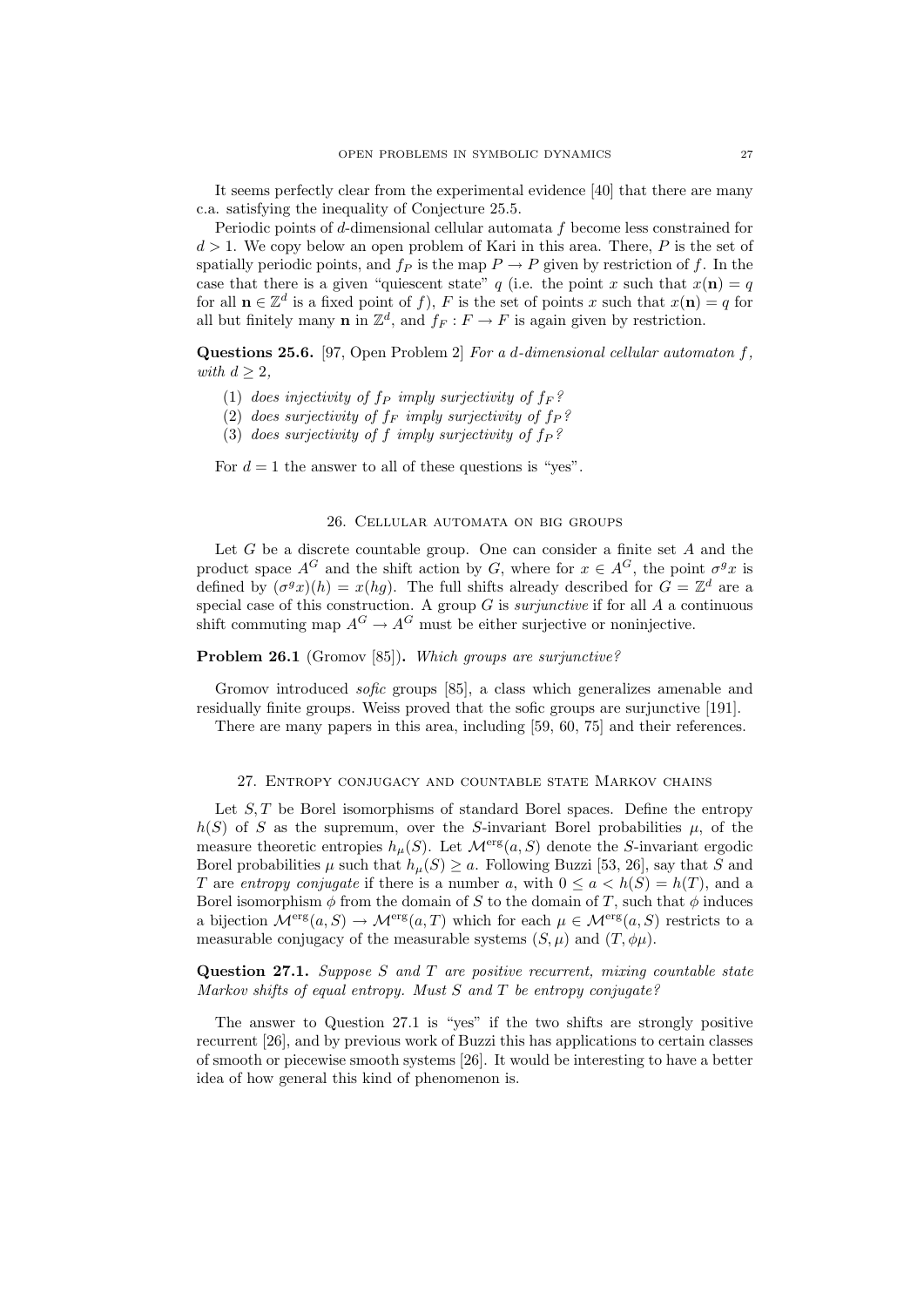#### 28. Beta shifts: Salem numbers and intrinsic ergodicity

For  $\beta > 1$ , the  $\beta$  transformation on [0, 1] is the piecewise linear mapping  $T_{\beta}$ which sends x the fractional part of  $\beta x$ . Their study goes back now some 50 years. Let Per( $\beta$ ) denote the periodic points of  $T_{\beta}$ .

Klaus Schmidt [174, 19] showed that when  $\beta$  is a Pisot number,  $\text{Per}(\beta) = \mathbb{O} \cap$ [0, 1]; and if  $Per(\beta) = \mathbb{Q} \cap [0, 1)$ , then  $\beta$  is either a Pisot or a Salem number.

**Conjecture 28.1** (Schmidt, 1980).  $Per(\beta) = \mathbb{Q} \cap [0,1)$  if  $\beta$  is a Salem number.

This conjecture is just naturally interesting, but the importance of Salem numbers for Lehmer's Conjecture adds extra spice; something difficult about Salem numbers is potentially significant.

The  $\beta$  transformation has a natural cover by a subshift known as the  $\beta$  shift; the family of  $\beta$  shifts is a rich source of examples. The following problem for  $\beta$  shifts is much newer. Recall a system is *intrinsically ergodic* if it has a unique measure of maximal entropy.

**Problem 28.2.** [185] *[Klaus Thomsen] Must a subshift factor of a β shift be in*trinsically ergodic?

The  $\beta$  shifts themselves are intrinsically ergodic and mixing.

# 29. Adler's Renewal Question

A subshift is a renewal shift if there is a finite set of words such that domain of the subshift is the set of all doubly infinite concatenations of such words.

Question 29.1 (Adler, 1980's). Is every irreducible sofic shift topologically conjugate to a renewal shift?

Goldberger, Lind and Smorodinsky [83] shows that all entropies of sofic shifts were entropies of renewal shifts. Adler's intuition was that the question might be related to the conjugacy problem for SFTs (which is not known to be decidable).

# 30. The Road Coloring Problem

**Problem 30.1** (The Road Coloring Problem). Let G be an irreducible directed graph such that every vertex has the same number n of outgoing edges. Must there exist a coloring of the edges of  $G$  with n colors satisfying the following?:

- (1) at each vertex, the n outgoing edges have distinct colors, and
- (2) there exists  $k \in \mathbb{N}$  and a finite string of colors  $c = c_1 \ldots c_k$  such that all paths of length  $k$  in  $G$  with the coloring  $c$  end at the same vertex.

The name for the problem (which we will refer to simply as the Road Problem) comes from thinking of the vertices of G as intersections of colored roads, and the string  $c$  as a map. If the road problem has a solution, then you can follow the map home regardless of where you start. The Road Problem was proposed as a target lemma for proving a theorem of symbolic dynamics; Adler, Goodwyn and Weiss found another method for that theorem [1].

The significance of the Road Problem for dynamics itself is perhaps no longer so clear (although, a very natural problem for the classification of onesided Markov chains is known to be strictly more difficult than the Road Problem [8]). But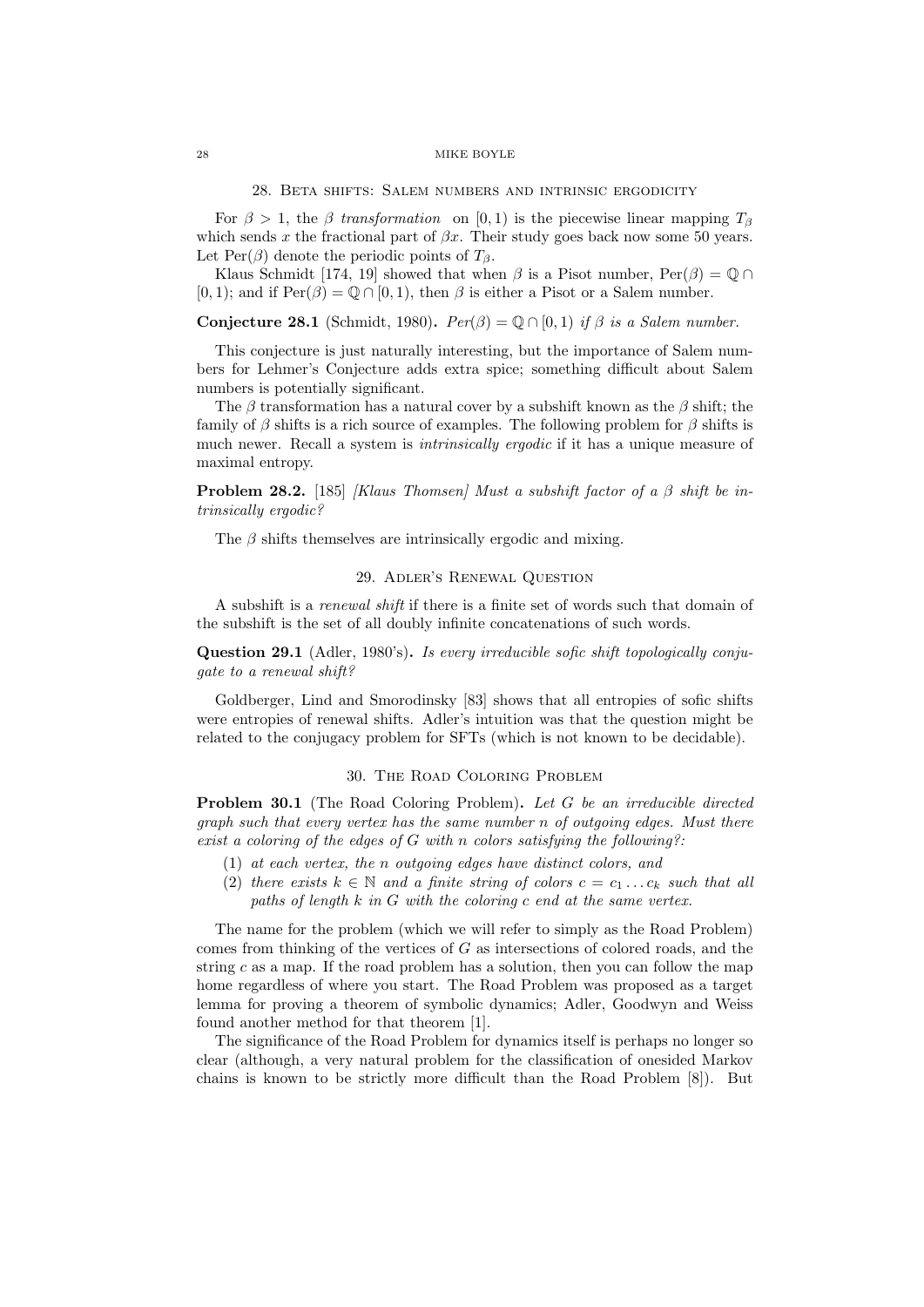as a simply stated, longstanding problem with roots in dynamics, its inclusion is irresistible.

See [51, 54] and their references for progress on and generalizations of the Road Problem. ADDENDUM: The Road Coloring Problem has been solved by A. Trahtman [186].

### 31. Parry's Finiteness Question for skew products

This is a problem posed by Bill Parry some time in the 90's, to which he devoted a good deal of effort in years following 2001.

Consider a finite abelian group G; an irreducible SFT  $\sigma_A$  with domain  $X_A$ ; and a continuous function f from  $X_A$  into G. The weight of G on a finite orbit of  $\sigma_A$  is the sum of  $f(x)$  over x in the orbit. After passage to a higher block presentation system of the SFT, the function  $f$  can be presented by a  $G$ -labeled directed graph; this labeled graph has an adjacency matrix B with entries in  $\mathbb{Z}_+G$ , the positive cone of the integral group ring of G; the sequence  $(\text{trace}(B^n))_{n\in\mathbb{N}}$  encodes for all n in N and  $g \in G$  the number of  $\sigma_A$  orbits of cardinality n with weight g and this sequence in standard fashion is itself encoded as a zeta function

$$
\zeta_f(z) = \sum_{n=1}^{\infty} \frac{\text{trace}(B^n)}{n} z^n = \zeta_f(z) = 1/\det(I - zB) .
$$

A function f as above defines a *skew product*; its domain is  $X_{A,f} = X_A \times G$ , and the homeomorphism  $X_{A,f} \to X_{A,f}$  is given by  $(x,g) \mapsto (\sigma_A x, g+f(x))$ . A skew product has a natural  $G$  action by translation on the  $G$  coordinate. Two skew products into G are isomorphic if they are topologically conjugate by a homeomorphism which intertwines the G actions.

**Question 31.1** (Bill Parry, the 90's). Can there exist an irreducible  $SFT \sigma_A$  and an infinite family of pairwise nonisomorphic skew products constructed from skewing functions f as above, where all the zeta functions  $\zeta_f$  are the same?

Parry by example showed that finitely many nonisomorphic skew products over an irreducible SFT could share the same zeta function  $\zeta_f$ , but hoped the answer to Question 31.1 would be "no". He also showed the isomorphism of the skew products could be posed as a question of strong shift equivalence over  $\mathbb{Z}_+G$  of defining matrices of the form  $B$  above; for this see [23, 47]. For related work (in which the skewing function  $f$  is Hölder into the real numbers), see [164].

### 32. Classification of sofic shifts

A sofic shift is a subshift which is a continuous quotient of a shift of finite type. The sofic shifts are in some ways the most natural finitely defined class of subshifts. For example, a subshift is sofic if and only if its language of allowed words is a regular language; and a subshift quotient of a sofic shift is again sofic (in contrast to the SFT case).

# Problem 32.1. Classify sofic shifts up to topological conjugacy.

It is impossible to solve Problem 32.1 without first classifying SFTs – that problem comes first. Still, looking ahead, we'll sketch the state of the art for Problem 32.1.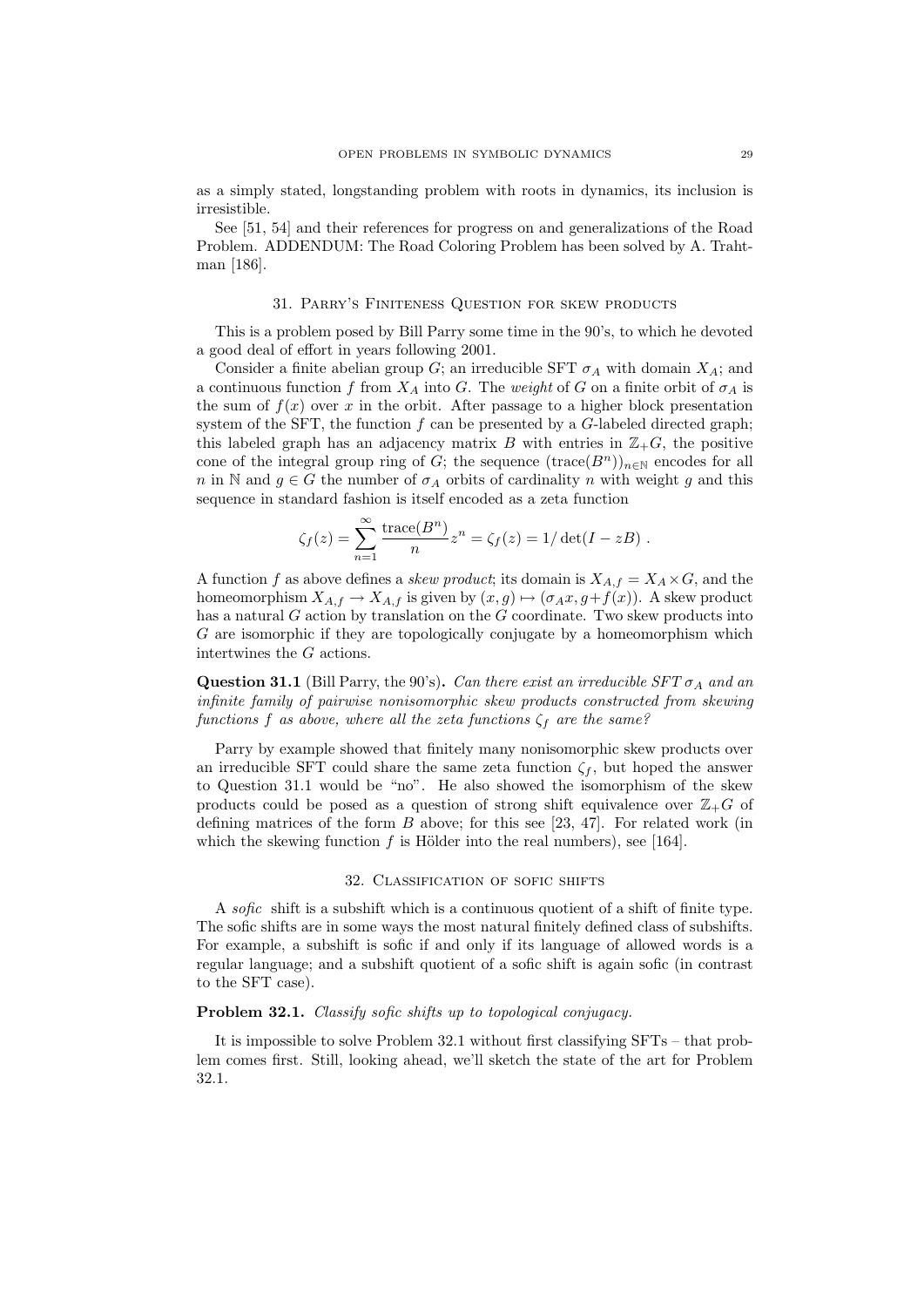Given a sofic shift  $T$ , the *futures cover* of  $S$  (also called the future cover or Krieger cover [127, 119]) is a one-block right-resolving block code  $\pi_{\text{fut}} : S \to T$ from an (edge) SFT  $S$  onto  $T$ , which can be defined by a labeling of a directed graph as follows. The vertices of the graph are the (finitely many) sets

$$
[x] = \{z[1,\infty) : x(-\infty,0]z[1,\infty) \in S\}
$$

defined from points x of T. (Heuristically,  $[x]$  represents the "possible futures" seen at time zero from the history of a point  $x$ .) There is an edge in the graph from [x] to [y] labeled a if and only if there exists some sequence  $az_1z_2z_3...$  in [x] such that  $z_1z_2z_3...$  is in [y]. A version of this cover was first introduced, for irreducible sofic shifts, by R. Fischer; the construction is closely related to the classical "subset construction" of a minimal deterministic finite automaton in computer science (see  $[127]$ ).

A key advance in the theory of sofic shifts was Krieger's insight [123] that the map  $\pi_{\text{fut}}$  is canonical, in the following sense: if  $\phi: T \to T'$  is a topological conjugacy of two sofic shifts, with future covers  $\pi_{\text{fut}} : S \to T$  and  $\pi'_{\text{fut}} : S' \to T'$ , then there is a unique topological conjugacy  $\phi$  such that  $\pi'_{\text{fut}}\phi = \pi_{\text{fut}}\phi$ . So, the classification of the sofic shifts up to topological conjugacy amounts to the classification of a certain class of maps from SFTs up to topological conjugacy (we say two maps  $\pi, \pi'$  are topologically conjugate if there exist topological conjugacies  $\phi$ ,  $\widetilde{\phi}$  of their domain and range such that  $\pi' \tilde{\phi} = \phi \pi$ ). This allows a rich collection of fine invariants [38], but further it leads to an algebraic classification approach, as follows.

The future covers, presented by labeled graphs, may equivalently be presented by certain matrices (" $\lambda$ -matrices"). For example, a matrix  $A = \begin{pmatrix} a & b \\ b & c \end{pmatrix}$  $b+c$  0 describes a certain edge labeling of the directed graph with adjacency matrix  $B = \begin{pmatrix} 1 & 1 \\ 2 & 0 \end{pmatrix}$ , and this describes a one-block code from the edge SFT  $\sigma_B$  onto a sofic shift whose alphabet is  $\{a, b, c\}$ . Formally, this  $\lambda$ -matrix has entries in the integral semigroup ring of the free group on symbols  $a, b, c$ .

Nasu [147] worked out an appropriate notion of strong shift equivalence for  $\lambda$ matrices, as a part of a theory of bipartite codes for general subshifts, generalizing Williams' strong shift equivalence ideas. Say a *symbolic monomial* is a formal product over noncommuting variables; so, the entries of a  $\lambda$ -matrix are nonnegative integral combinations of symbolic monomials. Define an equivalence  $\approx$  on  $\lambda$ -matrices by declaring  $M \approx N$  if M equals N modulo a bijection of their underlying symbolic monomials. For example,

$$
\begin{pmatrix} 0 & b \\ b+c & 2a \end{pmatrix} \approx \begin{pmatrix} 0 & a \\ a+d & 2e \end{pmatrix} \approx \begin{pmatrix} 0 & bb \\ bb+bc & 2cb \end{pmatrix} .
$$

Now an elementary strong shift equivalence of  $\lambda$ -matrices A, B is a pair of  $\lambda$  matrices U, V such that  $A \approx UV$  and  $B \approx VU$ . Two  $\lambda$ -matrices are strong shift equivalent if they are related by a chain of elementary strong shift equivalences. Nasu showed strong shift equivalent  $\lambda$ -matrices define topologically conjugate quotient maps, and with Hamachi [87] he showed the converse.

One can reformulate this setup more algebraically [38]. Given a semigroup  $S$ , let  $\mathbb{Z}_+$ S denote its integral semigroup semiring: the set of formal nonnegative integral combinations of elements of S, with addition and multiplication defined in the natural way,  $(\sum_i m_i s_i)(\sum_j m_j s_j) = \sum_{i,j} m_i n_j s_i s_j$ . If the semigroup contains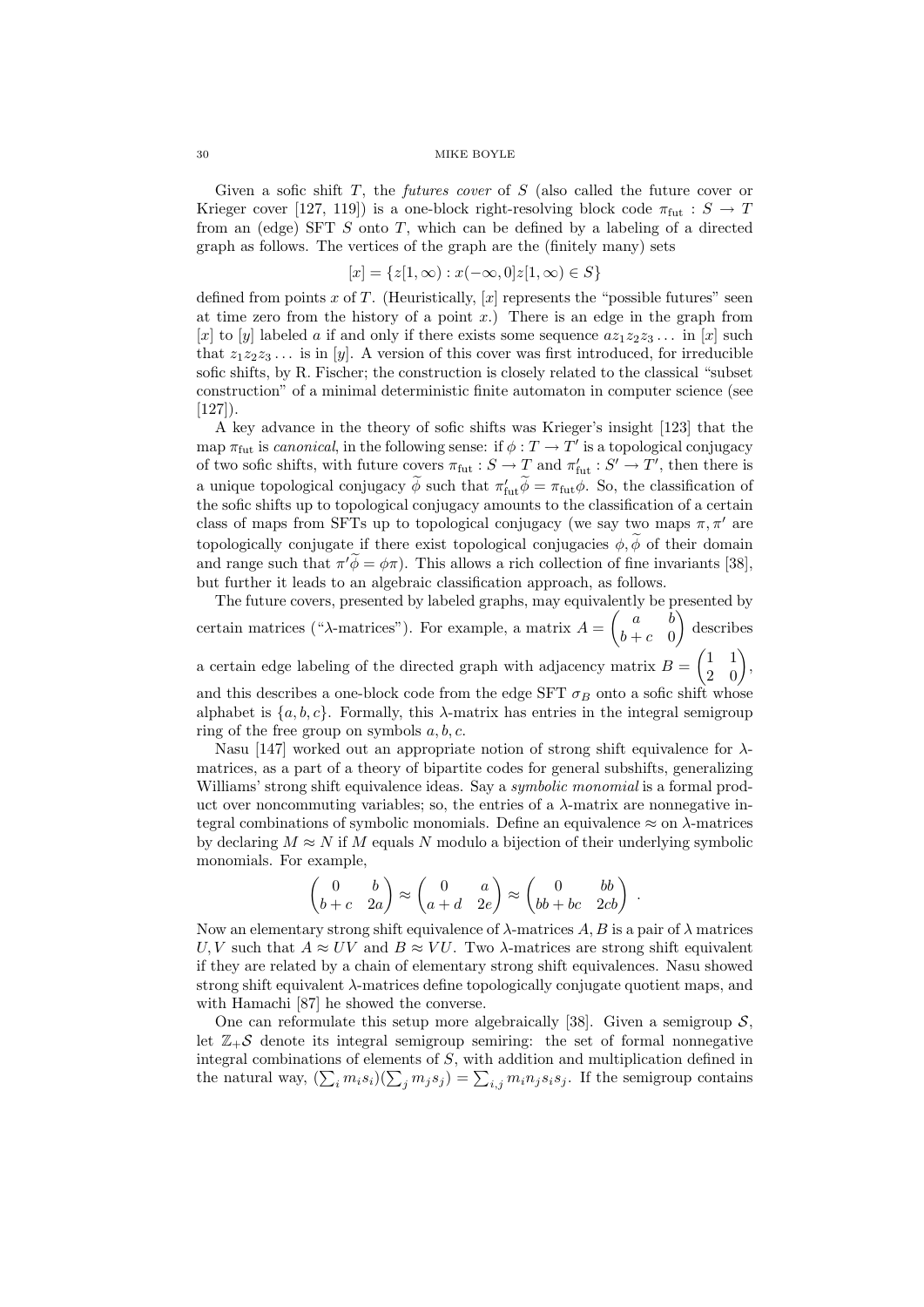a zero element (e.g., in a matrix semigroup, the zero matrix), then the reduced integral semigroup semiring  $\mathcal{R}_0(S)$  is  $\mathbb{Z}_+\mathcal{S}$  modulo that zero element.

Now, identify any finite matrix  $A$  with the  $\mathbb{N}\times\mathbb{N}$  matrix whose upper left corner is A and whose other entries are zero. Regard a  $\lambda$ -matrix as a formal sum of integer matrices, e.g. replace

$$
\begin{pmatrix} 0 & b \ b+c & 2a \end{pmatrix} = 2 \begin{pmatrix} 0 & 0 \ 0 & a \end{pmatrix} + \begin{pmatrix} 0 & b \ b & 0 \end{pmatrix} + \begin{pmatrix} 0 & 0 \ c & 0 \end{pmatrix}
$$

with simply

$$
2\begin{pmatrix}0&0\\0&1\end{pmatrix}+\begin{pmatrix}0&1\\1&0\end{pmatrix}+\begin{pmatrix}0&0\\1&0\end{pmatrix}
$$

where we view this expression as an element of  $\mathcal{R}_0(\mathcal{M})$ , where M is the semigroup under multiplication of  $\mathbb{N} \times \mathbb{N}$  matrices over  $\mathbb{Z}_+$ .

Williams' shift equivalence equations give a natural notion of shift equivalence of  $\lambda$ -matrices. The  $\lambda$ -matrices of future covers are shift equivalent if and only if their sofic shifts are eventually conjugate (i.e. all large powers are conjugate) [38]. Kim and Roush, generalizing their result for matrices over  $\mathbb{Z}_+$  [102], produced an algorithm for deciding whether the  $\lambda$ -matrices of future covers are shift equivalent [104]. A key point of this work is the following. Let  $T_n$  denote the semigroup of zeroone matrices with row sums at most 1. Then elements of  $\mathcal{R}_0(T_n)$  are shift equivalent in  $\mathcal{R}_0(M)$  if and only if they are shift equivalent in the additively finitely generated ring  $\mathcal{R}_0(T_n)$ ; and two given futures covers can always for some *n* be presented as elements of  $\mathcal{R}_0(T_n)$  [102].

In sum, at the level of decidability, the classification problems for SFTs and sofic shifts are at the same stage: eventual conjugacy is algebraic and decidable, while conjugacy remains mysterious. For some classes of sofic shift, the classification problem reduces explicitly to the classification of SFTs and the problem of extending conjugacies of subsystems to automorphisms [38, 39]. For mixing SFTs, after [39, 114, 115, 116], this extension problem reduces to the problem of knowing the dimension representation on the automorphism group of a mixing SFT.

Finally we mention it is possible to develop a dimension group approach to shift equivalence of sofic shifts [104, 38].

# 33. Classification and flow equivalence of general shifts

Matsumoto has developed a theory of shift equivalence and strong shift equivalence for arbitrary subshifts, vastly generalizing the work of Williams and Nasu. Nasu's defining  $\lambda$ -matrix is replaced by a Bratteli diagram with an additional structure, and the defining equations of shift and strong shift equivalence have analogues. Matsumoto also [139] associated to a subshift  $\Lambda$  a  $C^*$ -algebra  $\mathcal{O}_{\Lambda}$ , generalizing the seminal construction of Cuntz and Krieger  $[61]$ , and these  $C^*$ -algebras are stably isomorphic in the case that the underlying subshifts are flow equivalent. Thus, the flow equivalence of subshifts has a particular interest from the  $C^*$  perspective. Matsumoto also developed flow equivalence invariants generalizing the Bowen-Franks group.

See [140] for a clear development of Matsumoto's theory at the level of topological dynamics independent of the  $C^*$ -algebras. For recent new entropylike invariants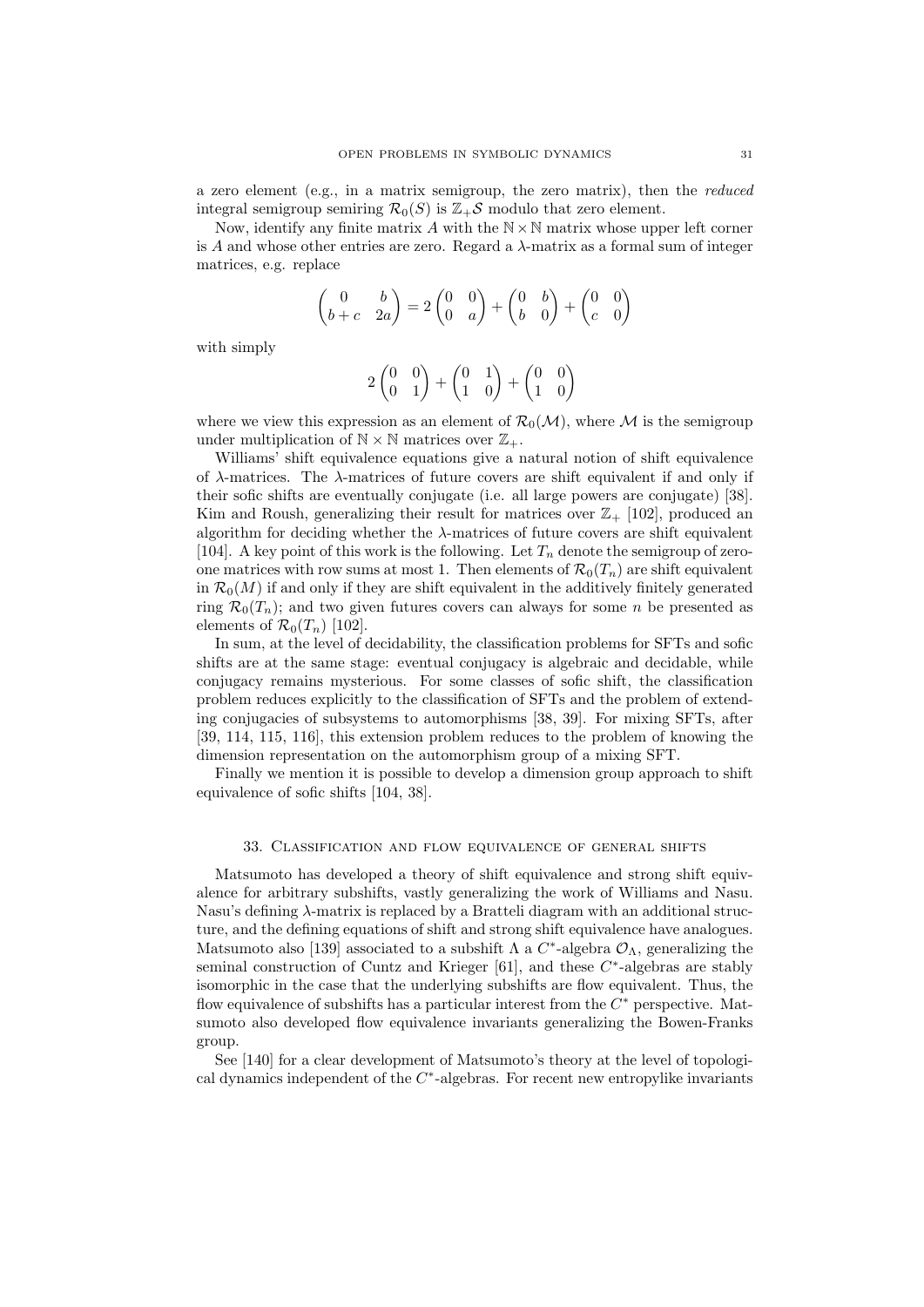for subshifts, growing out of the theory, see [124, 143]. For the  $C^*$ -algebras and associated ordered groups, see [55, 56, 57, 67, 139, 142] and their references. Below we will only define the most central invariants, and state two problems of Matsumoto.

First we consider Matsumoto's construction which associates a certain Bratteli diagram to a subshift. Say two points  $x, y$  of a subshift S are k-past equivalent  $(x \sim_k y)$  if for every word w of length k, the sequence  $wx[k,\infty)$  occurs in S (i.e. is the right half of a point of S) if and only if  $wy[k,\infty)$  occurs in S. Given x in S, set

$$
v_k(x) = \{y[k, \infty) : y \in S, y \sim_k x\}.
$$

The finite vertex set  $\mathcal{V}_k$  for level k of the Bratteli diagram is  $\{v_k(x): x \in S\}.$ There is an edge labelled a from  $v_k(x)$  to  $v_{k+1}(y)$  iff the sequence  $ay[k+1,\infty)$  is in  $v_k(x)$ . A Bratteli diagram yields a set of sequences  $x_0x_1x_2...$  corresponding to labelings of infinite paths from  $V_0$ ; here, these are exactly the sequences  $x[0,\infty)$ such that  $x \in S$ . The labeled edges from  $V_k$  to  $V_{k+1}$  are encoded in a  $\lambda$ -matrix  $\mathcal{M}_{k,k+1}$ , giving a sequence  $\mathcal{M} = (\mathcal{M}_{k,k+1})_{k \in \mathbb{Z}_+}$ . We also have for  $k > 0$  a surjection  $\mathcal{V}_{k+1} \to \mathcal{V}_k$  defined by the rule  $v_k(x) \mapsto v_{k-1}(x)$ . Let  $I_{k,k+1}$  denote the  $|\mathcal{V}_k| \times |\mathcal{V}_{k+1}|$  zero-one matrix describing this function, and  $\mathcal{I} = (I_{k,k+1})_k$  the corresonding sequence of matrices. Matsumoto pointed out that the matrices satisfy a fundamental commutation relation,

(33.1) 
$$
\mathcal{I}_{k,k+1}\mathcal{M}_{k+1,k+2} = \mathcal{M}_{k,k+1}\mathcal{I}_{k+1,k+2} ,\quad k \in \mathbb{Z}_{+}.
$$

Matsumoto defined a *symbolic matrix system* to be any pair  $I, M$  such that  $I =$  $(I_{k,k+1})_k$  is a sequence of zero-one matrices with nonzero row sums and all column sums 1;  $\mathcal{M} = (\mathcal{M}_{k,k+1})_{k \in \mathbb{Z}_+}$  is a sequence of  $\lambda$  matrices with all letters coming from some finite alphabet; and the commutation relation (33.1) holds. (This implicitly assumes the matrix sizes are compatible with the multiplications.) A symbolic matrix system determines a Bratteli diagram whose set of label sequences, as above, equals  $\{x[0,\infty): x \in S\}$  for some subshift S. The pair  $(\mathcal{M},\mathcal{I})$  arising from the explicit construction above using the  $v_k(x)$  is the *canonical symbolic matrix system* of the subshift.

Two symbolic matrix systems  $(M, \mathcal{I})$  and  $(M', \mathcal{I}')$  are 1-step strong shift equivalent over alphabets  $\Sigma, \Sigma'$  if there are sequences  $\mathcal{H}_k, \mathcal{K}_k$  of  $\lambda$ -matrices, over alphabets C, D respectively, such that the following hold for all  $k > 0$ :

$$
\mathcal{I}_{k-1,k}\mathcal{M}_{k,k+1} \approx \mathcal{H}_k \mathcal{K}_{k+1} , \qquad \mathcal{I}'_{k-1,k}\mathcal{M}'_{k,k+1} \approx \mathcal{K}_k \mathcal{H}_{k+1} \mathcal{H}_k \mathcal{I}'_{k,k+1} = \mathcal{I}_{k-1,k}\mathcal{H}_{k+1} , \qquad \mathcal{K}_k \mathcal{I}'_{k,k+1} = \mathcal{I}'_{k-1,k}\mathcal{K}_{k+1} .
$$

Let B, C, D and E be the alphabets used for the  $\lambda$  matrices of  $\mathcal{M}, \mathcal{H}, \mathcal{K}$  and  $\mathcal{M}'$ . The meaning of the upper left  $\approx$  above is that there is an injection  $\phi : B \to CD$ .  $b \mapsto cd$ , such that for every k, the map  $\phi$  applied entrywise sends  $\mathcal{I}_{k-1,k}\mathcal{M}_{k,k+1}$  to  $\mathcal{H}_k \mathcal{K}_{k+1}$ . The right side  $\approx$  is defined in the same way with respect to some map  $E \rightarrow DC.$ 

Finally, two symbolic matrix systems are strong shift equivalent if they are connected by a chain of 1-step strong shift equivalences of symbolic matrix systems.

Matsumoto showed that two subshifts are topologically conjugate if and only if their canonical symbolic matrix systems are strong shift equivalent [140, Theorem A]. He defined the natural notion of shift equivalence, and showed that two subshifts are eventually conjugate if their canonical symbolic matrix systems are shift equivalent. (In contrast to the SFT case, it appears to be open as to whether the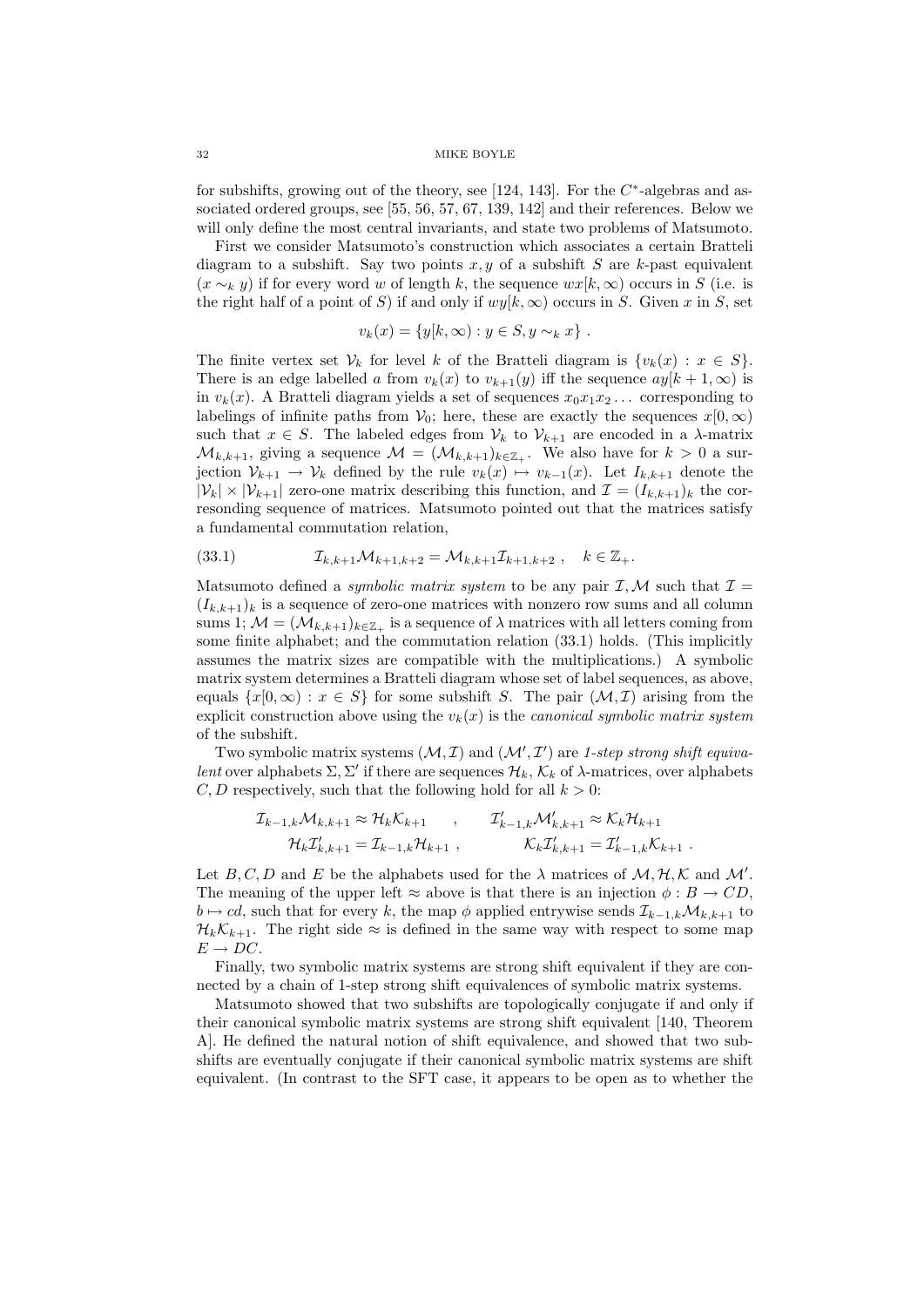canonical symbolic matrix systems of eventually conjugate subshifts must be shift equivalent, and it would be interesting to resolve this question.)

Lastly, suppose  $M, \mathcal{I}$  is a symbolic matrix system. Let  $M, I$  be the pair of sequences of matrices over  $\mathbb{Z}_+$  which is the image of  $\mathcal{M}, \mathcal{I}$  under the (augmentation) homomorphism which replaces each letter in the alphabet with 1. (In the case that  $M, I$  is the image of the canonical symbolic matrix system of a subshift, we will call  $M, I$  the canonical matrix system of the subshift.) Then the sequence I defines a dimension group  $\mathbb{Z}_I$ , as the following direct limit group:

$$
\mathbb{Z}^{|\mathcal{V}_0|} \xrightarrow{I_{0,1}} \mathbb{Z}^{|\mathcal{V}_1|} \xrightarrow{I_{1,2}} \mathbb{Z}^{|\mathcal{V}_2|} \xrightarrow{I_{2,3}} \cdots
$$

The sequence M defines an endomorphism  $\lambda$  on  $\mathbb{Z}_I$ :

$$
\mathbb{Z}^{|\mathcal{V}_0|} \xrightarrow{I_{0,1}} \mathbb{Z}^{|\mathcal{V}_1|} \xrightarrow{I_{1,2}} \mathbb{Z}^{|\mathcal{V}_2|} \xrightarrow{I_{2,3}} \cdots
$$

$$
\downarrow M_{0,1} \qquad \qquad \downarrow M_{1,2} \qquad \qquad \downarrow M_{2,3} \qquad \qquad \downarrow \cdots
$$

$$
\mathbb{Z}^{|\mathcal{V}_1|} \xrightarrow{I_{1,2}} \mathbb{Z}^{|\mathcal{V}_2|} \xrightarrow{I_{2,3}} \mathbb{Z}^{|\mathcal{V}_3|} \xrightarrow{I_{3,4}} \cdots
$$

(Caveat: matrices appear in [140] with transposes; we have described the action as on row vectors to simplify notation.) The groups  $K_0(M, I)$  and  $K_1(M, I)$  are respectively the cokernel and kernel of the homomorphism Id  $- \lambda : \mathbb{Z}_I \to Z_I$  [140, Proposition 9.2]. These are generalizations of the Bowen-Franks group of an SFT (a nearly complete invariant of flow equivalence for irreducible SFTs [127, Sec. 13.6]). Also, they occur as K groups of the  $C^*$ -algebras  $\mathcal{O}_{\Lambda}$  associated to the subshift by Matsumoto; when  $(M, I)$  is the canonical matrix system of the subshift (see [57]),

$$
K_i(M,I) = K_i(\mathcal{O}_\Lambda) , \quad i = 0,1 .
$$

Given a certain irreducibility condition on the subshift Λ, "aperiodic in past equivalence" (satisfied for example by the  $\beta$ -shifts [57]), the C<sup>\*</sup>-algebras  $\mathcal{O}_{\Lambda}$  are purely infinite simple nuclear  $C^*$ -algebras ([142, Proposition 5.6], [141, Cor. 6.11], [57, Prop. 2.6, Thm. 3.4]). It is a consequence of the Kirchberg-Phillips-Rørdom theory (see [170]) that within the class of purely infinite simple nuclear  $C^*$ -algebras, the pair  $K_0(\mathcal{O}_\Lambda), K_1(\mathcal{O}_\Lambda)$  is a complete invariant of stable isomorphism. For general subshifts  $\Lambda$ , the study of the  $\mathcal{O}_{\Lambda}$  and related  $C^*$ -algebras is more subtle (see  $[57]$ ; in particular the K groups can carry a meaningful order ideal structure.

**Problem 33.2.** (Matsumoto) Which pairs of abelian groups occur in subshifts as  $K_0(M, I), K_1(M, I)$  for some canonical matrix system  $(M, I)$ ?

**Problem 33.3.** (Matsumoto) Classify subshifts up to flow equivalence.

# 34. The Pisot Conjecture

Intersecting symbolic dynamics is the huge field of substitutions, tilings and related topics, which merits its own problems survey. We'll state just one popular problem from this area: the so-called Pisot Conjecture.

A substitution rule is a map  $\tau$  from some finite set  $\mathcal{A} = \{a_1, \ldots a_n\}$  into words on A, say  $\tau: a_i \mapsto a_{i,1} \cdots a_{i,m(i)}$ . (The elements of A might be geometric shapes, with  $\tau(a_i)$  corresponding to a tiling of a dilation of  $a_i$ .) There is an associated  $n \times n$  matrix A over  $\mathbb{Z}_+$ , given by  $A(i, j) = \text{card}\{k : a_{i,k} = a_j\}$ . The substitution is  $irreducible$  Pisot if the characteristic polyonomial of  $A$  is irreducible with a single root greater than 1 and every other root having modulus strictly less than 1.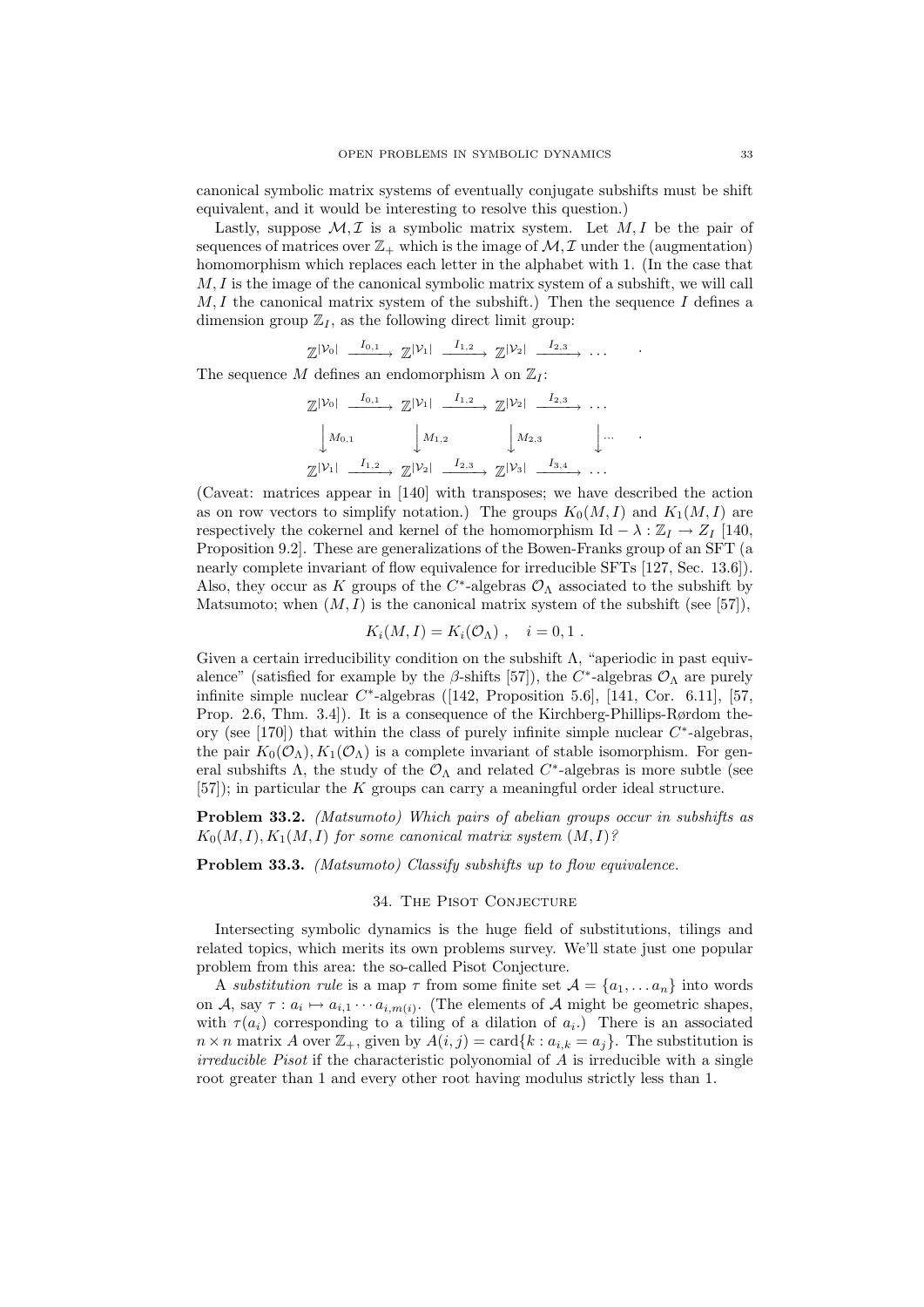The substitution rule iterates: inductively,  $\tau^n(a_i) = \tau^{n-1}(a_{i,1}) \cdots \tau^{n-1}(a_{i,m(i)})$ . A familiar construction associates to a substitution rule a substitutive shift  $\sigma$ : the domain of this subshift is the set of the two sided sequences  $x$  such that for all  $n$ , the word  $x[-n, n]$  occurs in some  $\tau^k(a_i)$  (when the nonnegative matrix A is irreducible, this condition does not depend on the choice of  $a_i$ ). When the matrix A is primitive (e.g. when the substitution is irreducible Pisot), this subshift is uniquely ergodic.

Conjecture 34.1 (Pisot Conjecture). For an irreducible Pisot substitution, the associated substitutive shift has pure discrete spectrum.

The Pisot Conjecture has roots at least as far back as [18, 168]. It relates to the work of many people, and has various equivalent formulations, especially in terms of tilings. See [14, 11], and their many references. For general background and problems on substitutions, see [167, 77].

## 35. Nivat's Conjecture

In this section, A denotes an arbitrary nonempty finite set.

Given a point x in a doubly infinite sequence on A, let  $p<sub>x</sub>(n)$  be the number of distinct words in x of length n. M. Morse and G. A. Hedlund [144] proved that x is a periodic sequence if and only if there exists n in N such that  $p_x(n) \leq n$ .

There have been various approaches to generalizing this result, including the following conjecture of Nivat [155], in which  $N_x(n_1, n_2)$  denotes the number of distinct  $n_1 \times n_2$  words occuring in x.

**Conjecture 35.1** (Nivat). Suppose  $x \in \mathcal{A}^{\mathbb{Z}^2}$ . If there exist positive integers  $n_1, n_2$ such that  $N_x(n_1, n_2) \leq n_1 n_2$ , then x is periodic.

Quas and Zamboni [166] proved a weaker statement of the conjecture, with the bound  $n_1n_2$  replaced by  $(1/16)n_1n_2$ . The conjecture would be false if  $n_1n_2$  were replaced by the bound  $n_1 n_2 + 1$ ; the natural generalization of the conjecture to  $\mathbb{Z}^3$ is false; and there are periodic x in  $\mathcal{A}^{\mathbb{Z}^2}$  such that  $N_x(n_1, n_2) > n_1 n_2$  for all positive integer pairs  $(n_1, n_2)$ .

For more see [166], its references and its citers.

# Appendix A. Commuting SFTs and periodic points

If bijections  $S, T$  commute, then for each n, S maps points of T-period n to other points of T-period n. If T has only k points of period n, then these are periodic points of  $S$ , of  $S$ -period at most  $k$ .

Low-order periodic point conditions of this sort sometimes imply two maps cannot commute. For example, if  $|Fix(S)| = 1$  and  $|Fix(T)| = 0$ , then S and T cannot commute, because the fixed point set of  $S$  (one point) would have to be fixed by  $T$ – but  $T$  has no fixed point.

Here is a more interesting example.

**Proposition A.1.**  $\sigma_{[2]}$  and  $\sigma_{[3]}$  (the full shifts on two and three symbols) cannot commute.

*Proof.* Suppose S is topologically conjugate to  $\sigma_{[2]}$ , T is topologically conjugate to  $\sigma_{[3]}$  and  $ST = TS$ . We make two claims:

- (1) The two fixed points of S are a T-orbit of size 2.
- (2) The single S-orbit of size 2 is a T-orbit of size 2.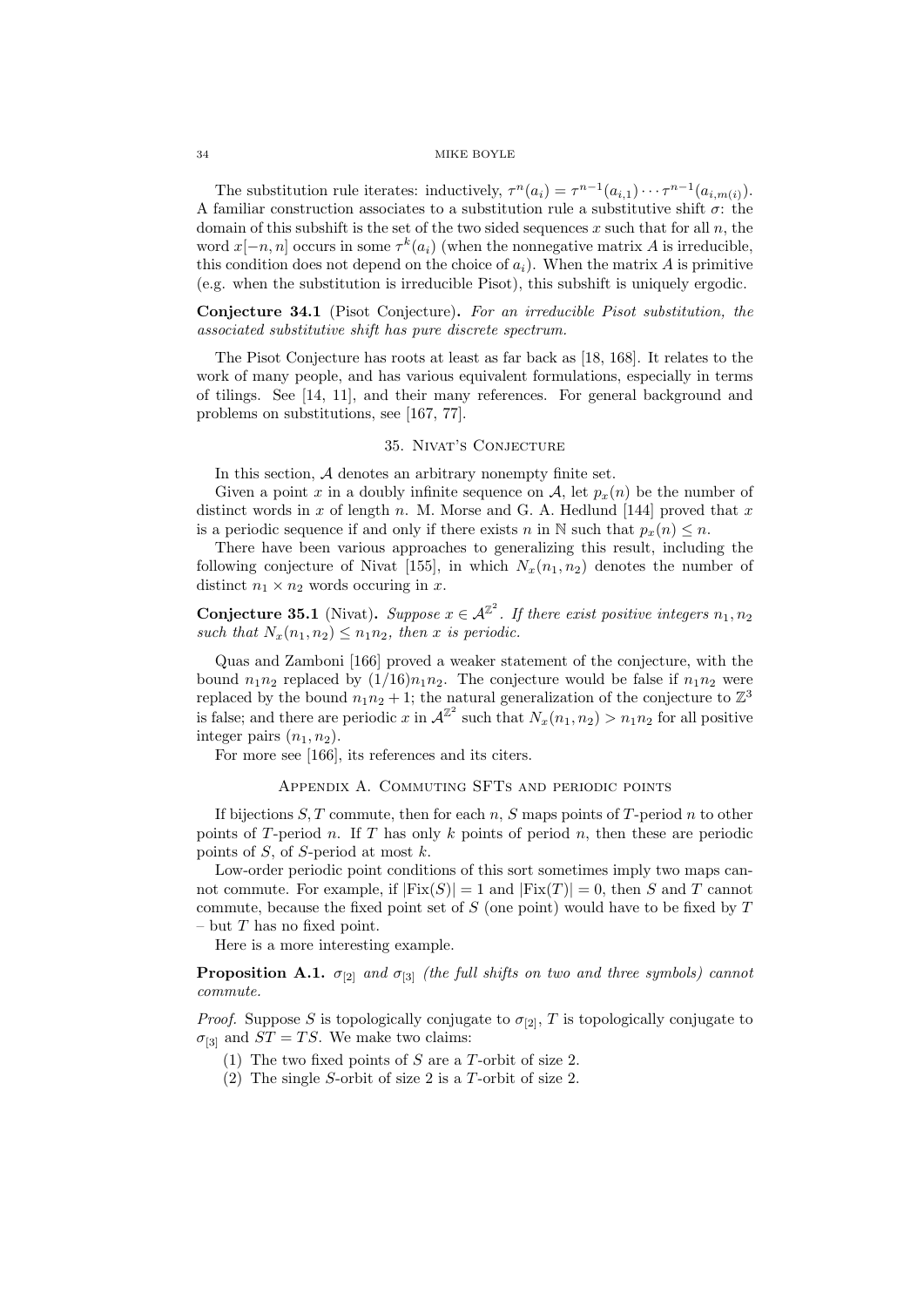To prove  $(1)$ , note S has two fixed points. Either they are fixed points of T, or they are a T-orbit of size 2. If they are fixed by  $T$ , then there is just one more fixed point of  $T$ , which must then be fixed by  $S$ , so  $S$  has a third fixed point. This is a contradiction. The proof of (2) is very similar.

We now know the points of S period 1 and 2 form two T-orbits of size 2. There are exactly three  $T$ -orbits of size 2. The remaining orbit is then an  $S$ -invariant set of two points, i.e. it contains points of S-period 1 or 2. This is a contradiction.  $\Box$ 

To show that there is no periodic point obstruction to Conjecture 13.1, we prove a lemma. Given U, we let  $\mathcal{O}_n(U)$  denote the set of U-orbits of size (cardinality) n, and we let  $P_n^o(U)$  denote the points of least U-period n (i.e., the union of the orbits  $\mathcal{O}_n(U)$ ).

**Lemma A.2.** Suppose  $S, T$  are bijections of countable sets  $X, Y$  with discrete topology,  $M \geq 2$  and the following hold:

- (1) for all n, the cardinalities  $a_n = |\mathcal{O}_n(S)|$  and  $b_n = |\mathcal{O}_n(T)|$  are finite;
- (2) with  $d_n = a_n b_n$ , it holds that  $d_1 \geq M$  and  $d_{n+1} d_n \geq 3$  for  $n \geq 1$ ;
- (3) for all  $n \geq M$ , T has at least one orbit of size n.

Then S can commute with T.

*Proof.* We will define injections  $f_k: P_k^o(S) \to Y$  such that  $f_kS = Tf_k$  and Y is the disjoint union of the images of the  $f_k$ . Then  $\cup_k f_k$  will define a conjugacy f of S to an automorphism of T.

We set  $d_0 = 0, e_0 = 0, Y_0 = Y, T_0 = T$  and let  $f_0$  be empty. Recursively, having defined a subsystem  $Y_{k-1}$  of Y, the restriction  $T_{k-1}$  of T to  $Y_{k-1}$ , a number  $e_{k-1}$ , and the map  $f_{k-1}$ , we will define  $f_k$  and  $e_k$ . (Then we define  $Y_k$  as the complement in  $Y_{k-1}$  of the image of  $f_k$ , and  $T_k$  as the restriction of T to  $Y_k$ .) The map  $f_k$  is defined in two steps. First, pick  $|\mathcal{O}_k(T_{k-1})|$  S-orbits of size k, and send their union bijectively to  $P_k^o(T_{k-1})$ ; this is possible because

$$
|P_k^o(S)| - |P_k^o(T_{k-1})| \ge |P_k^o(S)| - |P_k^o(T)| \ge kd_k \ge k(d_{k-1}+3) > k > 0.
$$

Second, we define  $e_k = |P_k^o(S)| - |P_k^o(T_{k-1})|$ , noting  $e_k > k$ , and we map the remaining  $e_k$  points of  $|P_k^o(S)|$  bijectively to a single  $T_{k-1}$  orbit of size  $e_k$ . Subject to these constraints,  $f_k$  is defined in such a way that  $f_kS = Tf_k$ .

Clearly this process will produce the required bijection  $f$ , if at each stage  $k$  there exists a  $T_{k-1}$  orbit of size  $e_k$ . We have  $e_1 > M$ , so this holds at  $k = 1$ . For the rest, by hypothesis  $(2)$ , it suffices to prove by induction on k the claim that the finite sequence  $e_1, \ldots, e_k$  is strictly increasing. So suppose  $k > 1$  and the claim holds at  $k-1$ . Then

$$
|\mathcal{O}_k(T)| \geq |\mathcal{O}_k(T_{k-1})| \geq |\mathcal{O}_k(T)| - 1,
$$

and therefore

$$
e_k - e_{k-1} = k(|\mathcal{O}_k(S)| - |\mathcal{O}_k(T_{k-1})|) - (k-1)(|\mathcal{O}_{k-1}(S)| - |\mathcal{O}_{k-1}(T_{k-2})|)
$$
  
\n
$$
\geq k(|\mathcal{O}_k(S)| - |\mathcal{O}_k(T)|) - (k-1)(|\mathcal{O}_{k-1}(S)| - (|\mathcal{O}_{k-1}(T)| - 1))
$$
  
\n
$$
= kd_k - (k-1)(d_{k-1} + 1) = k(d_k - d_{k-1}) + d_{k-1} - 1 > 0.
$$

 $\Box$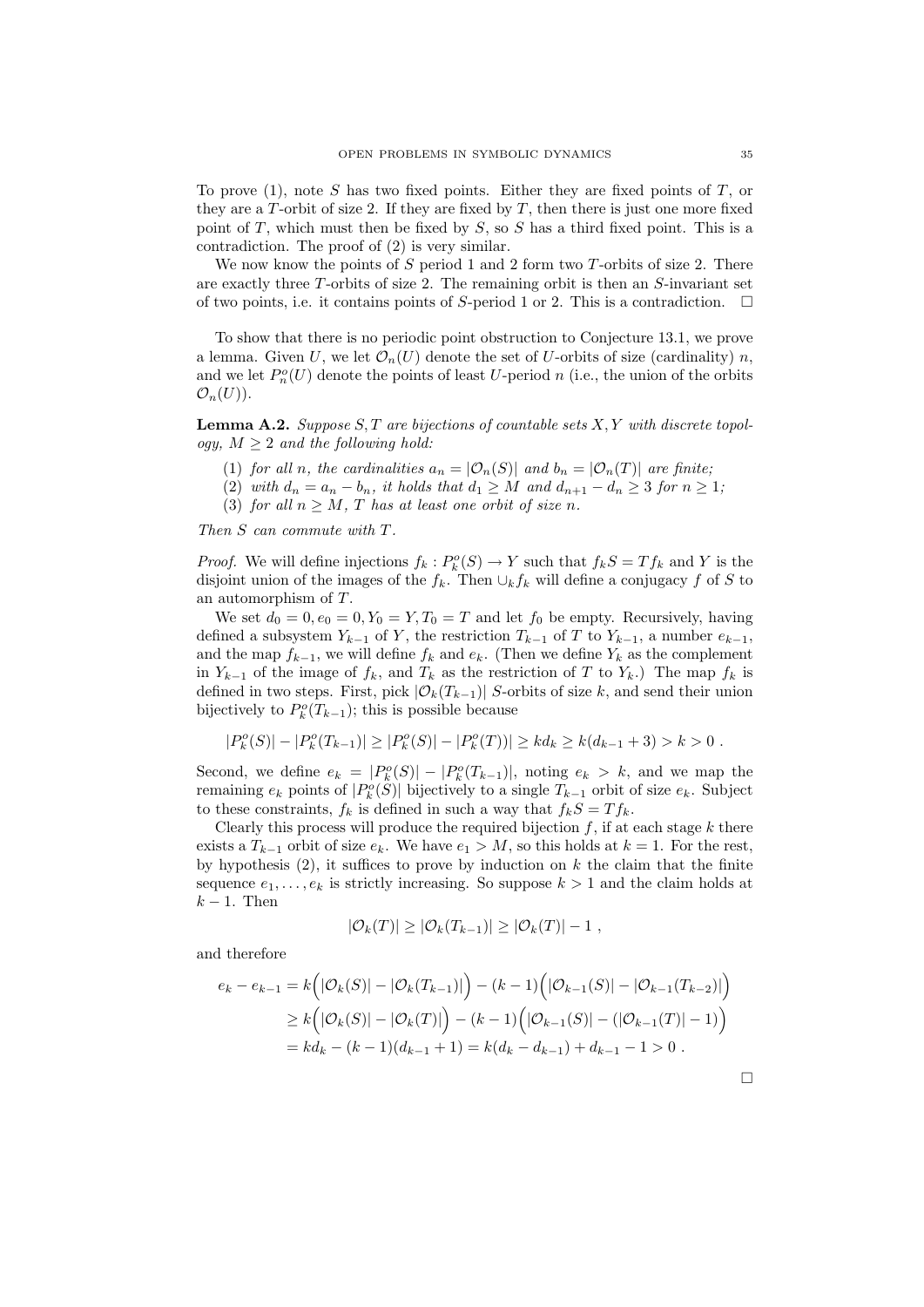**Proposition A.3.** Suppose  $\sigma_A$  and  $\sigma_B$  are mixing SFTs. Let S and T be their restrictions to the periodic points, with discrete topologies. Then for all large  $n$ ,  $S<sup>n</sup>$ and T can commute.

*Proof.* It is a straightforward exercise to use the eigenvalue structure of A and B to show that for all large n, the maps  $S<sup>n</sup>$  and T satisfy the assumptions of Lemma  $A.2.$ 

# Appendix B. Commuting SFTs from commuting matrices, following Nasu

Note:  $AB = BA$  does not guarantee that  $\sigma_A$ ,  $\sigma_B$  can commute (e.g., [A] =  $2, B = [3]$  in Prop. A.1). However, we have the following result of Nasu, which is given as a result on LR textile systems [150, Theorem 6.3(3)].

**Theorem B.1.** [150] Suppose A, B are commuting  $\mathbb{Z}_+$  matrices. Then there is a compact metric space  $W$  with selfhomeomorphisms  $S, T$  such that

- (1)  $ST = TS$ , and
- (2)  $S^{i}T^{j}$  is topologically conjugate to the SFT  $\sigma_{A^{i}B^{j}}$  whenever  $i > 0$  and  $j > 0$ .

*Proof.* We will recapitulate Nasu's construction. Suppose A and B are  $n \times n$  matrices over  $\mathbb{Z}_+$ , with  $AB = BA$ . View A and B as adjacency matrices for two directed graphs, with disjoint edge sets and a common vertex set  $\{1, 2, \ldots n\}$ . Say e.g. an ab path from i to j is an  $A$  edge from i to some  $k$  followed by a  $B$  edge from that k to j. " $AB = BA$ " means that for each pair i, j the number of ab paths from i to j equals the number of ba paths from i to j. Thus we can build a set  $W$  of (Wang) tiles



such that each ab path is the top/right of exactly one tile and each ba path is the left/bottom of exactly one tile. In the tile pictured,  $a, a'$  are A-edges and b, b' are B-edges. The tile pictured is then determined by either of the paths



Let the tile sides be unit length and let  $W$  be the space of infinite Wang tilings of the plane with W, with tile corners on  $\mathbb{Z}^2$ . A tiling is a Wang tiling iff labels on adjoining tile sides match; here, the labels are edges. Formally, a point  $w$ in W is a function from  $\mathbb{Z}^2$ , where  $w(n)$  is the Wang tile from the tiling which has lower left corner at coordinate **n**. The space W has the usual zero dimensional compact metrizable topology which is the relative topology of the product topology; concretely, we may define  $dist(w, w') = 2^{-k}$  if  $w(n) = w'(n)$  for all  $||n|| < k$  and  $w(\mathbf{n}) \neq w'(\mathbf{n})$  for some **n** with  $||\mathbf{n}|| < k$ . For  $\mathbf{v} \in \mathbb{Z}^2$ , we let  $\alpha^{\mathbf{v}}$  denote the shift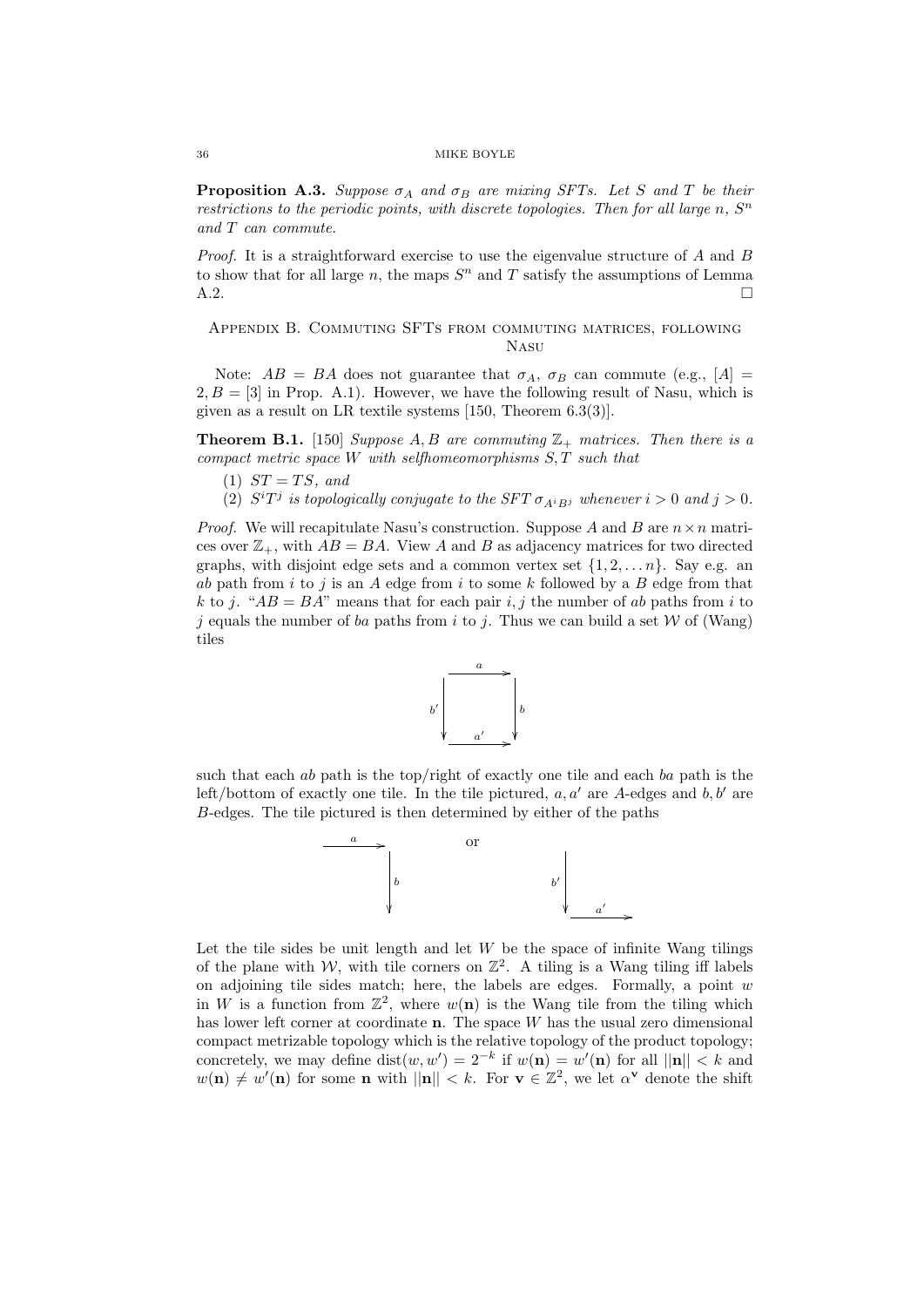map on W in direction **v**; that is,  $(\alpha^{\mathbf{v}} w)(\mathbf{n}) = w(\mathbf{n} + \mathbf{v})$ . The shift maps  $\alpha^{\mathbf{v}}$  are a commuting family of homeomorphisms.

Now let us examine a piece of a Wang tiling, below.



Following Nasu, we have horizontal coordinates increasing to the right and vertical coordinates increasing in the down direction  $(e.g., (2, 1))$  is two units to the right and one unit below  $(0, 0)$ ). Applying the bijections cited previously, tile by tile, we see that the solid lines of the figure determine the dashed lines. Considering this on the infinite tiles, we see the infinite "solid-line" path obtained by extending the solid line pattern of the figure determines the entire Wang tile. We conclude that  $\alpha^{\mathbf{v}}$  is expansive for  $\mathbf{v} = (2, 1)$ . Similarly,  $\alpha^{\mathbf{v}}$  is expansive for  $\mathbf{v} = (i, j)$  whenever  $i > 0$  and  $j > 0$ .

To finish, we observe that for  $i > 0$  and  $j > 0$  we have  $\alpha^{(i,j)}$  topologically conjugate to the edge SFT X defined by the matrix  $A^{i}B^{j}$ . The correspondence  $W \to X$  is obtained by projecting w onto the infinite "solid-line" path described above, and viewing that infinite path as a point  $x$  in  $X$ . For example, in the figure the solid line path would correspond to  $x_0x_1x_2 = (a_0a'_0b_0)(a_1a'_1b_1)(a_2a'_2b_2)$  for some point x in the SFT  $\sigma_{A^2B}$ , if we use symbols  $aa'b$  to denote edges in the graph whose adjacency matrix is  $A^2B$ .

The construction of Theorem B.1 works perfectly well (using Wang tilings of a quarter plane rather than the plane) to produce commuting onesided SFTs from commuting matrices. In the onesided setting, Nasu has a very striking converse (see [150, Theorem 3.13 and Prop. 6.1]): every  $\mathbb{N}^2$  action generated by commuting onesided SFTs is topologically conjugate to an action given by the onesided version of the construction of Theorem B.1.

## Appendix C. LR Textile Systems

Nasu's "textile systems" theory has proved to be a very useful tool for studying automorphisms and endomorphisms of SFTs. A reasonable exposition of this theory is beyond the scope of this article – we will not state various fundamental definitions and results – but we will try to give some indication of why the approach is natural and powerful.

Suppose that T is an automorphism of a twosided edge SFT  $S = \sigma_A$ . Suppose that there exist Wang tiles just as in the construction of a  $\mathbb{Z}^2$  action  $\alpha$  on a space W of Wang tilings as in the proof of Theorem B.1, where each ab path is the top/right labeling of exactly one tile, and each ba path is the left/bottom labeling of exactly one tile. Suppose also that each point  $x = \ldots a_{-1} a_0 a_1 \ldots$  in the SFT  $\sigma_A$  occurs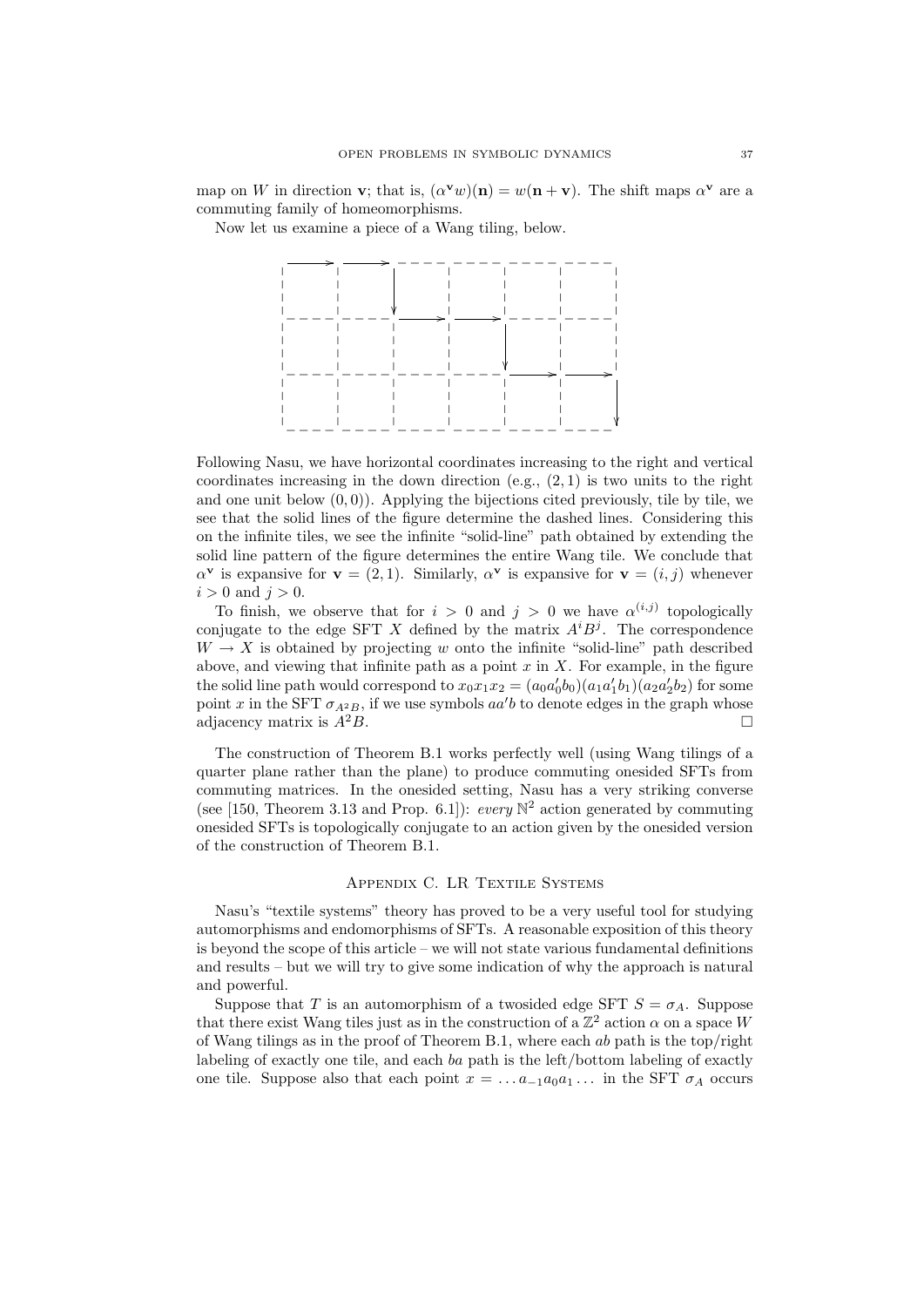as a horizontal bisequence inside some Wang tiling in  $W$ ; that it then determines the rest of the Wang tiling; and finally that the horizontal edge bisequence directly below it in that tiling is the point  $T(x)$ . Given all this, the system of Wang tiles is said to define a 1-1  $LR$  textile system, and  $T$  is called an  $LR$  automorphism of S. In this case, the  $\mathbb{Z}^2$  action generated by  $\sigma_A$  and T is conjugate to the  $\mathbb{Z}^2$  shift action  $\alpha$  on W, under the correspondence  $\alpha^{(i,j)} \longleftrightarrow S^i T^j$ .

Nasu shows [150, Theorem 6.29] that an automorphism T of  $S = \sigma_A$  is an LR automorphism if and only if it is a forward conjugacy (as we defined in Section 3). Using this, he easily deduces, given an automorphism T of  $\sigma_A$ , that there is some  $k \geq 0$  such that  $S^kT$  is an LR automorphism of S [150, p.66 and Theorem 6.29. The pairs  $S, T$  and  $S, S^k T$  generate the same  $\mathbb{Z}^2$  action, modulo change of coordinates, so the study of  $\mathbb{Z}^2$  actions generated by an SFT and an automorphism of the SFT can be reduced to the study of the LR textile systems.

An important fact in Nasu's theory is that the matrix B used (as in the proof of Theorem B.1) along with  $A$  in the construction of the LR textile system is uniquely determined by A and the automorphism  $T$  [150, Corollary 7.25]. (We will call B the accessory matrix for the LR automorphism T of  $\sigma_A$ .) Moreover, for  $i > 0$  and  $j \geq 0$ , if T is an LR automorphism of  $\sigma_A$  with accessory matrix B, then  $(\sigma_A)^i T^j$  is also an LR automorphism of  $\sigma_A$ , with accessory matrix  $A^i B^j$ .

Now suppose for this paragraph that T is an LR automorphism of  $\sigma_A$ , B is the accessory matrix for T, A is  $N \times N$ ,  $i > 0$  and  $j \ge 0$ . As in Theorem B.1, the map  $\alpha^{(i,j)}$  is topologically conjugate to the edge SFT  $\sigma_{A^iB^j}$ . As in Sec. 2, we present the dimension module of  $\sigma_A$  as  $G_A = \{v \in V_A : \exists k > 0, vA^k \in \mathbb{Z}^n\},\$ where  $V_A$  is the rational vector space of row vectors in the image of  $A^N$ . One can check for  $i > 0, j \geq 0$  that the action of  $\alpha^{(i,j)}$  on  $G_A$  is matrix multiplication by  $A^i B^j$ . If  $i \geq N$ , then rank $(A^i B^j) = \dim(V_A)$ , and the action of T on the dimension module determines the matrix  $A^{i}B^{j}$ , which is the unique accessory matrix of the LR automorphism  $(\sigma_A)^i T^j$  of  $\sigma_A$ . If T' is another LR autmorphism of  $\sigma_A$  such that T and T' have the same action on the dimension module, and  $i \geq N$ , it follows that the SFTs  $(\sigma_A)^i T^j$  and  $(\sigma_A)^i T^j$  must be topologically conjugate.

If T is an automorphism of  $\sigma_A$ , let  $k \geq 0$  be such that  $(\sigma_A)^k T$  is an LR automorphism of  $\sigma_A$ . It follows from the discussion above that whenever  $i \geq jk + N > 0$ , the topological conjugacy class of  $(\sigma_A)^i T^j$  is determined by  $(i, j)$  and the action of  $T$  on the dimension module. (I do not know how to prove this without going through the textile systems.)

The same argument applies (perhaps for a smaller  $k$ ) to the inverses of  $T$  and  $T'$ . This tells us that if two automorphisms  $T, T'$  of  $S = \sigma_A$  have the same action on the dimension group, then for all integral vectors  $(i, j)$  in some open cone around  $(1,0)$ , the map  $S^{i}T^{j}$  is topologically conjugate to  $S^{i}(T')^{j}$ .

It is important to appreciate that the  $\mathbb{Z}^2$  dynamics generated by  $\sigma_A$  and T are far from determined by this fine parametrization of the  $\alpha^{(i,j)}$  dynamics in an open cone. For example, we could take  $\sigma_A$ , T to be  $\sigma_A$ , S in Example 13.2. Here T acts like the identity on the dimension module, but the  $\mathbb{Z}^2$  dynamics of  $\sigma_A$ , T are quite different from those of  $\sigma_A$ , Id.

We want to indicate just a little of the further structure behind the LR systems. Nasu shows that if T is an LR automorphism of an edge shift  $S = \sigma_A$ , then T has memory 0 and  $T^{-1}$  has anticipation 0, and conversely if T has memory 0 and  $T^{-1}$  has anticipation 0 then  $T^{[k]}$  is an LR automorphism of  $S^{[k]}$  for some integer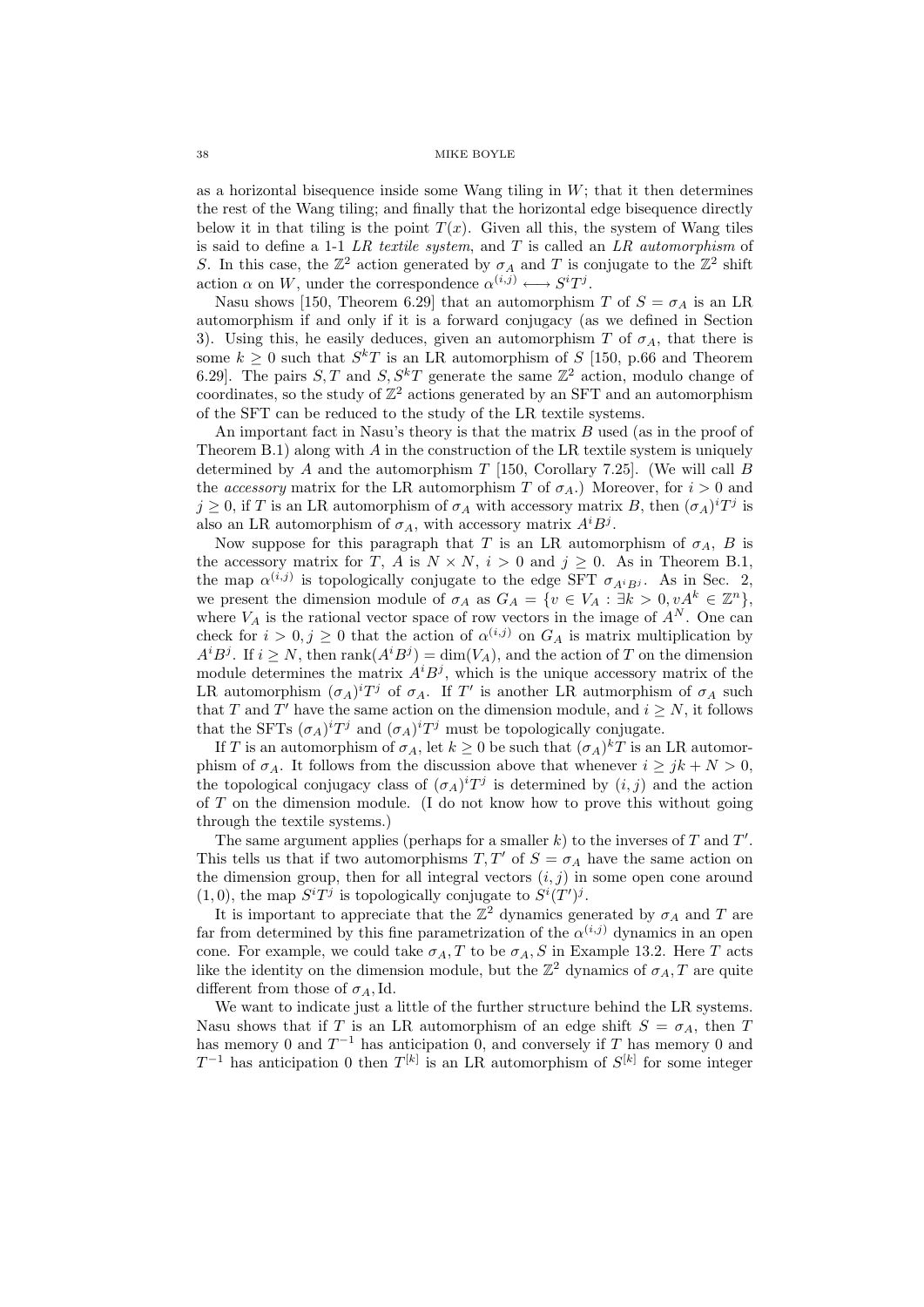$k \geq 1$  [154, Prop. 5.1]. (Here  $S^{[k]}$  denotes the k-block presentation edge SFT on sequences  $\Sigma_{A^{[k]}} = \{x^{[k]} : x \in \Sigma_A\}$ , where for i in Z the ith coordinate of  $x^{[k]}$  is defined to be  $(x^{[k]})_i = (x_i \cdots x_{i+k-1});$  and  $T^{[k]}$  denotes the automorphism of  $S^{[k]}$ induced by T, sending  $x^{[k]}$  to  $(Tx)^{[k]}$ .

If S, T are homeomorphisms generating a  $\mathbb{Z}^2$  action conjugate to the action  $\alpha$ on some LR textile system, under the correspondence  $S^{i}T^{j} \longleftrightarrow \alpha^{(i,j)}$ , then Nasu declares that  $T$  is an  $ELR$  (essentially LR) automorphism of  $S$ . He shows that the following conditions are equivalent for an expansive automorphism T of a SFT  $\sigma_A$ (see [154], following [151]).

- (1) T is an  $ELR$  automorphism of  $\sigma_A$ .
- (2)  $T^n$  is an LR automorphism of  $\sigma_A$  for some (all sufficiently large)  $n \geq 1$ .
- (3) T is in the expansive component of  $\sigma_A$  (in the sense of [41]) for the  $\mathbb{Z}^2$ action  $\alpha$  given by  $\alpha^{(i,j)} = \sigma_A^i T^j$ .

The equivalence of (1) and (2) is a consequence of [150, Prop. 8.8 and Theorem 7.22(2)]. Nasu has an example in which  $T$  is a *nonexpansive* automorphism such that T has memory 0,  $T^{-1}$  has anticipation 0 and for all  $n \geq 1$  the automorphism  $T^n$  is not LR [149] — although T is ELR and  $T^{[2]}$  is an LR automorphism of  $S^{[2]}$ [150, Section 10, Example 2]. A nonexpansive ELR automorphism of an SFT  $\sigma_A$ must lie on the boundary of an expansive component, because a nonexpansive LR automorphism must lie on the boundary of an expansive component, [150, Cor.  $6.5(2)$ ].

Lastly, we explain the "LR" terminology. The Wang tiles of the LR textile system can be regarded as edges in a directed graph; the initial vertex of the tile is its labelled left side, and the terminal vertex is its labeled right side. From a bisequence of tiles in the corresponding edge SFT, one can project onto the bisequence of top edges or onto the bisequence of bottom edges. These maps (when the textile system is LR) are respectively left resolving and right resolving maps between SFTs. (E.g., the left resolving property follows from the condition that for any pair of a horizontal edge  $a$  and a vertical edge  $b$  such that the tyerminal vertex of  $\alpha$  is the initial vertex of  $\beta$ , there exists exactly one Wang tile whose upper edge is a and whose right edge is  $b$ .) The structure of resolving maps is fundamental to the results obtained so far with textile systems. For a relatively short introduction to textile systems, see [151]; for a thorough introduction, [150]; for the state of the art, [154].

## Appendix D. Commuting SFTs from matrices commuting on dimension

Let us verify Conjecture 13.1 in a special case (in fact proving a somewhat stronger result for that case).

**Proposition D.1.** Suppose  $A, B$  are primitive integral matrices and there is an isomorphism of dimension groups  $G_A \rightarrow G_B$  which carries the action of A to an automorphism of  $G_B$  commuting with the action of  $B$ . Then for all large  $k$ , the SFT  $(\sigma_A)^k$  can commute with  $\sigma_B$  (and thus with  $(\sigma_B)^j$  for all  $j > 0$ ).

*Proof.* Let A be  $m \times m$  and let B be  $n \times n$ . We use the notation and presentation of the dimension groups given as background in Section 2. E.g.,  $G_A = \{v \in V_A :$  $\exists k > 0$  such that  $vA^k \in \mathbb{Z}^m$ , where  $V_A = \{vA^m : v \in \mathbb{Q}^m\}$ . The isomorphism  $G_A \rightarrow G_B$  is the restriction to  $G_A$  of a unique rational vector space isomorphism  $\phi: V_A \to V_B$ . Extend  $\phi$  to a linear transformation  $\phi': \mathbb{Q}^m \to \mathbb{Q}^n$  by declaring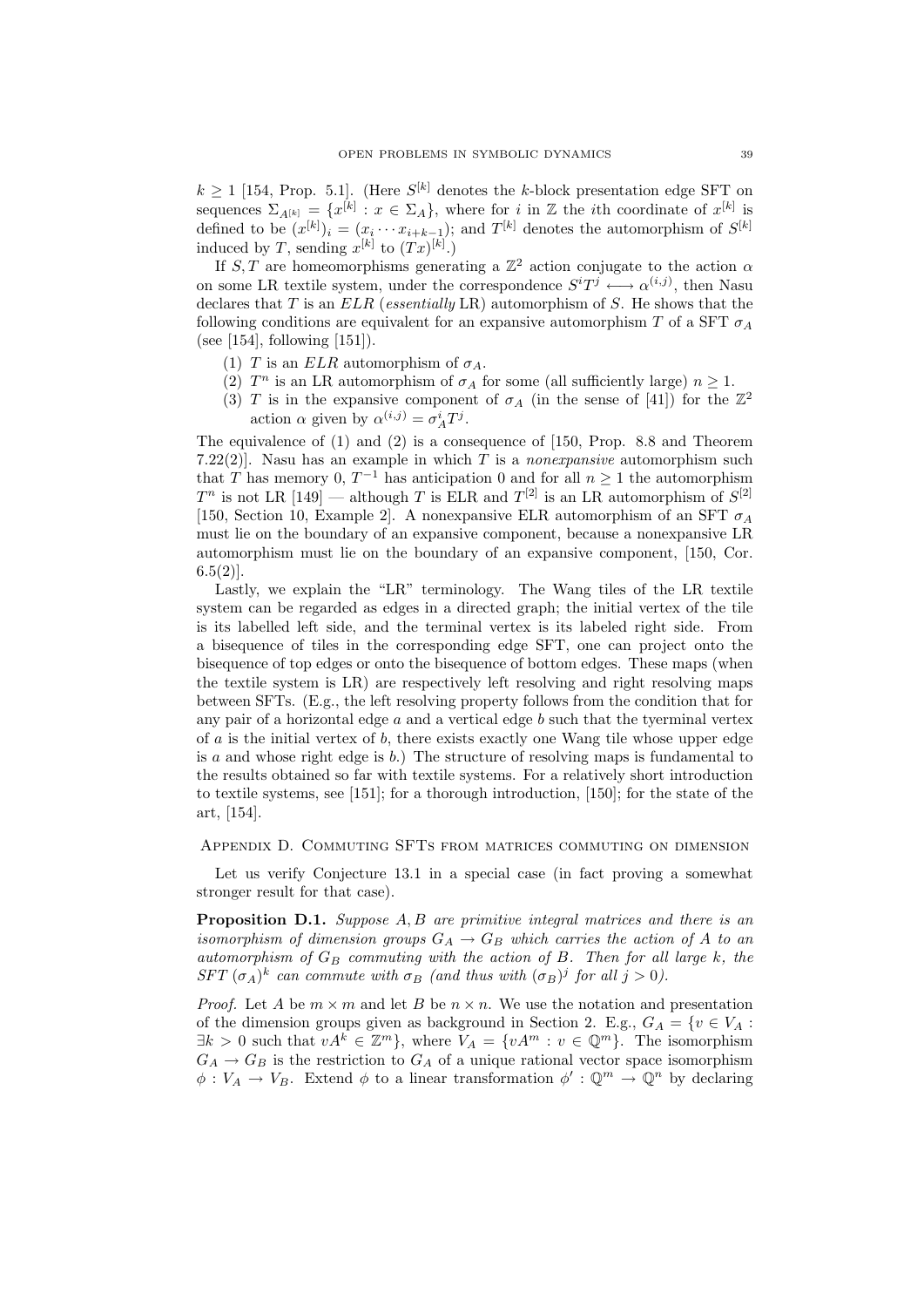$\phi$  to vanish on  $\{v \in \mathbb{Q}^m : vA^m = 0\}$ , which is the A-invariant subspace of  $\mathbb{Q}^m$ complementary to  $V_A$ . Let E be the  $m \times n$  matrix over  $\mathbb Q$  such that  $\phi'(v) = vE$  for  $v \in \mathbb{Q}^m$ . Let C be the  $n \times n$  matrix such that  $wC = 0$  if  $wB^n = 0$  and  $vEC = vAE$ for  $v \in \mathbb{Q}^m$ . Then  $BC = CB$ .

The map  $v \mapsto vE$  defines an isomorphism  $G_A \to G_B$  which conjugates the action of A on  $G_A$  to the action of C on  $G_B$ . Because  $BC = CB$ , for any  $j > 0$  the map  $v \mapsto vEB^j$  also conjugates the action of A on  $G_A$  to the action of C on  $G_B$ . The rows of E must lie in  $G_B$ ; thus for any large enough j the matrix  $EB<sup>j</sup>$  will have integer entries. Because  $B$  is primitive, for large  $j$  these entries will also be strictly postive. So after passing to suitable  $EB<sup>j</sup>$ , we may assume the entries of E are strictly positive integers.

For  $1 \leq i \leq n$ , let  $e_i$  be a canonical basis vector in  $\mathbb{Q}^n$  and let  $w_i$  be the element of  $G_B$  such that  $w_i B^n = e_i B^n$ . Let  $v_i$  be the element of  $G_A$  such that  $v_i E = w_i$ . For  $k > 0$ ,

$$
e_i C^k = [w_i + (e_i - w_i)]C^k
$$
  
=  $w_i C^k$  by definition of  $C$   
=  $v_i EC^k = v_i A^k E$ .

For all large k,  $v_i A^k$  has positive integer entries, and therefore so does  $v_i A^k E$ . We have shown that for all large k, the matrix  $C^k$  is positive integral with  $BC^k = C^kB$ . As explained in Appendix B, this implies that the SFTs  $\sigma_B$  and  $\sigma_{C^k}$  can commute. It remains to show that for all large k, the SFTs  $\sigma_{C^k}$  and  $\sigma_{A^k}$  are topologically conjugate.

Let D be the  $n \times m$  matrix over Q such that  $vED = v$  if  $v \in G_A$  and  $wD = 0$  if  $wB^n = 0$ . We have then also that  $wDE = w$  if  $w \in G_B$ . Given  $k > 0$ , define the matrix  $F = DA^k$ . For  $1 \leq i \leq n$ ,

$$
e_i F = [w_i + (e_i - w_i)]DA^k
$$
  
=  $w_i DA^k$  by definition of  $D$   
=  $v_i A^k$ .

Therefore, for all large  $k$  the matrix  $F$  is, like  $E$ , a positive integral matrix. For  $k \geq n$ , we have  $FE = DA^kE = DEC^k = C^k$ , where the last equality holds because the matrices  $DEC^k$  and  $C^k$  have the same action on  $V_B$  and also the same action (annihilation) on the complementary B-invariant subspace  $\{w : wB^n = 0\}.$ Similarly, for  $k \ge m$  we have  $EF = EDA^k = A^k$ .

Thus for large k the pair E, F gives a strong shift equivalence over  $\mathbb{Z}_+$  of  $A^k$  and  $C^k$ . This establishes the required topological conjugacy.

# APPENDIX E. PRIMITIVE MATRICES SE BUT NOT SSE OVER  $\mathbb{Z}_+[1/p]$

Suppose  $\mathcal R$  is a unital subring of  $\mathbb R$ . If two primitive matrices are shift equivalent over  $\mathcal{R}_+$ , must they be strong shift equivalent over  $\mathcal{R}_+$ ? For  $\mathcal{R} = \mathbb{Z}$ , Kim and Roush showed the answer is no; for  $\mathcal{R} = \mathbb{Q}$ , the question is open. The purpose of this section is to point out that there are nondiscrete  $\mathcal R$  for which the answer is no; the question is not just a matter of whether  $\mathcal R$  is dense in  $\mathbb R$ .

For their counterexample [112], Kim and Roush produced  $7\times7$  primitive matrices A and B which are shift equivalent over  $\mathbb{Z}_+$  but are not strong shift equivalent over  $\mathbb{Z}_+$ . The characteristic polynomial of both matrices is  $f(x) = x^7 - 23x^4 - 28x^3 -$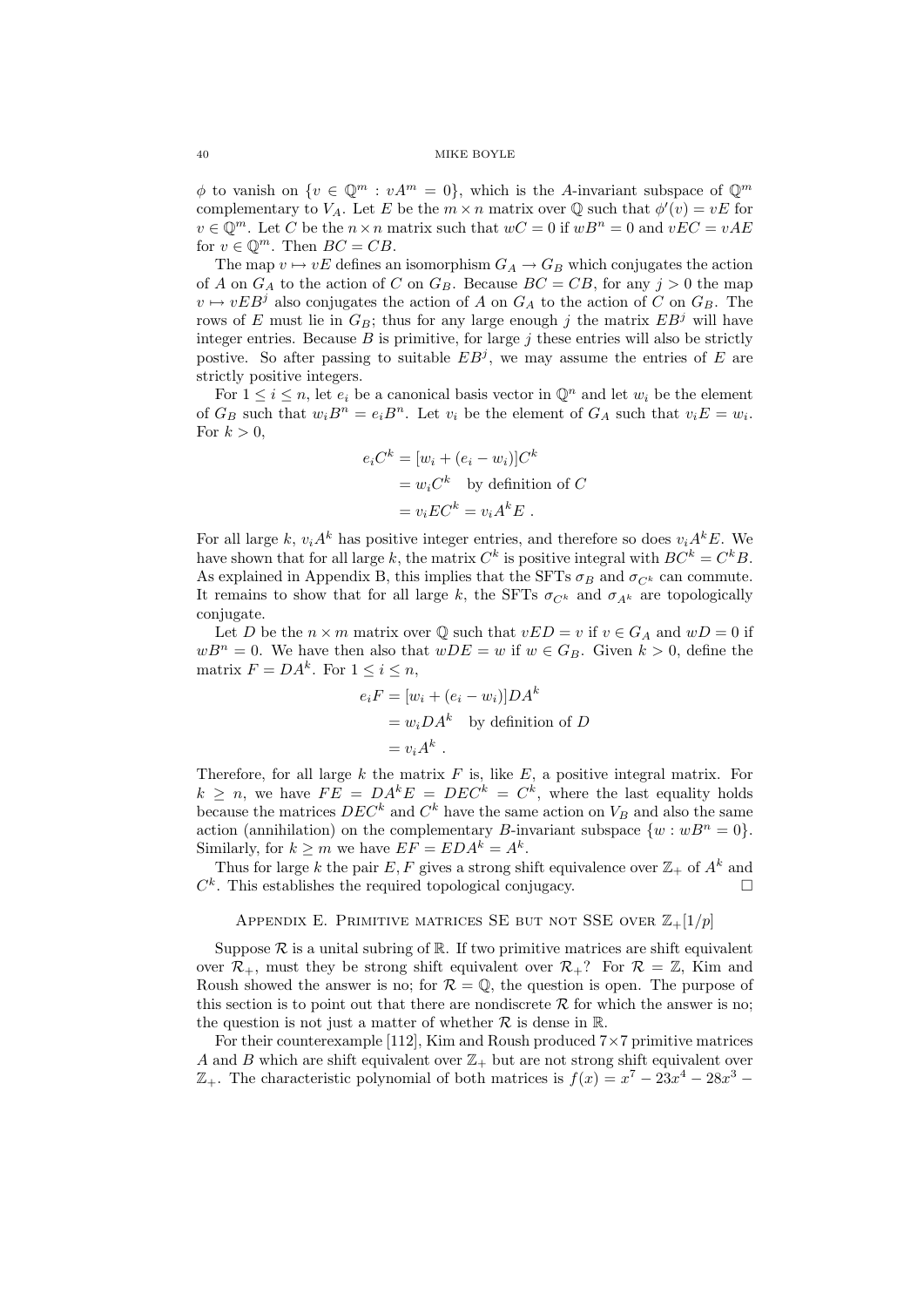$33x^2 - 17x + 1$ , which is irreducible. Let F denote the algebraic number field  $\mathbb{Q}[x]/f(x)$  and let  $\mathcal{O}_F$  denote the algebraic integers of F.

**Proposition E.1.** Let  $A, B, f, F$  be as above. Suppose p is an odd rational prime and the ideal (p) is prime in the number field F. Let R denote the ring  $\mathbb{Z}[1/p]$ . Then the primitive matrices A and B are shift equivalent over  $\mathcal{R}_+$ , but they are not strong shift equivalent over  $\mathcal{R}_+$ .

*Proof.* The proof is to verify that the obstruction to SSE of A and B over  $\mathbb{Z}_+$ demonstrated in [112] is also an obstruction to SSE of A and B over  $\mathcal{R}_+$ . We must assume familiarity with [112]. First,  $R$  is a principal ideal domain and therefore for  $\Lambda = \mathcal{R}$  we still have the isomorphism  $\pi_1(RS(\Lambda), A) \to \text{Aut}(s_{A(\Lambda)})$ . The only other item to check is that  $\sec_2$  vanishes on Aut $(s_{A/\Lambda})$ .

Because A is nonsingular,  $Aut(s_{A/R})$  can be identified with the group of nonsingular matrices V over  $\mathbb Q$  which commute with A and for some  $n > 0$  satisfy that  $VA<sup>n</sup>$  and  $V<sup>-1</sup>A<sup>n</sup>$  have all entries in  $R$ . This forces det V to be some power of p; so,  $V \in \text{Aut}(s_{A/R})$  if and only if V has entries in  $\mathcal{R}$  and  $\det V = p^k$  for some  $k \in \mathbb{Z}$ .

In [112], for  $\Lambda = \mathbb{Z}$  Kim and Roush went on to identify  $\text{Aut}(s_{A/\Lambda})$  with a subgroup of the units group  $\mathbb{U}_F$  of  $\mathcal{O}_F$ ; with  $\Lambda = \mathcal{R}$ , we similarly identify  $\text{Aut}(s_{A/\Lambda})$ with a subgroup of the units of  $\mathcal{O}_F[1/p]$ . Because (p) is a prime ideal, a unit of  $\mathcal{O}_F[1/p]$  is an element of  $\mathbb{U}_F$  multiplied by a power of p. Kim and Roush already showed that sgc<sub>2</sub> vanishes on  $\mathbb{U}_F$  so it only remains to verify that sgc<sub>2</sub> vanishes on p. Translated back to matrices, we have to check that  $\sec_2$  vanishes on the sse over R given by  $(D, AD^{-1})$ , where D is the 7 × 7 diagonal matrix pI. The computation of  $\text{sgc}_2$  only depends on the matrix entries mod 4, so this is the computation for  $(I, A)$  or  $(-I, -A)$ , and it was already shown by Kim and Roush that sgc<sub>2</sub> vanishes on these.  $\Box$ 

It remains to know that there are odd rational primes  $p$  such that  $(p)$  is a prime ideal in the number ring  $\mathcal{O}_F$ . For this I thank Larry Washington for the algebraic number theory to follow.

First, (p) will be prime in  $\mathcal{O}_F$  if  $f(x)$  is irreducible modulo p and p does not divide the index  $F = \mathcal{O}_F/\mathbb{Z}(x)$ ; this is a special case of a general result on the factorization of (p) in  $\mathcal{O}_F$  [58, Theorem 4.8.13]. Second, that index must divide the discriminant of the polynomial  $f(x)$  [58, Proposition 4.4.4].

From the computer algebra program PARI, we find the prime factors of the discriminant of our polynomial  $f$  are 2, 3, 47 and 78901. The command "factormod" in Pari reveals that f is irreducible mod p for  $p = 5, 31, 61, 71...$  These give us the required examples.

Moreover, there are infinitely many such  $p$ . Because  $f$  is irreducible with degree 7, 7 divides the order of the Galois group, which therefore contains an element g of order 7. The Chebotarev density theorem says that there are infinitely many prime ideals P in the Galois closure with mod P Galois group generated by g. Namely, the mod P Frobenius is g. If  $p$  is the rational prime over which P lies, then the mod p polynomial must be irreducible.

# Appendix F. Examples for the onesided sofic classification problem

In this section, all shifts are onesided. The purpose is to give a class of examples which rule out certain approaches to the classification problem for one sided sofic shifts.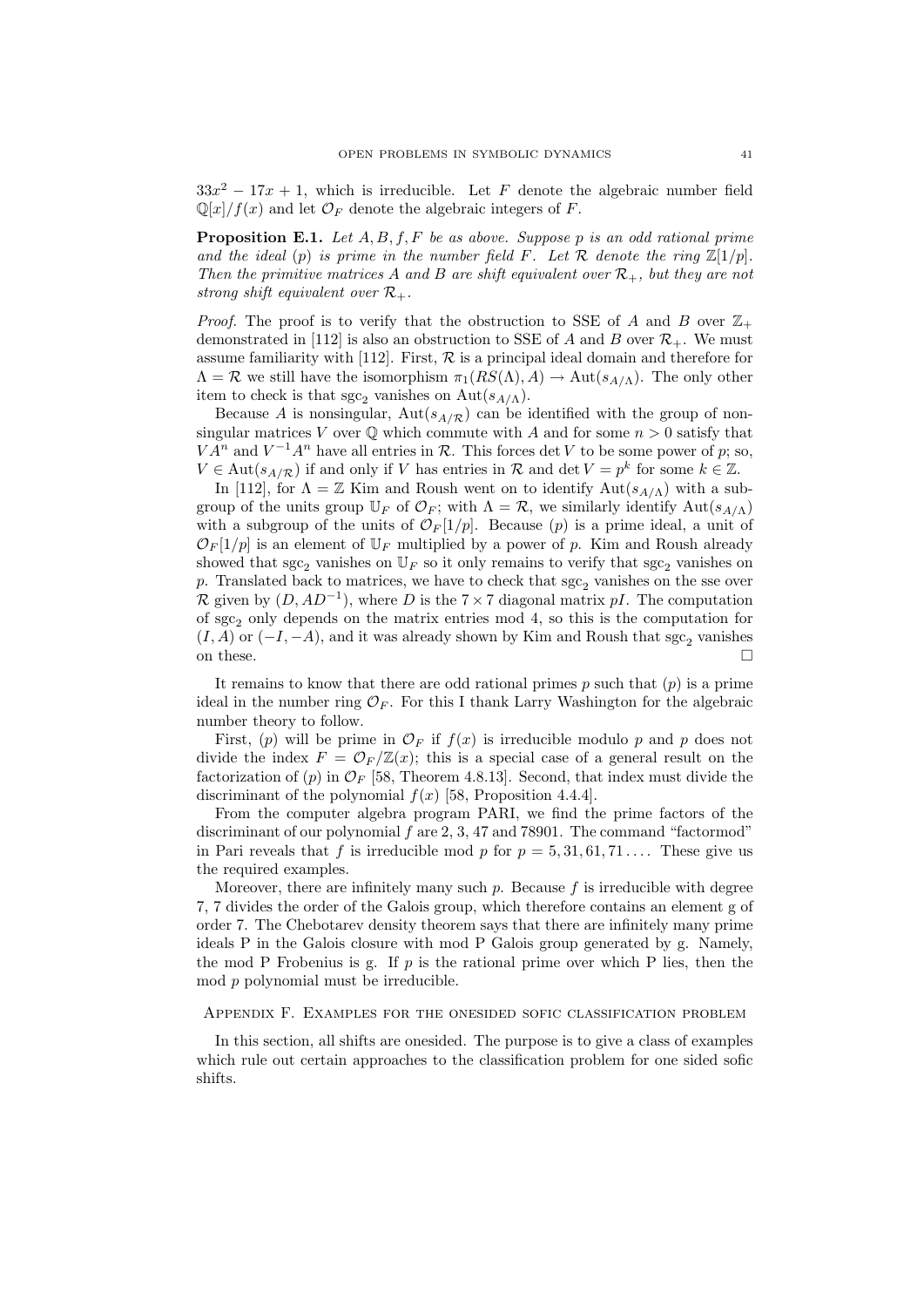**Proposition F.1.** For any n there is a mixing  $SFT \sigma_A$ , and two labellings on the graph  $G_A$  giving the canonical predecessor covers of topologically conjugate sofic shifts  $S'$  and  $S''$ , such that the following hold.

- (1) The matrix A is totally amalgamated (so, no labeling of a smaller graph can define a topologically conjugate factor map).
- (2) Any automorphism of  $\sigma_A$  which conjugates the covers must have coding length at least n.

**Remark F.2.**  $S'$  and  $S''$  above are topologically conjugate if and only if those canonical predecessor covers are topologically conjugate.

Proof. Our sofic systems here will be near-Markov sofic shifts, i.e., quotients obtained by collapsing only finitely many points from a covering SFT.

Notation: we will describe labeled graphs using letters for labeled-graph adjacency matrices. E.g., the matrix  $(a+b+c)$  describes the labeling of the three edges of the graph for the matrix  $(3)$  using symbols  $a, b, c$ .

We will describe two labelings of a graph  $G = G_A$ , giving quotient maps  $p', p''$ onto sofic systems  $T', T''$  and defining quotient relations  $E', E''$  on  $\sigma_A$ . The sofic systems will be conjugate iff there is an automorphism U of  $\sigma_A$  sending E' to E''.

The adjacency matrix A will have the block form  $A = \begin{pmatrix} W & X \\ Y & Z \end{pmatrix}$  where  $Z = (3)$ ; Y and X are respectively the column and row vector with every entry equal to 1;

and W is totally amalgamated with all entries in  $\{0, 1\}$ . The choices for X, Y, Z guarantee A is primitive and therefore  $\sigma_A$  is mixing.

In both adjacency matrices for the labelings,  $A'$  and  $A''$ , the matrix  $Z$  will be replaced by  $(a + b + c)$ . Certain entries of W will also have labels from a, b, c. All other entries have distinct labels. The labelings with  $a, b, c$  in W will serve to identify certain periodic orbits of  $S_W$  with orbits of  $S_Z$ , and there will be only finitely many such orbits identified. It follows from the structure theory of automorphisms of onesided SFTs [32] that any automorphism of the SFT  $\sigma_A$  must act like the identity on the subsystem  $\sigma_W$  (because A is totally amalgamated, W is zero-one, and the only automorphisms of the graph with adjacency matrix A are the permutations of the three edges corresponding to  $Z$ ). Thus there will be an automorphism U of  $\sigma_A$  sending E' to E'' iff there is an automorphism of  $\sigma_A$  which moves orbits in  $\sigma_Z$  in a way to line up the identifications.

Here is one way to go about this. Given N, enumerate the  $\sigma_Z$  periodic orbits of period at most N as  $\mathcal{O}_i$ ,  $1 \leq i \leq I$ . From the *i*th orbit, pick a point  $x_i$ . Let D be a  $d \times d$  matrix which is the direct sum of cyclic periodic matrices  $M_i$ ,  $1 \leq i \leq I$ , with  $M_i$   $k \times k$  if  $x_i$  has period k. Then W will be  $d \times d$  with D as a submatrix. Make choices of 0 and 1 for the unspecified entries of  $W$  so that all columns of  $W$ are distinct (for example, for  $1 \leq i \leq I$  allow a single transition from some row through  $M_i$  to some row through  $M_{i+1}$ , and set all other entries equal to 0).

Now put labels on the entries of the  $M_i$  which match  $x_i$ . E.g. if  $x_i$  is the point abbabbabb..., then the three 1's in  $M_i$  are replaced in order by  $a, b, b$ . Aside from the dictated labelings on  $Z$  and the  $M_i$ , let all other labels be distinct. This defines the matrix  $A'$ , and  $E'$  collapses only certain pairs of finite orbits, one pair for each  $\mathcal{O}_i$ .

Now let V be a given automorphism of the 3 shift  $\sigma_Z$ . A'' will be defined in the same way, except that the labeling on  $M_i$  will correspond not to  $x_i$  but rather to  $V(x_i)$ . Again, an automorphism U of  $\sigma_A$  must act like the identity on  $\sigma_W$ . So,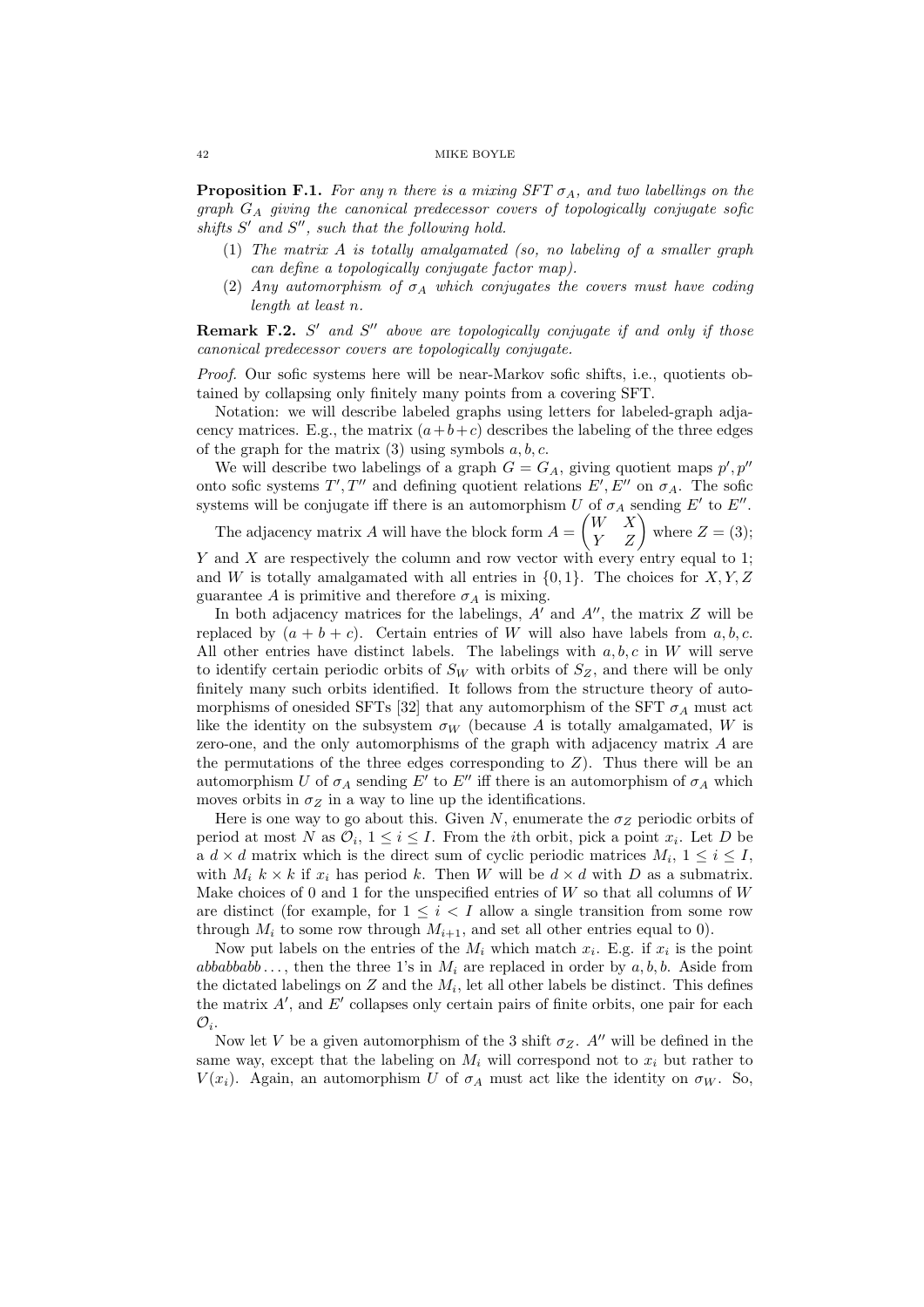U will send  $E''$  to  $E'$  iff on  $\sigma_Z$  it acts like V. The arbitrary automorphism V of the three shift  $\sigma_Z$  can be extended to an automorphism of  $\sigma_A$ : any sequence of splittings and amalgamations for the matrix  $(3)$  can be extended to  $A$ .

There are infinitely many automorphisms of the three shift [32], and they are separated by their actions on periodic points. Given  $n$ , we can pick V of minimal coding length at least  $n$ , and then pick  $N$  such that none of the finite set of automorphisms of  $\sigma_Z$  which have shorter coding length have the same action as V on all periodic points of period less than or equal to  $N$ . For this  $V$ , with the construction above we obtain that the extension  $U$  has minimal coding length at least  $n$ .

Further progress on Problem 21.2 may involve Ashley's decomposition theory for automorphisms of a onesided SFT [7].

# **REFERENCES**

- [1] R. Adler, L. Goodwyn and B. Weiss, Equivalence of topological Markov shifts, Israel J. Math. 27 (1977), no. 1, 48–63.
- [2] R. Adler and B. Marcus, Topological entropy and equivalence of dynamical systems, Mem. Amer. Math. Soc.20 (1979), no. 219, iv+84 pp.
- [3] J.-P. Allouche and J. Shallit, Automatic sequences. Theory, applications, generalizations, Cambridge University Press, Cambridge, 2003.
- [4] V. de Angelis and S. Tuncel, *Handelman's theorem on polynomials with positive multiples*, in Codes, systems, and graphical models (Minneapolis, MN, 1999), 439–445, IMA Vol. Math. Appl. 123, Springer, New York, 2001.
- [5] J. Ashley, Resolving factor maps for shifts of finite type with equal entropy, Ergodic Theory Dynam. Systems 11 (1991), no. 2, 219–240.
- [6] J. Ashley, An extension theorem for closing maps of shifts of finite type, Trans. Amer. Math. Soc. 336 (1993), no. 1, 389-420.
- [7] J. Ashley, Marker automorphisms of the one-sided d-shift, Ergodic Theory Dynam. Systems 10 (1990), no. 2, 247–262.
- [8] J. Ashley, B. Marcus and S. Tuncel, The classification of one-sided Markov chains, Ergodic Theory Dynam. Systems 17 (1997), no. 2, 269–295.
- [9] K. Baker, Strong shift equivalence of  $2 \times 2$  matrices of nonnegative integers, Ergodic Theory Dynam. Systems 3 (1983), no. 4, 501–508.
- [10] K. A. Baker, Strong shift equivalence and shear adjacency of nonnegative square integer matrices, Linear Algebra Appl. 93 (1987), 131–147.
- [11] V. Baker, M. Barge and J. Kwapisz, *Geometric realization and coincidence for reducible* non-unimodular Pisot tiling spaces with an application to  $\beta$ -shifts, Numration, pavages, substitutions. Ann. Inst. Fourier (Grenoble) 56 (2006), no. 7, 2213–2248.
- [12] J. Barth and A. Dykstra, Weak equivalence for shifts of finite type, preprint 2007.
- [13] J. van den Berg and J.E. Steif, On the existence and nonexistence of finitary codings for a class of random fields, Ann. Probab. 27 (1999), no. 3, 1501–1522.
- [14] V. Berth and A. Siegel, Tilings associated with beta-numeration and substitution, Integers 5 (2005), no. 3, A2, 46 pp. (electronic).
- [15] F. Blanchard and A.Maass, Dynamical properties of expansive one-sided cellular automata, Israel J. Math. 99 (1997), 149–174.
- [16] F. Blanchard, A. Maass and A. Nogueira, eds., Topics in symbolic dynamics and applications (Temuco, 1997), 57–88, London Math. Soc. Lecture Note Ser. 279, Cambridge Univ. Press, Cambridge, 2000.
- [17] F. Blanchard and P. Tisseur, Some properties of cellular automata with equicontinuity points, Ann. Inst. H. Poincar Probab. Statist. 36 (2000), no. 5, 569–582.
- [18] E. Bombieri and J. E. Taylor, Which distributions of matter diffract? An initial investigation, International workshop on aperiodic crystals (Les Houches, 1986), J. Physique 47 (1986), no. 7, Suppl. Colloq. C3, C3-19–C3-28.
- [19] D. Bovd, The beta expansion for Salem numbers, Organic mathematics (Burnaby, BC, 1995), 117–131, CMS Conf. Proc., 20, Amer. Math. Soc., Providence, RI, 1997.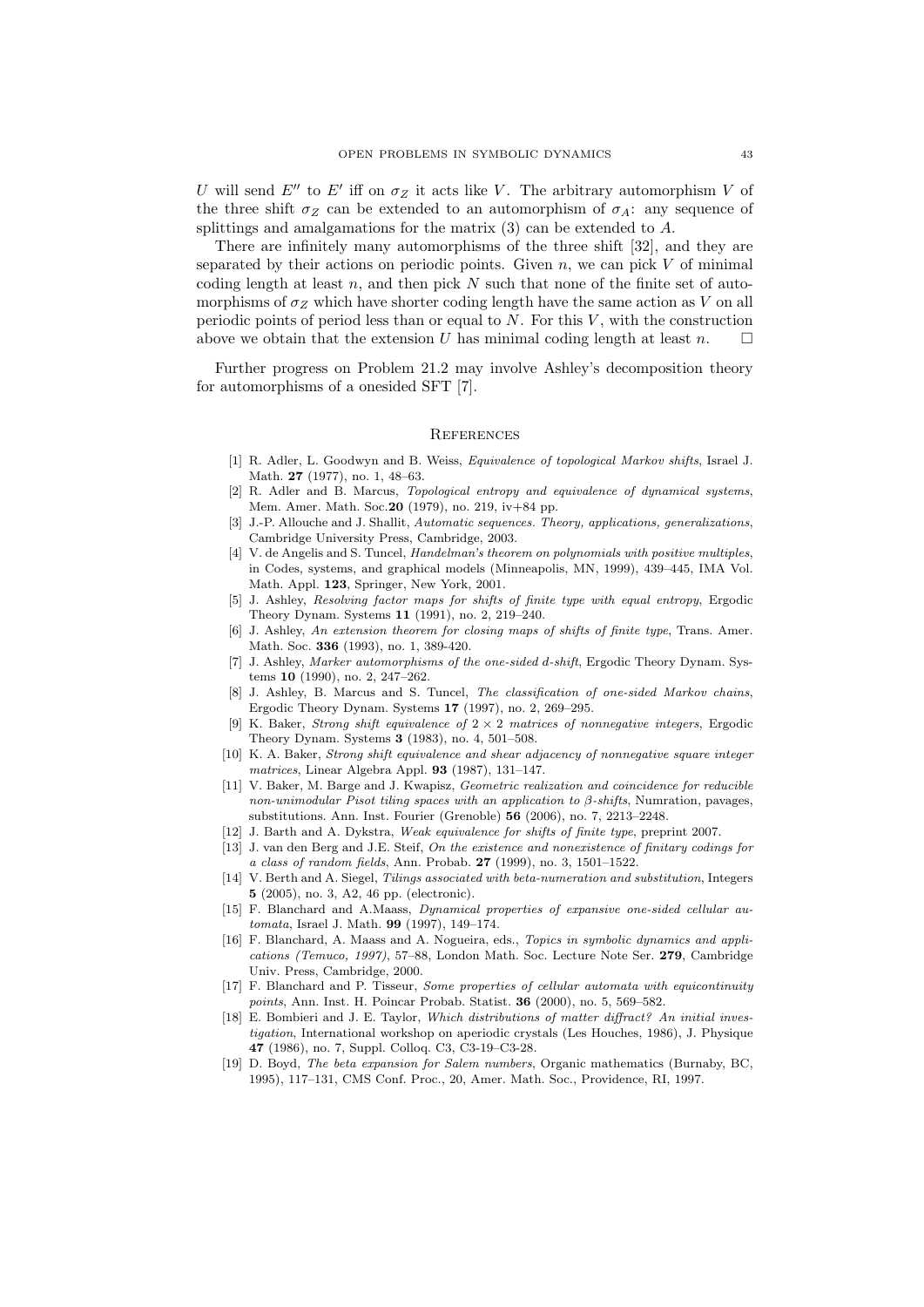- [20] M. Boyle. Lower entropy factors of sofic systems, Ergodic Theory Dynam. Systems 3 (1983), no. 4, 541–557.
- [21] M. Boyle, Symbolic Dynamics and Matrices, in Combinatorial and Graph-Theoretical Problems in Linear Algebra, IMA Volumes in Math. and its Applications 50 (1993), 1-38.
- [22] M. Boyle, Factoring factor maps, J. London Math. Soc. (2) 57 (1998), no. 2, 491–502.
- [23] M. Boyle, Positive K-theory and symbolic dynamics. Dynamics and randomness (Santiago, 2000), 31–52, Nonlinear Phenom. Complex Systems 7, Kluwer Acad. Publ., Dordrecht, 2002.
- [24] M. Boyle, Some sofic shifts cannot commute with nonwandering shifts of finite type, Illinois J. Math. 48 (2004), no. 4, 1267–1277.
- [25] M. Boyle, Putnam's resolving maps in dimension zero, Ergodic Theory Dynam. Systems 25 (2005), no. 5, 1485-1502.
- [26] M. Boyle, J. Buzzi and R. Gómez, Almost isomorphism for countable state Markov shifts, J. Reine Angew. Math. 592 (2006), 23–47.
- [27] M. Boyle and T. Downarowicz, The entropy theory of symbolic extensions, Inventiones Math. 156 (2004), 119-161.
- [28] M. Boyle and T. Downarowicz, Symbolic extension entropy:  $C<sup>r</sup>$  examples, products and flows Discrete Contin. Dyn. Syst. 16 (2006), no. 2, 329-341.
- [29] M. Boyle and U. Fiebig, The action of inert finite-order automorphisms on finite subsystems of the shift, Ergodic Theory Dynam. Systems 11 (1991), no. 3, 413-425.
- [30] M. Boyle, D. Fiebig and U. Fiebig, A dimension group for local homeomorphisms and endomorphisms of onesided shifts of finite type, J. Reine Angew. Math. 487 (1997), 27–59.
- [31] M. Boyle, D. Fiebig and U. Fiebig, Residual entropy, conditional entropy and subshift covers, Forum Math. 14 (2002), 713-757.
- [32] M. Boyle, J. Franks and B. Kitchens, Automorphisms of one-sided subshifts of finite type, Ergodic Theory Dynam. Systems 10 (1990), no. 3, 421–449.
- [33] M. Boyle and D. Handelman, The spectra of nonnegative matrices via symbolic dynamics, Annals of Math. 133 (1991) 249–316.
- [34] M. Boyle and D. Handelman, Algebraic shift equivalence and primitive matrices, Trans. Amer. Math. Soc. 336 (1993), no. 1, 121–149.
- [35] M. Boyle and D. Handelman, Orbit equivalence, flow equivalence and ordered cohomology, Israel J. Math. 95 (1996), 169–210.
- [36] M. Boyle and B. Kitchens, Periodic points for onto cellular automata, Indag. Math. (N.S.) 10 (1999), no. 4, 483–493.
- [37] M. Boyle, B. Kitchens and B. Marcus, A note on minimal covers for sofic systems Proc. Amer. Math. Soc. 95 (1985), no. 3, 403–411.
- [38] M. Boyle and W. Krieger, Almost Markov and shift equivalent sofic systems, Proceedings of Maryland Special Year in Dynamics 1986-87, Springer Lecture Notes in Math. 1342 (1988), 33–93, Springer, Berlin.
- [39] M. Boyle and W. Krieger, Automorphisms and subsystems of the shift, J. Reine Angew. Math. 437 (1993), 13–28.
- [40] M. Boyle and B. Lee, *Jointly periodic points in cellular automata: computer exploraitons* and conjectures, Experimental Math., to appear.
- [41] M. Boyle and D. Lind, Expansive subdynamics, Trans. Amer. Math. Soc. 349 (1997), no. 1, 55–102.
- [42] M. Boyle and D. Lind, Small polynomial matrix presentations of nonnegative matrices, Linear Algebra Appl. bf 355 (2002), 49–70.
- [43] M. Boyle, D. Lind and D. Rudolph The automorphism group of a shift of finite type, Trans. Amer. Math. Soc. 306 (1988), no. 1, 71–114.
- [44] M. Boyle and A. Maass, Expansive invertible onesided cellular automata, J. Math. Soc. Japan 52 (2000), no. 4, 725–740; Erratum, J. Math. Soc. Japan 56.
- [45] M. Boyle, B. Marcus and P. Trow, Resolving maps and the dimension group for shifts of finite type, Mem. Amer. Math. Soc. 70 (1987), no. 377, vi $+146$  pp.
- [46] M. Boyle and M. Schraudner,  $Z^d$  group shifts and Bernoulli factors, Ergodic Theory Dynam. Systems, to appear.
- [47] M. Boyle and M. Sullivan, Equivariant flow equivalence for shifts of finite type, by matrix equivalence over group rings, Proc. London Math. Soc.  $(3)$  91  $(2005)$ , no. 1, 184–214.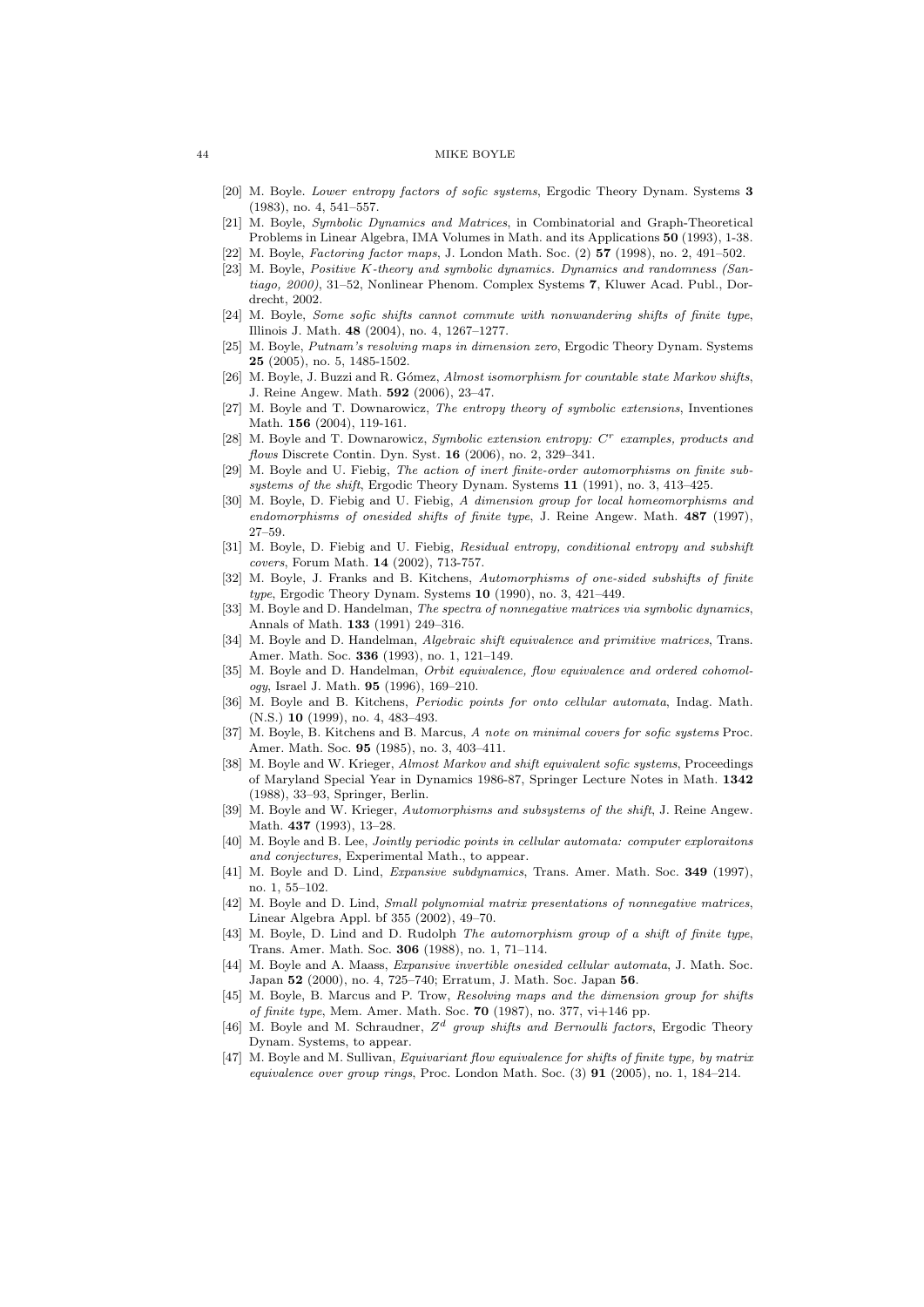- [48] M. Boyle and J. Tomiyama, Bounded topological orbit equivalence and C∗-algebras, J. Math. Soc. Japan 50 (1998), no. 2, 317–329.
- [49] M. Boyle and J.B. Wagoner, Positive algebraic K-theory and subshifts of finite type, Modern dynamical systems and applications, 45–66, Cambridge Univ. Press, Cambridge, 2004.
- [50] O. Bratteli, P. Jorgensen, K.H. Kim and F. Roush, Decidability of the isomorphism problem for stationary AF-algebras and the associated ordered simple dimension groups, Ergodic Theory Dynam. Systems 21 (2001), no. 6, 1625–1655; Corrigendum Ergodic Theory Dynam. Systems22 (2002), no. 2, 633.
- [51] G. Budzban, Semigroups and the generalized road coloring problem, Semigroup Forum 69 (2004), no. 2, 201–208.
- [52] R. Burton and J. Steif, New results on measures of maximal entropy, Israel J. Math. 89 (1995), no 1-3, 275-300.
- [53] J. Buzzi, Subshifts of quasi-finite type, Invent. Math 159 (2005), no. 2, 369-406.
- [54] A. Carbone, Cycles of relatively prime length and the road coloring problem, Israel J. Math 123 (2001), 303-316.
- [55] T. M. Carlsen, On C<sup>∗</sup>-algebras associated with sofic shifts, J. Operator Theory 49 (2003), no. 1, 203–212.
- [56] T. M. Carlsen and S. Eilers, Matsumoto K-groups associated to certain shift spaces, Doc. Math. 9 (2004), 639–671 (electronic).
- [57] T. M. Carlsen and K. Matsumoto, Some remarks on the C∗-algebras associated with subshifts, Math. Scand. 95 (2004), no. 1, 145–160.
- [58] H. Cohen, A course in computational algebraic number theory, Graduate Texts in Mathematics 138, Third, Corrected Printing (1996), Springer.
- [59] T. Ceccherini-Silberstein and M. Coornaert, The Garden of Eden theorem for linear cellular automata, Ergodic Theory Dynam. Systems 26 (2006), no. 1, 53–68.
- [60] T. Ceccherini-Silberstein and M. Coornaert, Cellular automata and groups, Encyclopaedia of Complexity and System Science, Springer-Verlag, 2008.
- [61] J. Cuntz and W. Krieger, A class of C∗-algebras and topological Markov chains, Invent. Math. 56 (1980), 251–268.
- [62] J. Cuntz and W. Krieger, Topological Markov chains with dicyclic dimension groups, J. Reine Angew. Math. 320 (1980), 44–51.
- [63] A. Desai, Subsystem entropy for  $\mathbb{Z}^d$  sofic shifts, Indagationes Mathematicae 17 (2006), No. 3, 353-360.
- [64] T. Downarowicz, Entropy Structure, J. Anal. Math. 96 (2005), 57–116.
- [65] T. Downarowicz and S. Newhouse, Symbolic extensions in smooth dynamical systems, Invent. Math 160 (2005), no. 3, 453-499.
- [66] T. Downarowicz and J. Serafin, Possible entropy functions, Israel J. Math. 135 (2003), 221–250.
- [67] S. Eilers, C∗-algebras associated to dynamical systems, Discrete Contin. Dyn. Syst. 15 (2006), no. 1, 177–192.
- [68] M. Einsiedler, Invariant subsets and invariant measures for irreducible actions on zerodimensional groups, Bull. London Math. Soc. 36 (2004), no. 3, 321-331.
- [69] M. Einsiedler, Isomorphism and measure rigidity for algebraic actions on zerodimensional groups, Monatsh. Math. 144 (2005), no. 1, 39–69.
- [70] M. Einsiedler and E. Lindenstrauss, Rigidity properties of  $\mathbb{Z}^d$ -actions on tori and solenoids, Electron. Res. Announc. Amer. Math. Soc. 9 (2003), 99–110 (electronic).
- [71] M. Einsiedler and K. Schmidt. The adjoint action of an expansive algebraic  $\mathbb{Z}^d$  action, Monatsh. Math. 135 (2002), no. 3, 203-220.
- [72] M. Einsiedler and S. Tuncel, When does a polynomial ideal contain a positive polynomial?, Effective methods in algebraic geometry (Bath, 2000), J. Pure Appl. Algebra 164 (2001), no. 1-2, 149–152.
- [73] M. Einsiedler, R. Mouat and S. Tuncel, When does a submodule of  $(\mathbb{R}[x_1, \ldots, x_k])^n$ contain a positive element?, Monatsh. Math. 140 (2003), no. 4, 267–283.
- [74] P. Ferrari, A. Maass, S. Martinez and P. Ney, Cesaro mean distribution of group automata starting from measures with summable decay, Ergodic Theory Dynam. Systems 20 (2000), 1657-1670.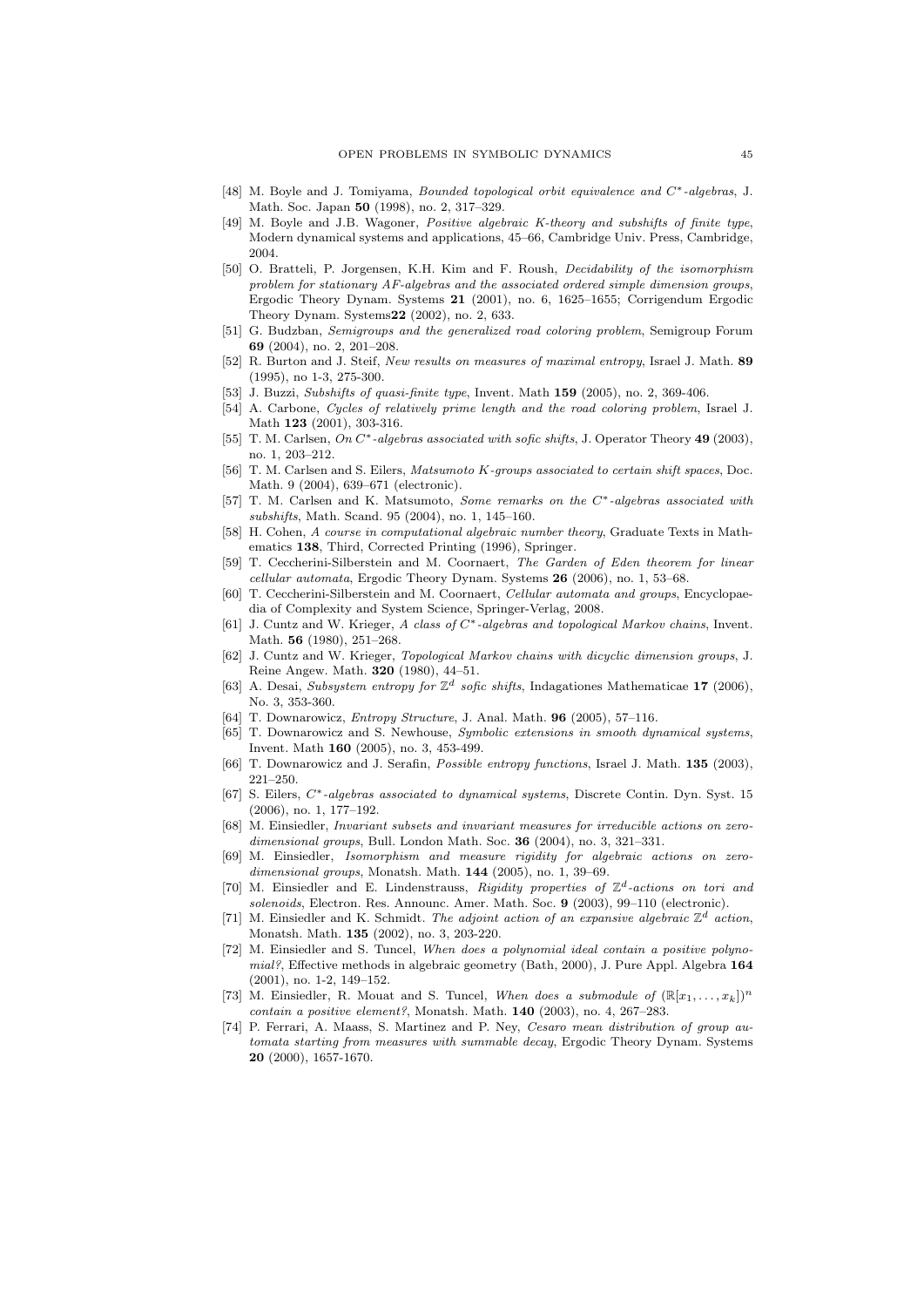- [75] , F. Fiorenzi, Semi-strongly irreducible shifts, Adv. in Appl. Math. 32 (2004), no. 3, 421–438.
- [76] D. Fisher and K. Whyte, When is a group action determined by its orbit structure? Geom. Funct. Anal. 13 (2003), no. 6, 1189–1200.
- [77] N. Pytheas Fogg, Substitutions in dynamics, Arithmetics and Combinatorics, Springer-Verlag, Berlin, 2002.
- [78] N. A. Friedman and D. S. Ornstein, On isomorphism of weak Bernoulli transformations, Advances in Math. 5 (1970), 365–394.
- [79] M. Fujiwara, Conjugacy for one-sided sofic systems, Dynamical systems and singular phenomena (Kyoto, 1986), 189–202, World Sci. Adv. Ser. Dynam. Systems 2, World Sci. Publishing, Singapore, 1987.
- [80] H. Furstenberg, *Disjointness in ergodic theory, minimal sets, and a problem in Diophan*tine approximation, Math. Systems Theory 1 (1967), 1-49.
- [81] T. Giordano, I.F. Putnam and C. F. Skau. Topological orbit equivalence and C∗-crossed products, J. Reine Angew. Math. 469 (1995), 51-111.
- [82] T. Giordano, H. Matui, I.F. Putnam and C. F. Skau, Orbit equivalence for Cantor minimal  $\mathbb{Z}^2$  systems, preprint (2006).
- [83] J. Goldberger, D. Lind and M. Smorodinsky, The entropies of renewal systems, Israel J. Math. 75 (1991), no. 1, 49–64.
- [84] R. Gomez, Positive K-theory for finitary isomorphisms of Markov chains, Ergodic Theory Dynam. Systems 23 (2003), no. 5, 1485-1504.
- [85] M. Gromov, Endomorphisms of symbolic algebraic varieties, J. Eur. Math. Soc. (JEMS) 1 (1999), no. 2, 109–197.
- [86] Young-Hwa Ha, Conjugation and strong shift equivalence, Comm. Korean Math. Soc. 11 (1996), No. 1, 191-199.
- [87] T. Hamachi and M. Nasu, Topological conjugacy for 1-block factor maps of subshifts and sofic covers, Proceedings of Maryland Special Year in Dynamics 1986-87, Springer Lecture Notes in Math. 1342 (1988), 251-260, Springer-Verlag.
- [88] D. Handelman, Positive polynomials and product type actions of compact groups, Mem. Amer. Math. Soc. 54 (1985), no. 320.
- [89] B. Hasselblatt, Problems in dynamical systems and related topics, in Dynamics, Ergodic Theory, and Geometry, MSRI Publications 54 (2007), 273–325.
- [90] M. Hochman and T. Meyerovitch, A characterization of the entropies of multidimensional shifts of finite type, Mathematics ArXiv DS/0703206 (2007).
- [91] M. Hochman, Recursively enumerable dynamics, cellular automata and subdynamics of SFTs, preliminary manuscript 2007.
- [92] C. Hoffman, A Markov random field which is K but not Bernoulli, Israel J. Math. 112 (1999), 249–269.
- [93] B. Host, A. Maass and S. Martinez, Uniform Bernoulli measure in dynamics of permutative cellular automata with algebraic local rules, Discrete Contin. Dyn. Syst. 9 (2003), 1423-1446.
- [94] A. S. Johnson, Measures on the circle invariant under multiplication by a nonlacunary subsemigroup of the integers, Israel J. Math. 77 (1992), no. 1-2, 211–240.
- [95] A. del Junco, Finitary coding of Markov random fields, Z. Wahrsch. Verw. Gebiete 52, 193-202.
- [96] J. Kari, Rice's theorem for the limit sets of cellular automata, Theoret. Comput. Sci 127 (1994), 229-254.
- [97] J. Kari, Theory of cellular automata: a survey, Theoret. Comput. Sci. 334 (2005), no. 1-3, 3–33.
- [98] J. Kari, The tiling problem and undecidability in cellular automata, Encyclopedia of Complexity and System Science, Springer-Verlag, 2008.
- [99] S.Katok and I. Ugarcovici, Symbolic dynamics for the modular surface and beyond, Bulletin A.M.S. 44, No. 1 (2007), 87-132.
- [100] M. Keane and M. Smorodinsky, Finitary isomorphisms of irreducible Markov shifts, Israel J. Math. 34 (1979), no. 4, 281–286 (1980).
- [101] K.H. Kim and F.W. Roush, On strong shift equivalence over a Boolean semiring, Ergodic Theory Dynam. Systems 6 (1986), no. 1, 81–97.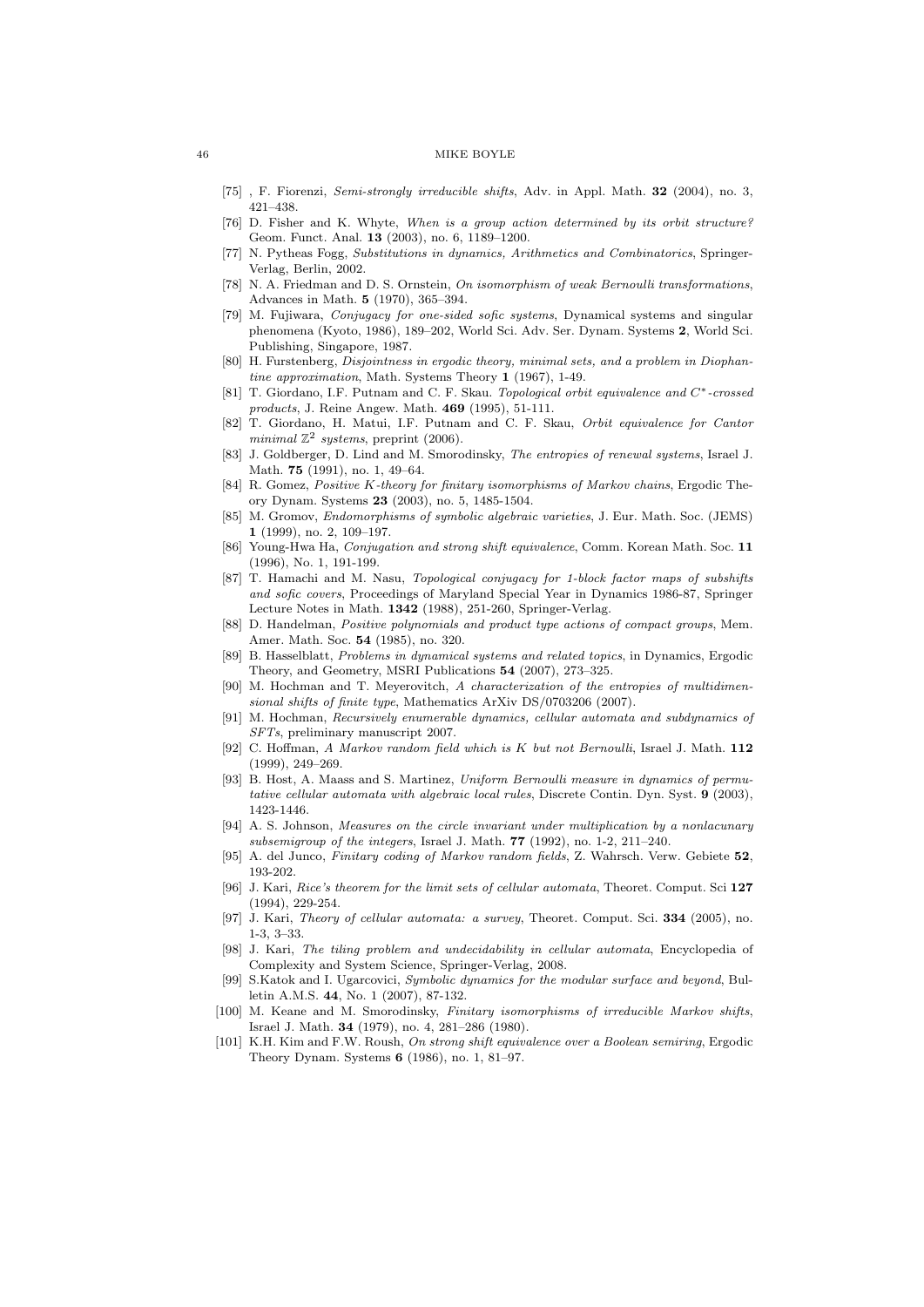- [102] K.H. Kim and F.W. Roush, Decidability of shift equivalence, Dynamical systems (College Park, MD, 1986–87), 374–424, Lecture Notes in Math. 1342 Springer, Berlin, 1988.
- [103] K.H. Kim and F.W. Roush, Full shifts over  $R^+$  and invariant tetrahedra, Pure Math. Appl. Ser. B 1 (1990), no. 4, 251–256 (1991).
- [104] K. H. Kim and F.W. Roush, An algorithm for sofic shift equivalence, Ergodic Theory Dynam. Systems 10 (1990), 381–393.
- [105] K.H. Kim and F.W. Roush, Path components of matrices and strong shift equivalence over  $Q^+$ , Linear Algebra Appl. 145 (1991), 177–186.
- [106] K.H. Kim and F.W. Roush, *Strong shift equivalence over subsemirings of*  $Q^+$ , Pure Math. Appl. Ser. B 2 (1991), no. 1, 33–42.
- [107] K.H. Kim and F.W. Roush, Strong shift equivalence of Boolean and positive rational matrices, Linear Algebra Appl. 161 (1992), 153–164.
- [108] K.H. Kim and F.W. Roush, Topological classification of reducible subshifts, Pure Math. Appl. Ser. B 3 (1992), no. 2-4, 87–102 (1993).
- [109] K.H. Kim and F.W. Roush, Williams' Conjecture is false for reducible subshifts, J. Amer. Math. Soc. 5 (1992), 213-215.
- [110] K.H. Kim and F.W. Roush, Free  $Z_p$  actions on subshifts Pure Math. Appl. 8 (1997), no. 2-4, 293–322.
- [111] K.H. Kim and F.W. Roush, The Williams conjecture is false for irreducible subshifts, Electron. Res. Announc. Amer. Math. Soc. 3 (1997),105-109 (electronic).
- [112] K.H. Kim and F.W. Roush, The Williams conjecture is false for irreducible subshifts, Ann. of Math. (2) 149 (1999), no. 2, 545–558.
- [113] K.H.Kim, N.Ormes and F.W. Roush, The spectra of nonnegative integer matrices via formal power series, J. Amer. Math. Soc. 13 (2000), 773–806.
- [114] K.H. Kim, F.W. Roush and J.B. Wagoner, Automorphisms of the dimension group and gyration numbers of automorphisms of a shift, J. Amer. Math. Soc. 5 (1992), 191-212.
- [115] K.H. Kim, F.W. Roush and J.B. Wagoner, Characterization of inert actions on periodic points I, Forum Math. 12 (2000), 565-602.
- [116] K.H. Kim, F.W. Roush, and J.B. Wagoner, Characterization of inert actions on periodic points II, Forum Math. 12, 671-712.
- [117] K.H. Kim, F.W. Roush, and S. G. Williams, Duality and its consequences for ordered cohomology of finite type subshifts, Combinatorial & computational mathematics (Pohang, 2000), 243–265, World Sci. Publ., River Edge, NJ, 2001.
- [118] B. Kitchens. Expansive dynamics on zero-dimensional groups, Ergodic Theory Dynam. Systems 7 (1987), 249-261.
- [119] B.P. Kitchens, Symbolic dynamics. One-sided, two-sided and countable state Markov shifts, Springer-Verlag (1998).
- [120] B. Kitchens, The structure of d-dimensional vector shifts and convolutional codes, 18 pages, unpublished manuscript (2003).
- [121] B. Kitchens, B. Marcus and P. Trow, Eventual factor maps and compositions of closing maps, Ergodic Theory Dynam. Systems 11 (1991), no. 1, 85-113.
- [122] W. Krieger, On the subsystems of topological Markov chains, Ergodic Theory Dynam. Systems 2 (1982), no. 2, 195–202.
- [123] W. Krieger, On sofic systems I, Israel J. Math. 48 (1984), 305-330.
- [124] W. Krieger and K. Matsumoto, A class of invariants of the topological conjugacy of subshifts, Ergodic Theory Dynam. Systems 24 (2004), no. 4, 1155-1171.
- [125] P. Kurka, Languages, equicontinuity and attractors in cellular automata, Ergodic Theory Dynam. Systems 17 (1997), 417-433.
- [126] P. Kůrka, *Topological and symbolic dynamics* Cours Spcialiss [Specialized Courses] 11, Socit Mathmatique de France, Paris, 2003.
- [127] D. Lind and B. Marcus, An introduction to Symbolic Dynamics and Coding, Cambridge University Press (1995).
- [128] D. Lind and K. Schmidt, Symbolic and algebraic dynamical systems, Handbook of dynamical systems, Vol. 1A, 765–812, North-Holland, Amsterdam, 2002.
- [129] E.Lindenstrauss, Rigidity of multiparameter actions (survey paper), Israel J. Math. 149 (2005), 199-226.
- [130] A. Maass, On the sofic limit sets of cellular automata, Ergodic Theory Dynam. Systems 15 (1995), no. 4, 663–684.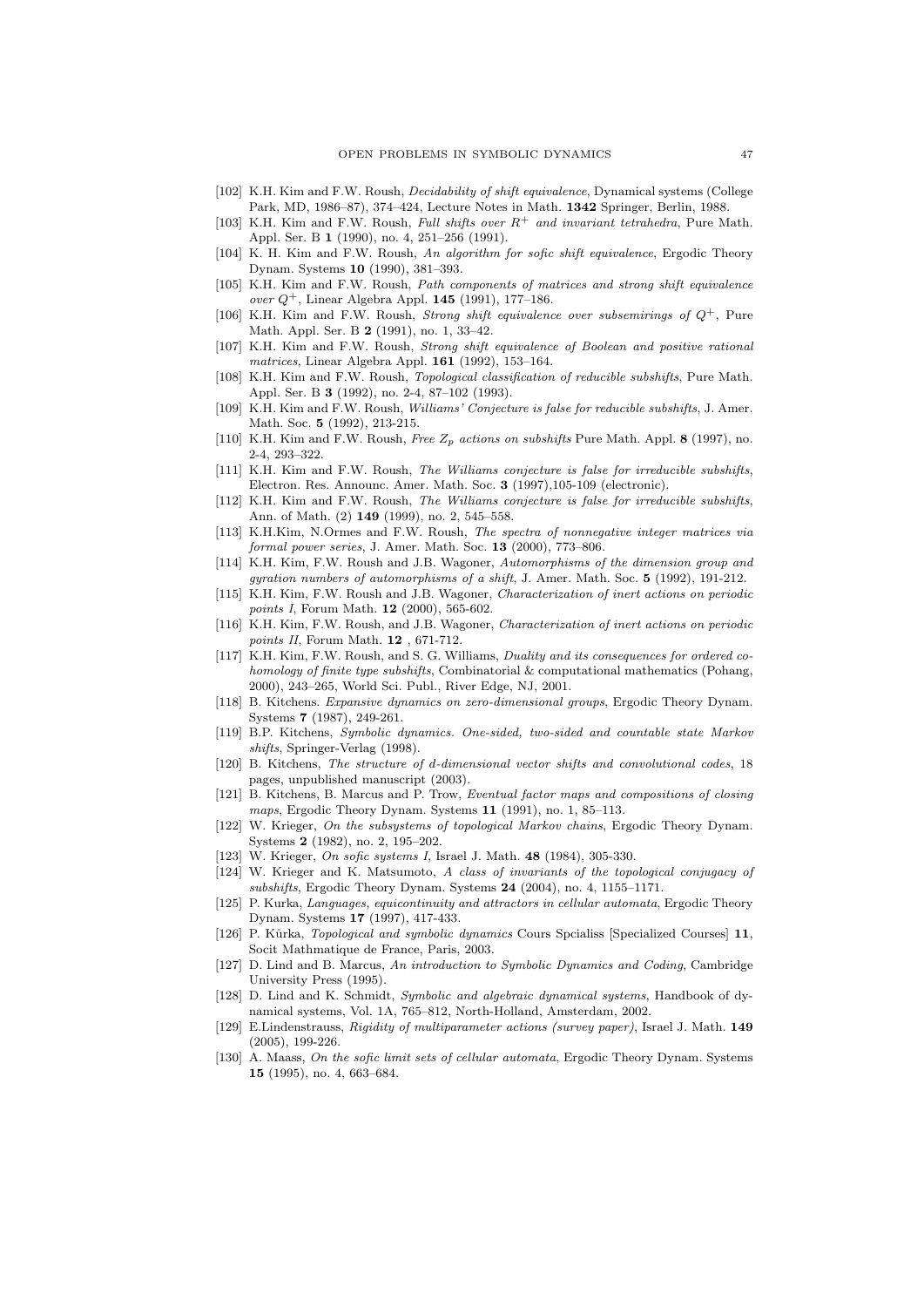- [131] A. Maass, S. Martinez, M. Pivato and R. Yassawi, Asymptotic randomization of subgroup shifts by linear cellular automata, Ergodic Theory Dynam. Systems 26 (2006), no. 4, 1203-1224.
- [132] K. Madden, A single nonexpansive, nonperiodic rational direction, Complex Systems 12 (2000), no. 2, 253–260.
- [133] M. Maller and M. Shub, The integral homology of Smale diffeomorphisms, Topology 24  $(1985)$ , 153-164.
- [134] B. Marcus, Factors and extensions of full shifts, Monatsh. Math. 88 (1979), no. 3, 239– 247.
- [135] B. Marcus, K. Petersen and S. Williams, Transmission rates and factors of Markov chains, Conference in modern analysis and probability (New Haven, Conn., 1982), 279– 293, Contemp. Math. 26, Amer. Math. Soc., Providence, RI, 1984.
- [136] B. Marcus and S. Tuncel, The weight-per-symbol polytope and scaffolds of invariants associated with Markov chains, Ergodic Theory Dynam. Systems 11 (1991), 129–180.
- [137] B. Marcus and S. Tuncel, Entropy at a weight-per-symbol and embeddings of Markov chains, Invent. Math. 102 (1990), no. 2, 235–266.
- [138] B. Marcus and S. Tuncel, Matrices of polynomials, positivity, and finite equivalence of Markov chains, J. Amer. Math. Soc. 6 (1993), no. 1, 131–147.
- [139] K. Matsumoto, On C∗-algebras associated with subshifts, Internat. J. Math. 8 (1997), 357-374.
- [140] K. Matsumoto, Presentations of subshifts and their topological conjugacy invariants, Documenta Math. 4 (1999), 285-340.
- [141] K. Matsumoto, Dimension groups for subshifts and simplicity of the associated C∗ algebras, J. Math. Soc. Japan 51 (1999), no. 3, 679–698.
- [142] K. Matsumoto,  $C^*$ -algebras associated with presentations of subshifts, Doc. Math. 7 (2002), 1–30 (electronic).
- [143] K. Matsumoto, Topological entropy in C∗-algebras associated with lambda-graph systems, Ergodic Theory Dynam. Systems 25 (2005), no. 6, 1935–1950.
- [144] M. Morse and G. A. Hedlund, Symbolic dynamics II: Sturmian trajectories, Amer. J. Math. 62 (1940), 1–42.
- [145] R. Mouat and S. Tuncel, Constructing finitary isomorphisms with finite expected coding times, Israel J. Math. **132** (2002), 359-372.
- [146] S. Mozes, Tilings, substitution systems and dynamical systems generated by them, J. Analyse Math. 53 (1989), 139–186.
- [147] M. Nasu, Topological conjugacy for sofic systems, Ergodic Theory Dynam. Systems 6 (1986), 265-280.
- [148] M. Nasu, Topological conjugacy for sofic systems and extensions of automorphisms of finite subsystems of topological Markov shifts, Proceedings of Maryland Special Year in Dynamics 1986-87, Springer Lecture Notes in Math. 1342 (1988), 564-607,Springer-Verlag.
- [149] M. Nasu, A Note on Nonexpansive, Essentially LR Automorphisms of Topological Markov Shifts, Research Reports of the Faculty of Engineering, Mie University, Vol.17, Dec. 1992, Tsu, Mie, Japan.
- [150] M. Nasu, Textile systems for endomorphisms and automorphisms of the shift, Mem. Amer. Math. Soc. 114 (1995), no. 546.
- [151] M.Nasu, Maps in symbolic dynamics, in Lecture Notes of the Tenth KAIST Mathematics Workshop, ed. Geon Ho Choe, Korea Advanced Institute ofScience and Technology Mathematics Research Center, Taejon, Korea.
- [152] M. Nasu, The dynamics of expansive invertible onesided cellular automata, Trans. Amer. Math. Soc. 354 (2002), no. 10, 4067–4084
- [153] M. Nasu, Nondegenerate q-biresolving textile systems and expansive automorphisms of onesided full shifts, Trans. Amer. Math. Soc. 358 (2006), no. 2, 871–891.
- [154] M. Nasu, Textile systems and onesided resolving automorphisms and endomorphisms of the shift, Ergodic Theory Dynam. Systems, to appear.
- [155] M. Nivat, invited talk at ICALP, Bologna, 1997.
- [156] W. Parry, Finitary isomorphisms with finite expected code lengths, Bull. London Math. Soc. 11 (1979), no. 2, 170–176.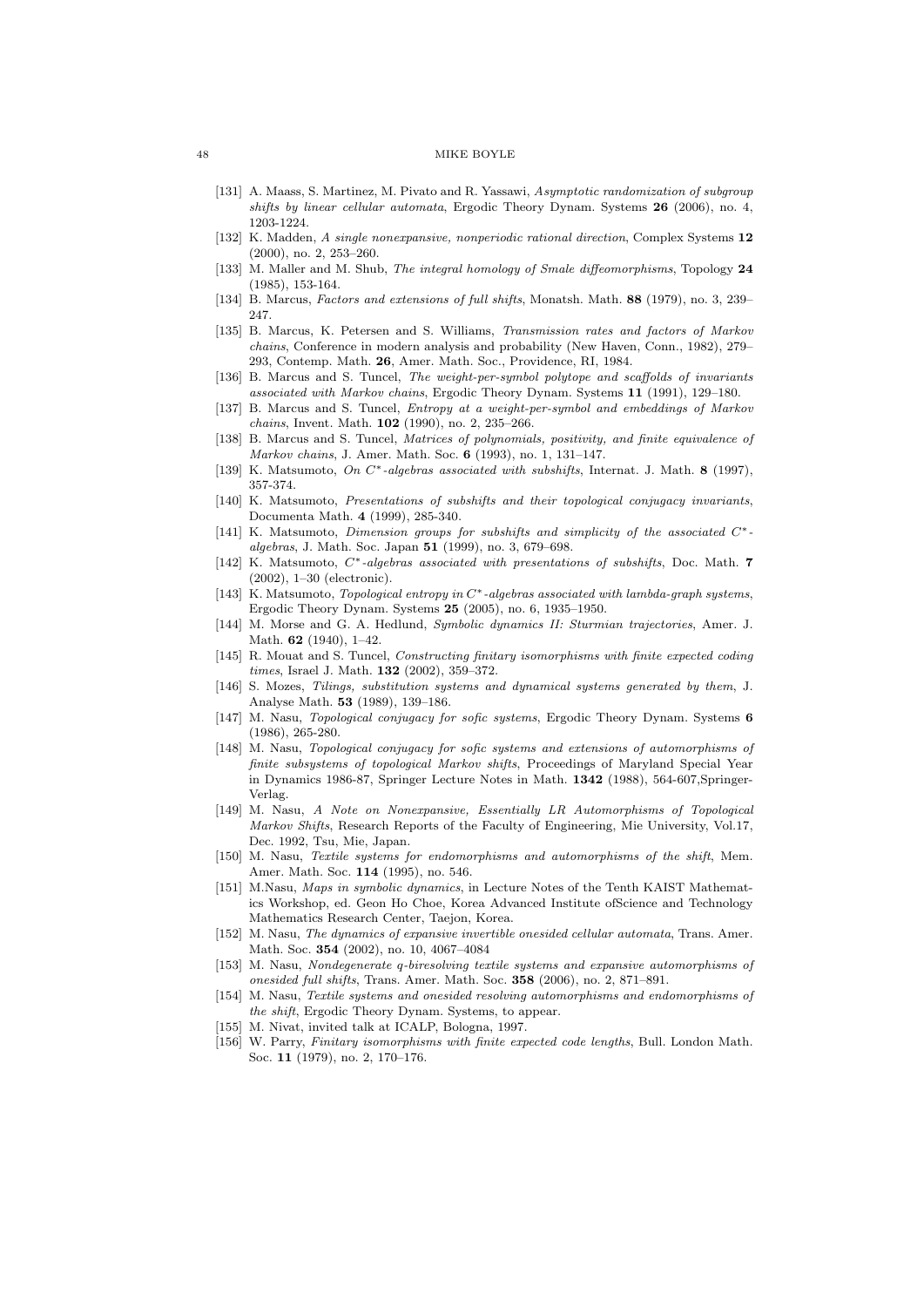- [157] W. Parry and K. Schmidt. Natural coefficients and invariants for Markov shifts, Inventiones Math. 76 (1984), 15-32.
- [158] W. Parry and R.F. Williams, Block coding and a zeta function for Markov chains, Proc. London Math. Soc. 35 (1977), 483-495.
- [159] D. Perrin, On positive matrices, Theoret. Comput. Sci. 94 (1992), no. 2, 357–366.
- [160] M. Pivato, Invariant measures for bipermutative cellular automata, Discrete Contin. Dyn. Syst. 12 (2005), 723-736.
- [161] M. Pivato, The ergodic theory of cellular automata, preliminary manuscript (2007).
- [162] M. Pivato and R. Yassawi, *Limit measures for affine cellular automata II*, Ergodic Theory Dynam. Systems 24 (2004), 1961-1980.
- [163] M. Pivato and R. Yassawi, Asymptotic randomization of sofic shifts by linear cellular automata, Ergodic Theory Dynam. Systems 26 (2006), 1177-1201.
- [164] M. Pollicott and H. Weiss, Free energy as a dynamical invariant (or Can you hear the shape of a potential?), Comm. Math. Phys.  $240$  (2003), no. 3, 457-482.
- [165] A. Quas and A. Sahin, *Entropy gaps and locally maximal entropy in*  $F^d$  subshifts, Ergodic Theory Dynam. Systems 23 (2003), no. 4, 1227-1245.
- [166] A. Quas and L. Zamboni, Periodicity and local complexity, Theoret. Comput. Sci. 319 (2004), no. 1-3, 229–240.
- [167] M. Quefflec, Substitution dynamical systems—spectral analysis, Lecture Notes in Mathematics 1294, Springer-Verlag, Berlin, 1987.
- [168] G. Rauzy, Nombres algbriques et substitutions, Bull. Soc. Math. France 110 (1982), no. 2, 147–178.
- [169] R. M. Robinson, Undecidability and nonperiodicity for tilings of the plane, Invent. Math. 12 (1971), 177–209.
- [170] M. Rørdam and E. Størmer, Classification of nuclear C∗-algebras. Entropy in Operator Algebras, Encyclopedia of Math. Sci 126, Operator Algebras and Non-commutative Geometry, 7, 147-198, Springer, 2002.
- [171] J. Rosenberg, Algebraic K-theory and its applications, Graduate Texts in Mathematics 147, Springer-Verlag (1994).
- [172] D. J. Rudolph, ×2 and ×3 invariant measures and entropy, Ergodic Theory Dynam. Systems 10 (1990), no. 2, 395–406.
- [173] M. Sablik, Measure rigidity for algebraic bipermutative cellular automata, Ergodic Theory Dynam. Systems, to appear.
- [174] K. Schmidt, On periodic expansions of Pisot numbers and Salem numbers, Bull. London Math. Soc. 12 (1980), no. 4, 269-278.
- [175] K. Schmidt, Hyperbolic structure preserving isomorphisms of Markov shifts, Israel J. Math. 55 (1986), no. 2, 213–228.
- [176] K. Schmidt, Hyperbolic structure preserving isomorphisms of Markov shifts. II, Israel J. Math. 58 (1987), no. 2, 225–242.
- [177] K. Schmidt, Dynamical systems of algebraic origin, Progress in Mathematics 128, Birkhauser Verlag (1995).
- [178] K. Schmidt, Algebraic  $\mathbb{Z}^d$  actions, Lecture notes of PIMS Distinguished Chair Lectures, Pacific Institute for the Mathematical Sciences (2002), 61 pages.
- [179] K. Schmidt, Algebraic  $\mathbb{Z}^d$ -actions on zero-dimensional compact abelian groups, Modern dynamical systems and applications, 185–209, Cambridge Univ. Press, Cambridge, 2004.
- [180] S. Silberger, Subshifts of the three dot system, Ergodic Theory Dynam. Systems 25 (2005), no. 5, 1673–1687.
- [181] M. Sullivan, An invariant of basic sets of Smale flows, Ergodic Theory Dynam. Systems 17 (1997), 1437–1448; Errata, Ergodic Theory Dynam. Systems 18 (1998), 1047.
- [182] M. Sullivan, Invariants of twist-wise flow equivalence, Electron. Res. Announc. Amer. Math. Soc. 3 (1997), 126–130 (electronic).
- [183] M. Sullivan, *Invariants of twist-wise flow equivalence*, Discrete Contin. Dynam.Systems 4 (1998), 475–484.
- [184] K. Thomsen, On the structure of a sofic shift space, Trans. Amer. Math. Soc. 356 (2004), no. 9, 3557-3619.
- [185] K. Thomsen, On the structure of beta shifts, Algebraic and topological dynamics, 321-332, Contemp. Math., 385, Amer. Math. Soc., Providence, RI, 2005.
- [186] A. N. Trahtman, The road coloring problem, Math Arxiv 0709.0099 preprint (2007).